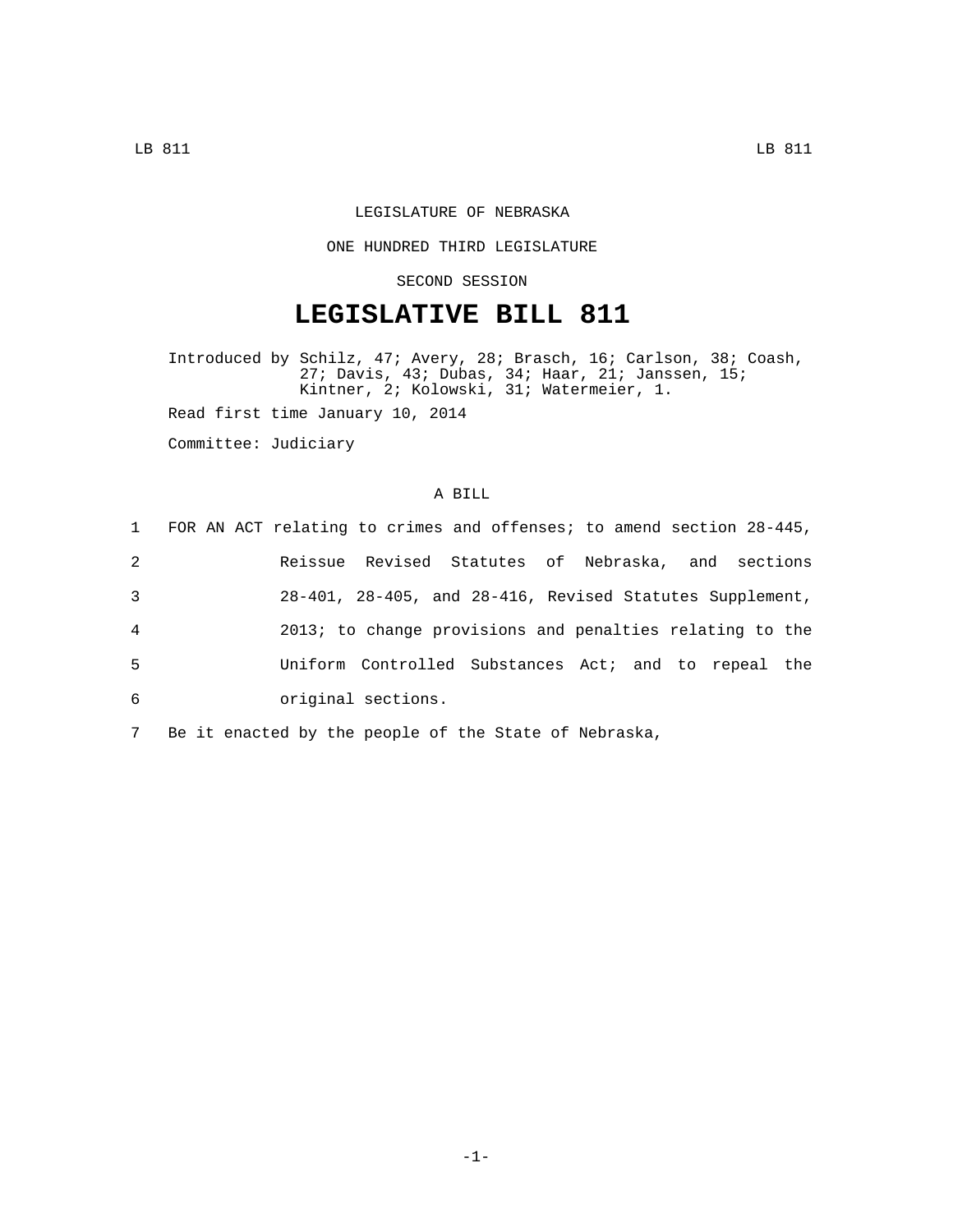Section 1. Section 28-401, Revised Statutes Supplement, 2 2013, is amended to read: 28-401 As used in the Uniform Controlled Substances Act, 4 unless the context otherwise requires: (1) Administer shall mean to directly apply a controlled substance by injection, inhalation, ingestion, or any other means to 7 the body of a patient or research subject; (2) Agent shall mean an authorized person who acts on behalf of or at the direction of another person but shall not include a common or contract carrier, public warehouse keeper, or employee of 11 a carrier or warehouse keeper; (3) Administration shall mean the Drug Enforcement Administration, United States Department of Justice; (4) Controlled substance shall mean a drug, biological, substance, or immediate precursor in Schedules I to V of section 28-405. Controlled substance shall not include distilled spirits, wine, malt beverages, tobacco, or any nonnarcotic substance if such substance may, under the Federal Food, Drug, and Cosmetic Act, 21 19 U.S.C. 301 et seq., as such act existed on January 1, 2009, 2014, and the law of this state, be lawfully sold over the counter without a 21 prescription; (5) Counterfeit substance shall mean a controlled substance which, or the container or labeling of which, without authorization, bears the trademark, trade name, or other identifying

LB 811 LB 811

-2-

mark, imprint, number, or device, or any likeness thereof, of a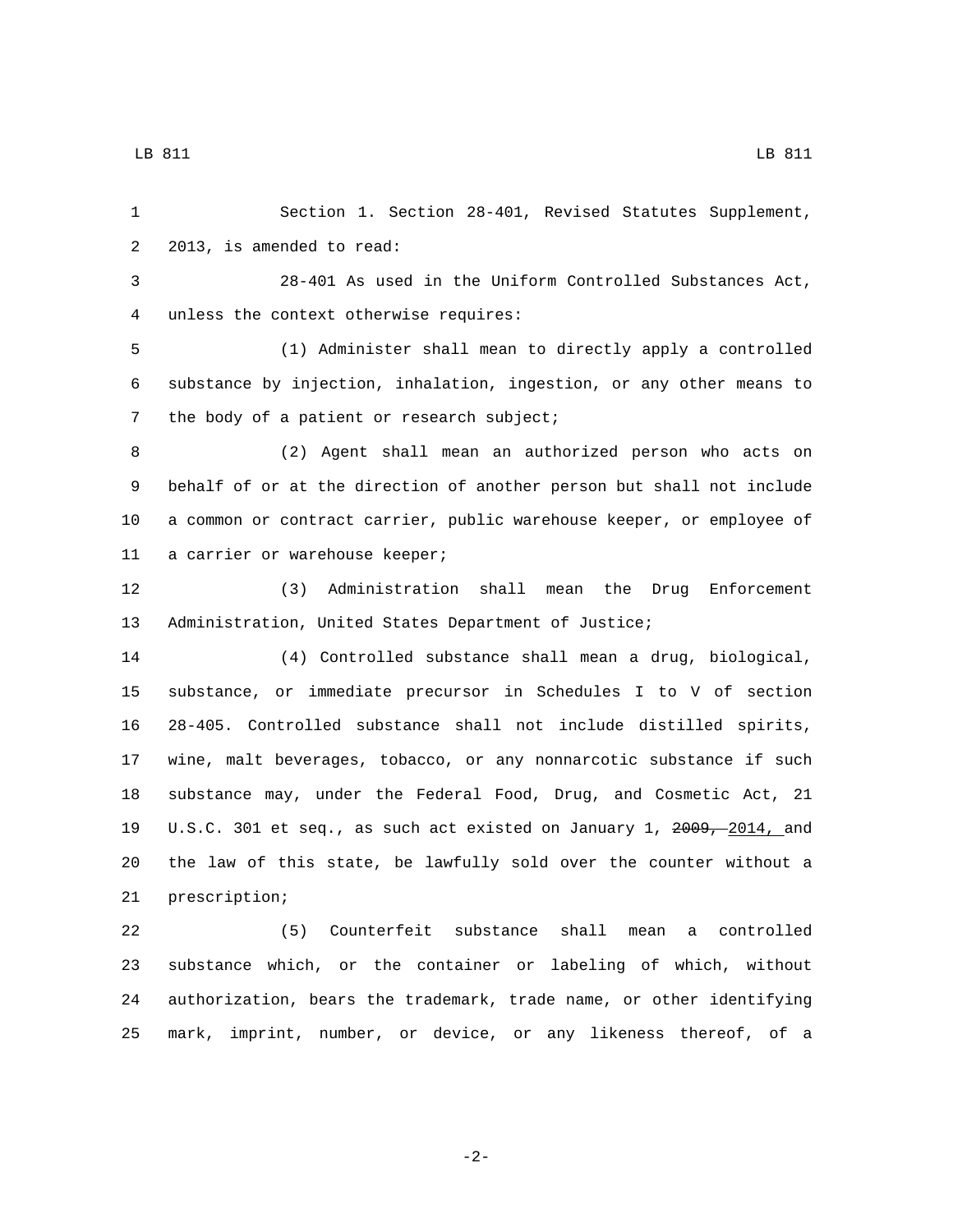LB 811 LB 811

 manufacturer, distributor, or dispenser other than the person or persons who in fact manufactured, distributed, or dispensed such substance and which thereby falsely purports or is represented to be the product of, or to have been distributed by, such other 5 manufacturer, distributor, or dispenser;

 (6) Department shall mean the Department of Health and 7 Human Services;

 (7) Division of Drug Control shall mean the personnel of the Nebraska State Patrol who are assigned to enforce the Uniform 10 Controlled Substances Act;

 (8) Dispense shall mean to deliver a controlled substance to an ultimate user or a research subject pursuant to a medical order issued by a practitioner authorized to prescribe, including the packaging, labeling, or compounding necessary to prepare the 15 controlled substance for such delivery;

 (9) Distribute shall mean to deliver other than by administering or dispensing a controlled substance;

 (10) Prescribe shall mean to issue a medical order; (11) Drug shall mean (a) articles recognized in the official United States Pharmacopoeia, official Homeopathic Pharmacopoeia of the United States, official National Formulary, or any supplement to any of them, (b) substances intended for use in the diagnosis, cure, mitigation, treatment, or prevention of disease in human beings or animals, and (c) substances intended for use as a component of any article specified in subdivision (a) or (b) of this

-3-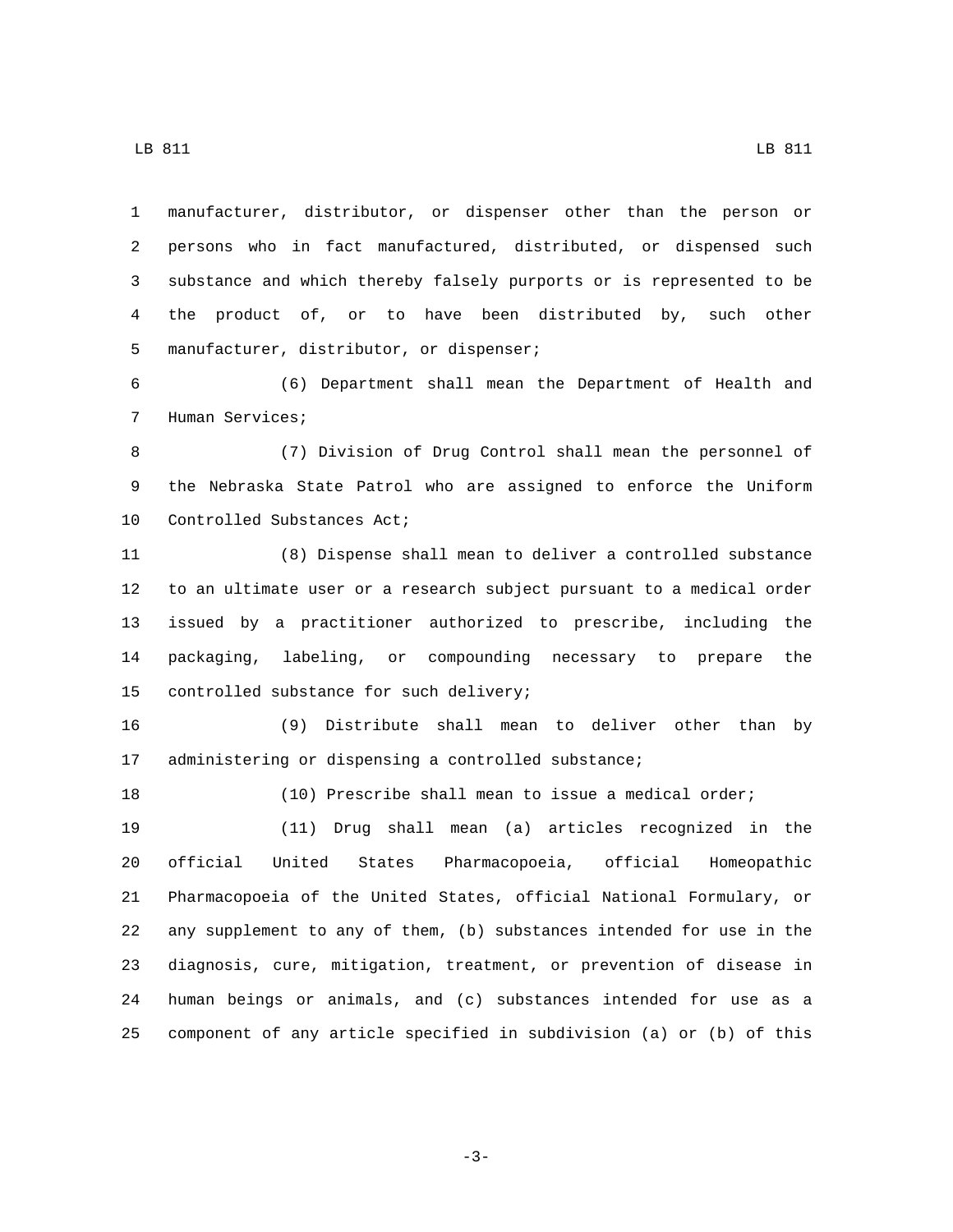subdivision, but shall not include devices or their components, 2 parts, or accessories;

 (12) Deliver or delivery shall mean the actual, constructive, or attempted transfer from one person to another of a controlled substance, whether or not there is an agency relationship;

 (13) Marijuana shall mean all parts of the plant of the genus cannabis, whether growing or not, the seeds thereof, and every compound, manufacture, salt, derivative, mixture, or preparation of such plant or its seeds, but shall not include the mature stalks of such plant, hashish, tetrahydrocannabinols extracted or isolated from the plant, fiber produced from such stalks, oil or cake made from the seeds of such plant, any other compound, manufacture, salt, derivative, mixture, or preparation of such mature stalks, or the sterilized seed of such plant which is incapable of germination. When the weight of marijuana is referred to in the Uniform Controlled Substances Act, it shall mean its weight at or about the time it is seized or otherwise comes into the possession of law enforcement authorities, whether cured or uncured at that time;

 (14) Manufacture shall mean the production, preparation, propagation, conversion, or processing of a controlled substance, either directly or indirectly, by extraction from substances of natural origin, independently by means of chemical synthesis, or by a combination of extraction and chemical synthesis, and shall include any packaging or repackaging of the substance or labeling or relabeling of its container. Manufacture shall not include the

-4-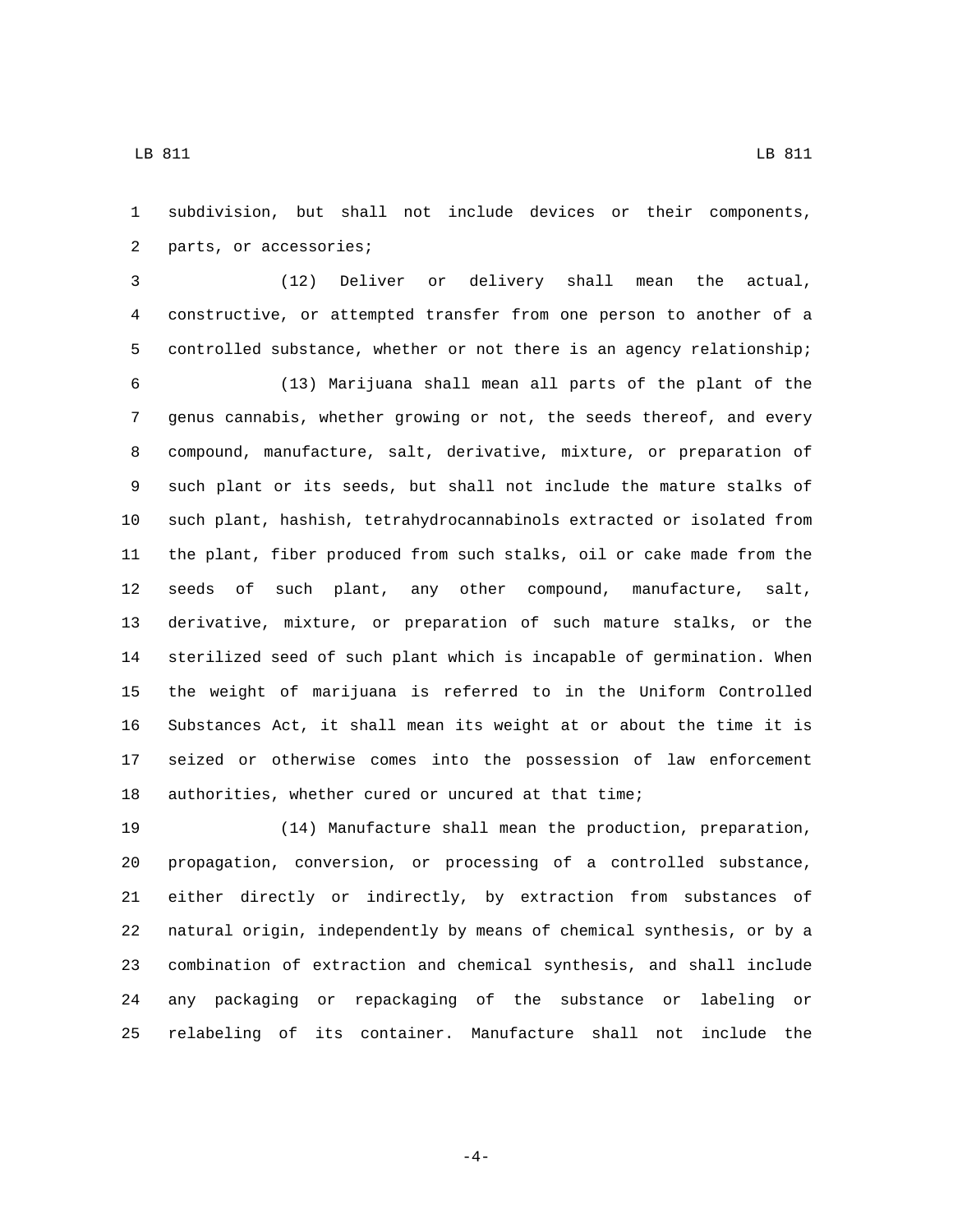preparation or compounding of a controlled substance by an individual for his or her own use, except for the preparation or compounding of components or ingredients used for or intended to be used for the manufacture of methamphetamine, or the preparation, compounding, conversion, packaging, or labeling of a controlled substance: (a) By a practitioner as an incident to his or her prescribing, administering, or dispensing of a controlled substance in the course of his or her professional practice; or (b) by a practitioner, or by his or her authorized agent under his or her supervision, for the purpose of, or as an incident to, research, teaching, or chemical 11 analysis and not for sale;

 (15) Narcotic drug shall mean any of the following, whether produced directly or indirectly by extraction from substances of vegetable origin, independently by means of chemical synthesis, or by a combination of extraction and chemical synthesis: (a) Opium, opium poppy and poppy straw, coca leaves, and opiates; (b) a compound, manufacture, salt, derivative, or preparation of opium, coca leaves, or opiates; or (c) a substance and any compound, manufacture, salt, derivative, or preparation thereof which is chemically equivalent to or identical with any of the substances referred to in subdivisions (a) and (b) of this subdivision, except that the words narcotic drug as used in the Uniform Controlled Substances Act shall not include decocainized coca leaves or extracts of coca leaves, which extracts do not contain cocaine or ecgonine, or isoquinoline alkaloids of opium;25

-5-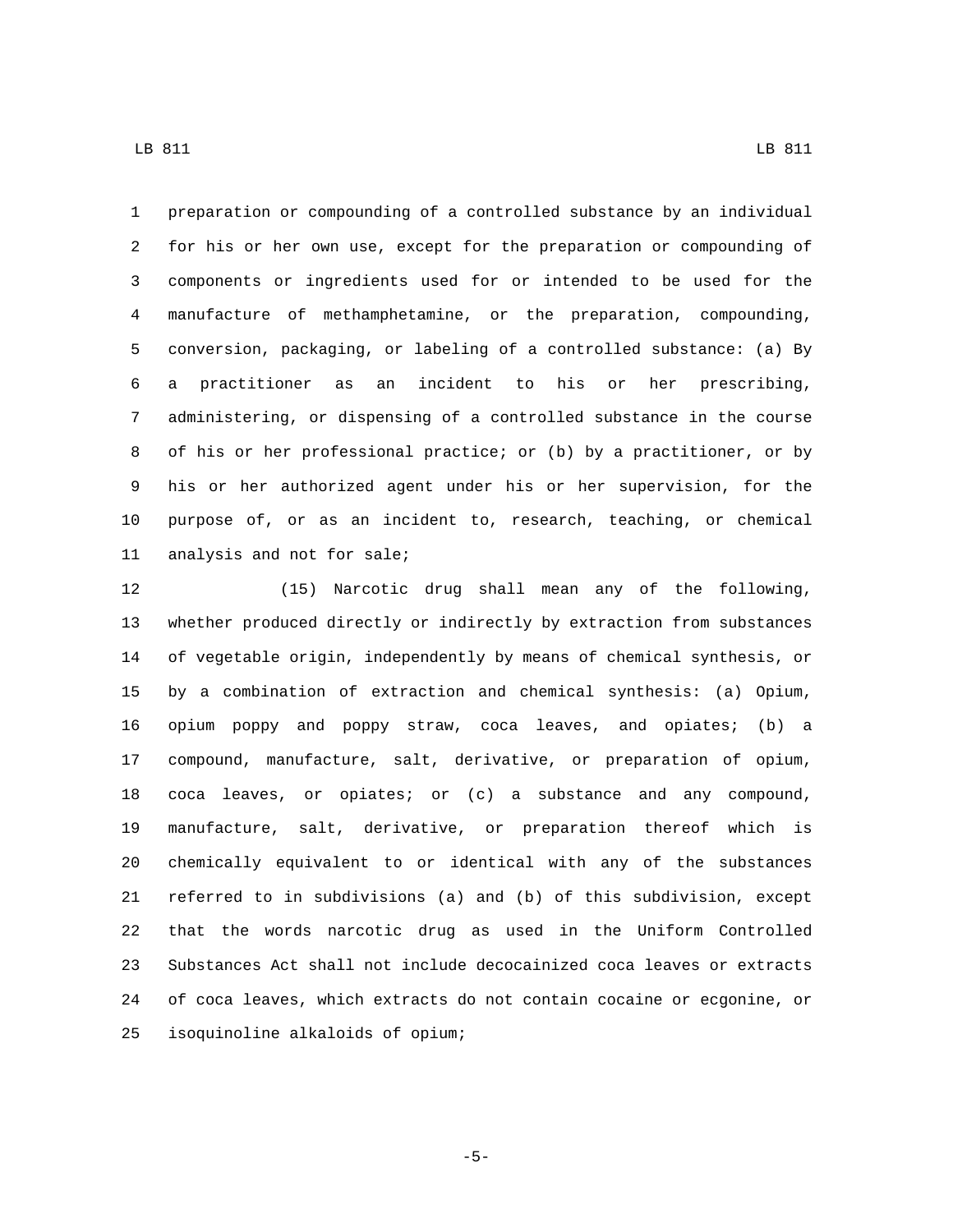(16) Opiate shall mean any substance having an addiction- forming or addiction-sustaining liability similar to morphine or being capable of conversion into a drug having such addiction-forming or addiction-sustaining liability. Opiate shall not include the dextrorotatory isomer of 3-methoxy-n methylmorphinan and its salts. Opiate shall include its racemic and levorotatory forms; (17) Opium poppy shall mean the plant of the species 8 Papaver somniferum L., except the seeds thereof; (18) Poppy straw shall mean all parts, except the seeds, 10 of the opium poppy after mowing; (19) Person shall mean any corporation, association, partnership, limited liability company, or one or more individuals; (20) Practitioner shall mean a physician, a physician assistant, a dentist, a veterinarian, a pharmacist, a podiatrist, an optometrist, a certified nurse midwife, a certified registered nurse anesthetist, a nurse practitioner, a scientific investigator, a pharmacy, a hospital, or any other person licensed, registered, or otherwise permitted to distribute, dispense, prescribe, conduct research with respect to, or administer a controlled substance in the course of practice or research in this state, including an emergency 21 medical service as defined in section 38-1207; (21) Production shall include the manufacture, planting, cultivation, or harvesting of a controlled substance; (22) Immediate precursor shall mean a substance which is

the principal compound commonly used or produced primarily for use

-6-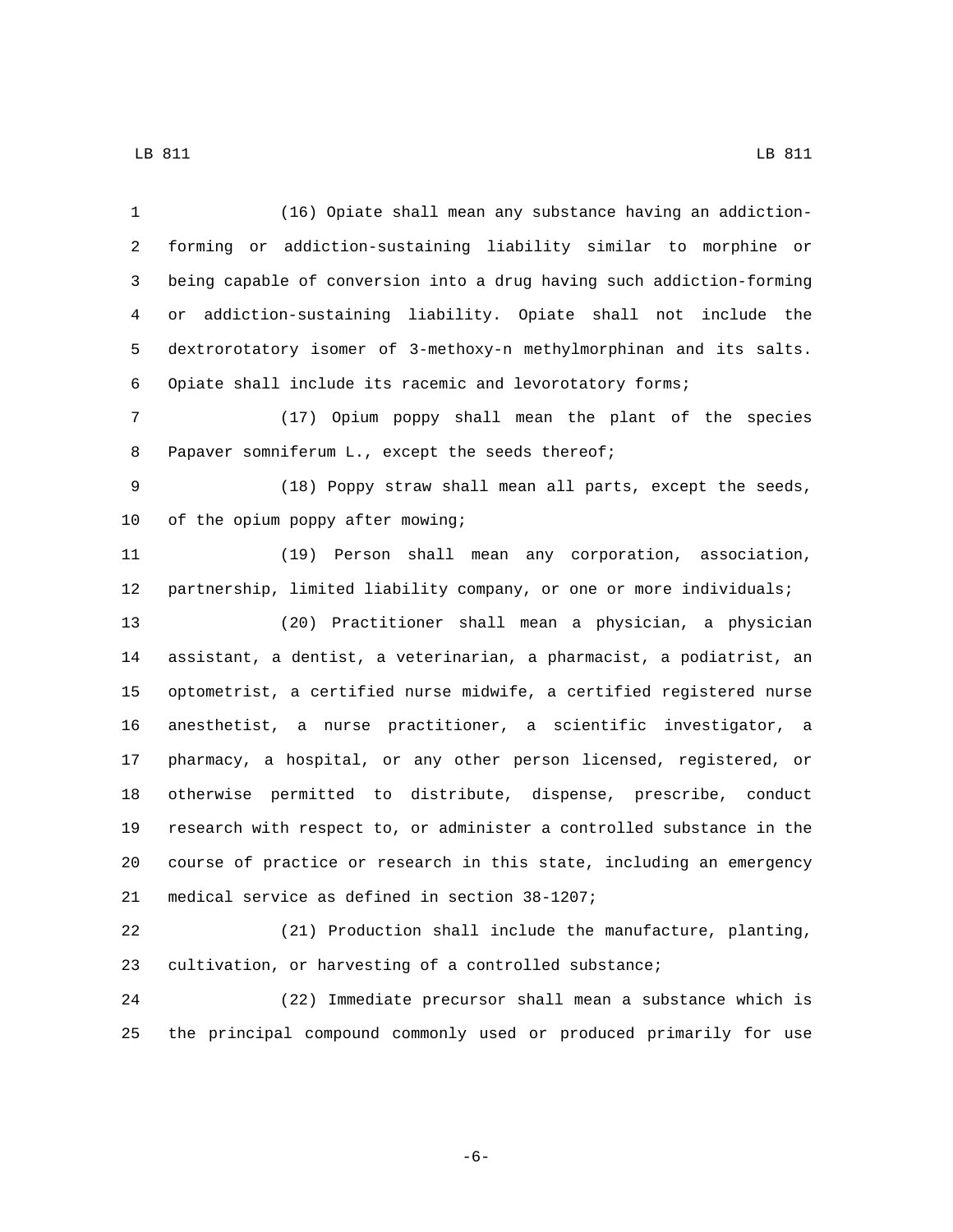and which is an immediate chemical intermediary used or likely to be used in the manufacture of a controlled substance, the control of which is necessary to prevent, curtail, or limit such manufacture; (23) State shall mean the State of Nebraska; (24) Ultimate user shall mean a person who lawfully possesses a controlled substance for his or her own use, for the use of a member of his or her household, or for administration to an animal owned by him or her or by a member of his or her household; (25) Hospital shall have the same meaning as in section  $71-419;$  (26) Cooperating individual shall mean any person, other than a commissioned law enforcement officer, who acts on behalf of, at the request of, or as agent for a law enforcement agency for the purpose of gathering or obtaining evidence of offenses punishable 15 under the Uniform Controlled Substances Act; (27) Hashish or concentrated cannabis shall mean: (a) The separated resin, whether crude or purified, obtained from a plant of the genus cannabis; or (b) any material, preparation, mixture, compound, or other substance which contains ten percent or more by 20 weight of tetrahydrocannabinols; (28) Exceptionally hazardous drug shall mean (a) a narcotic drug, (b) thiophene analog of phencyclidine, (c) phencyclidine, (d) amobarbital, (e) secobarbital, (f) pentobarbital, 24 (g) amphetamine, or (h) methamphetamine;

-7-

(29) Imitation controlled substance shall mean a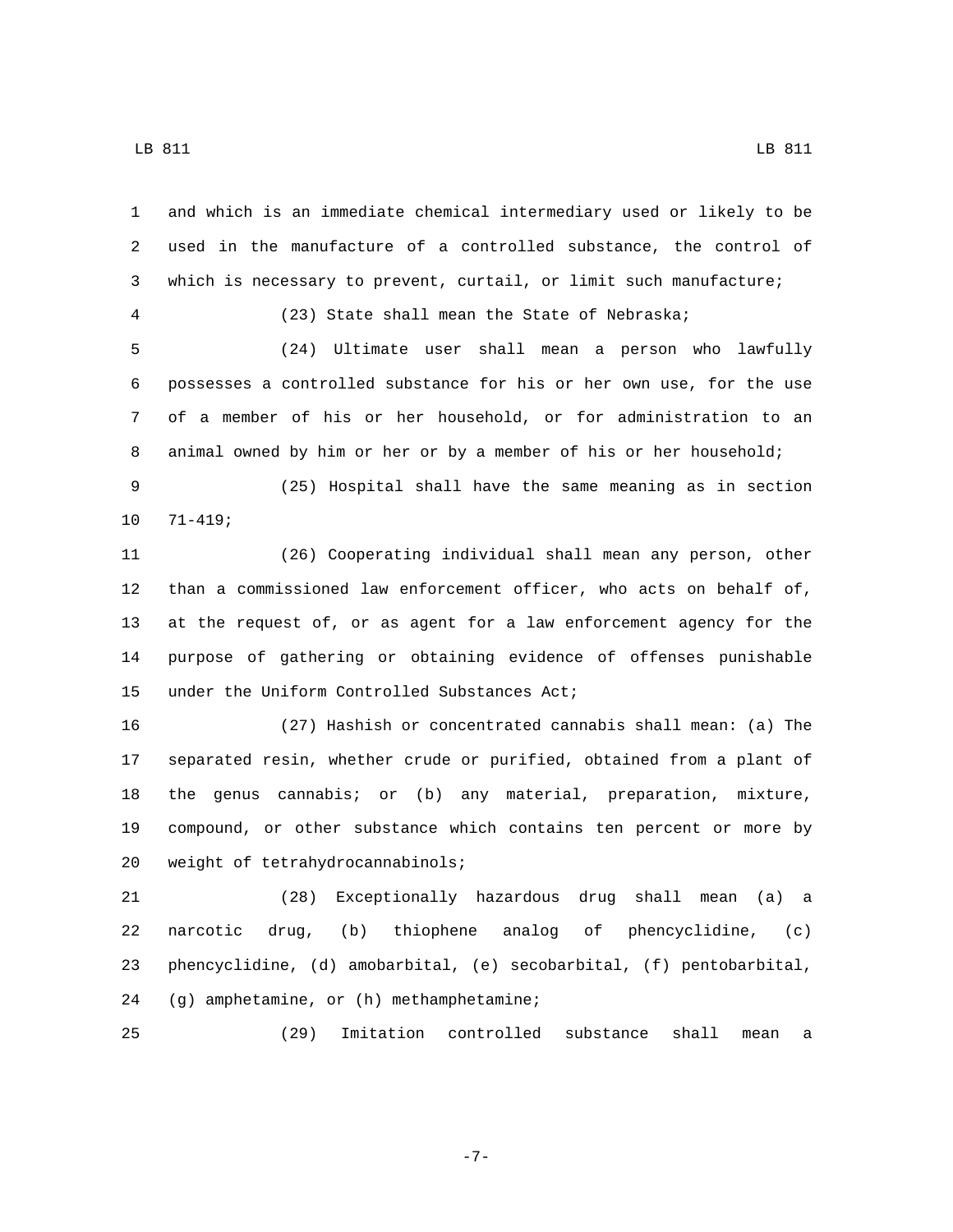substance which is not a controlled substance or controlled substance 2 analogue but which, by way of express or implied representations and consideration of other relevant factors including those specified in section 28-445, would lead a reasonable person to believe the 5 substance is a controlled substance or controlled substance analogue. A placebo or registered investigational drug manufactured, distributed, possessed, or delivered in the ordinary course of practice or research by a health care professional shall not be 9 deemed to be an imitation controlled substance;

 (30)(a) Controlled substance analogue shall mean a substance (i) the chemical structure of which is substantially similar to the chemical structure of a Schedule I or Schedule II controlled substance as provided in section 28-405 or (ii) which has a stimulant, depressant, analgesic, or hallucinogenic effect on the central nervous system that is substantially similar to or greater than the stimulant, depressant, analgesic, or hallucinogenic effect on the central nervous system of a Schedule I or Schedule II controlled substance as provided in section 28-405. A controlled substance analogue shall, to the extent intended for human consumption, be treated as a controlled substance under Schedule I of section 28-405 for purposes of the Uniform Controlled Substances Act; and

 (b) Controlled substance analogue shall not include (i) a controlled substance, (ii) any substance generally recognized as safe and effective within the meaning of the Federal Food, Drug, and

-8-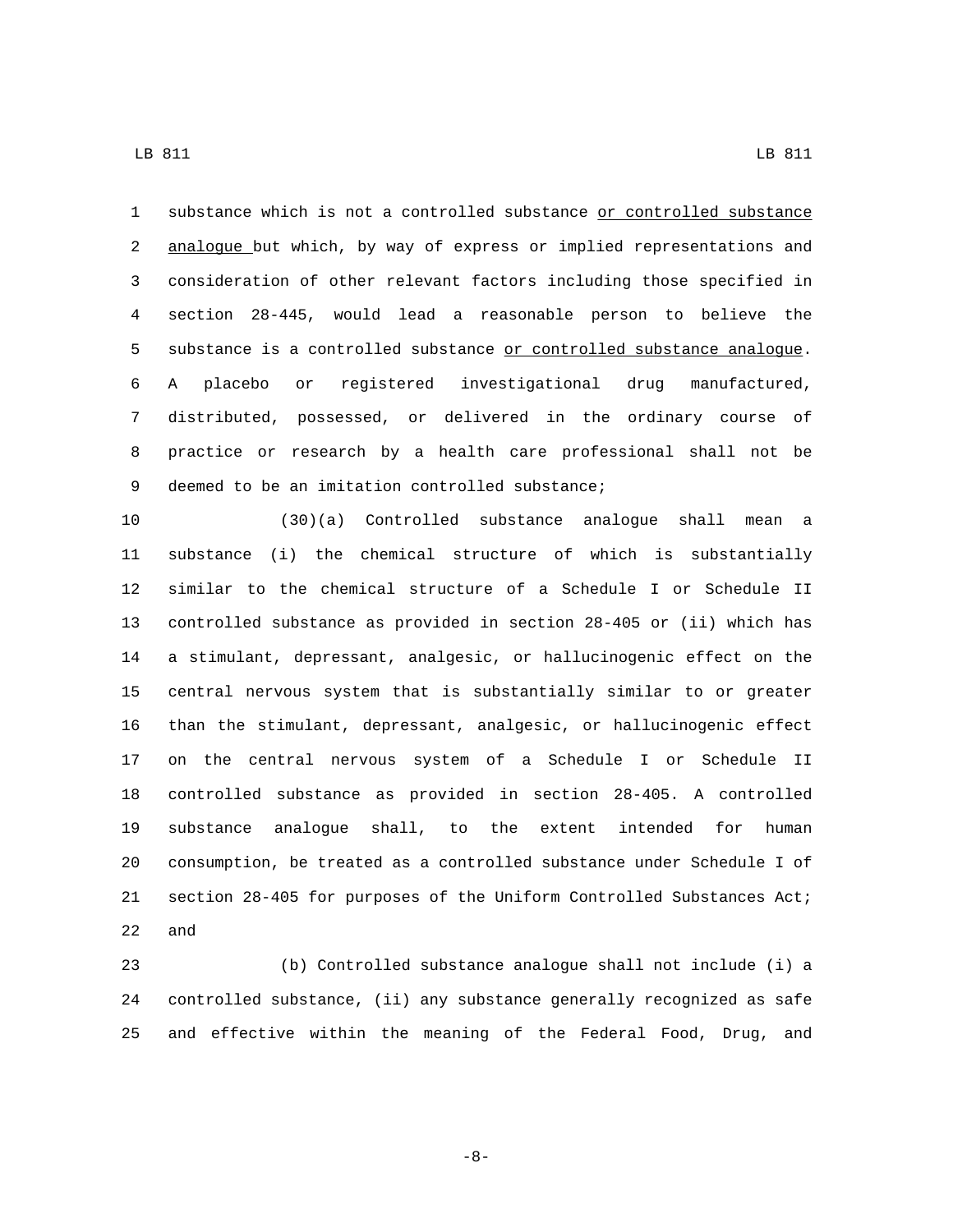Cosmetic Act, 21 U.S.C. 301 et seq., as such act existed on January 2 1, 2009, 2014, (iii) any substance for which there is an approved new drug application, or (iv) with respect to a particular person, any substance if an exemption is in effect for investigational use for that person, under section 505 of the Federal Food, Drug, and Cosmetic Act, 21 U.S.C. 355, as such section existed on January 1, 7 2009, 2014, to the extent conduct with respect to such substance is 8 pursuant to such exemption;

 (31) Anabolic steroid shall mean any drug or hormonal substance, chemically and pharmacologically related to testosterone (other than estrogens, progestins, and corticosteroids), that promotes muscle growth and includes any controlled substance in Schedule III(d) of section 28-405. Anabolic steroid shall not include any anabolic steroid which is expressly intended for administration through implants to cattle or other nonhuman species and has been approved by the Secretary of Health and Human Services for such administration, but if any person prescribes, dispenses, or distributes such a steroid for human use, such person shall be considered to have prescribed, dispensed, or distributed an anabolic 20 steroid within the meaning of this subdivision;

 (32) Chart order shall mean an order for a controlled substance issued by a practitioner for a patient who is in the hospital where the chart is stored or for a patient receiving detoxification treatment or maintenance treatment pursuant to section 28-412. Chart order shall not include a prescription;

-9-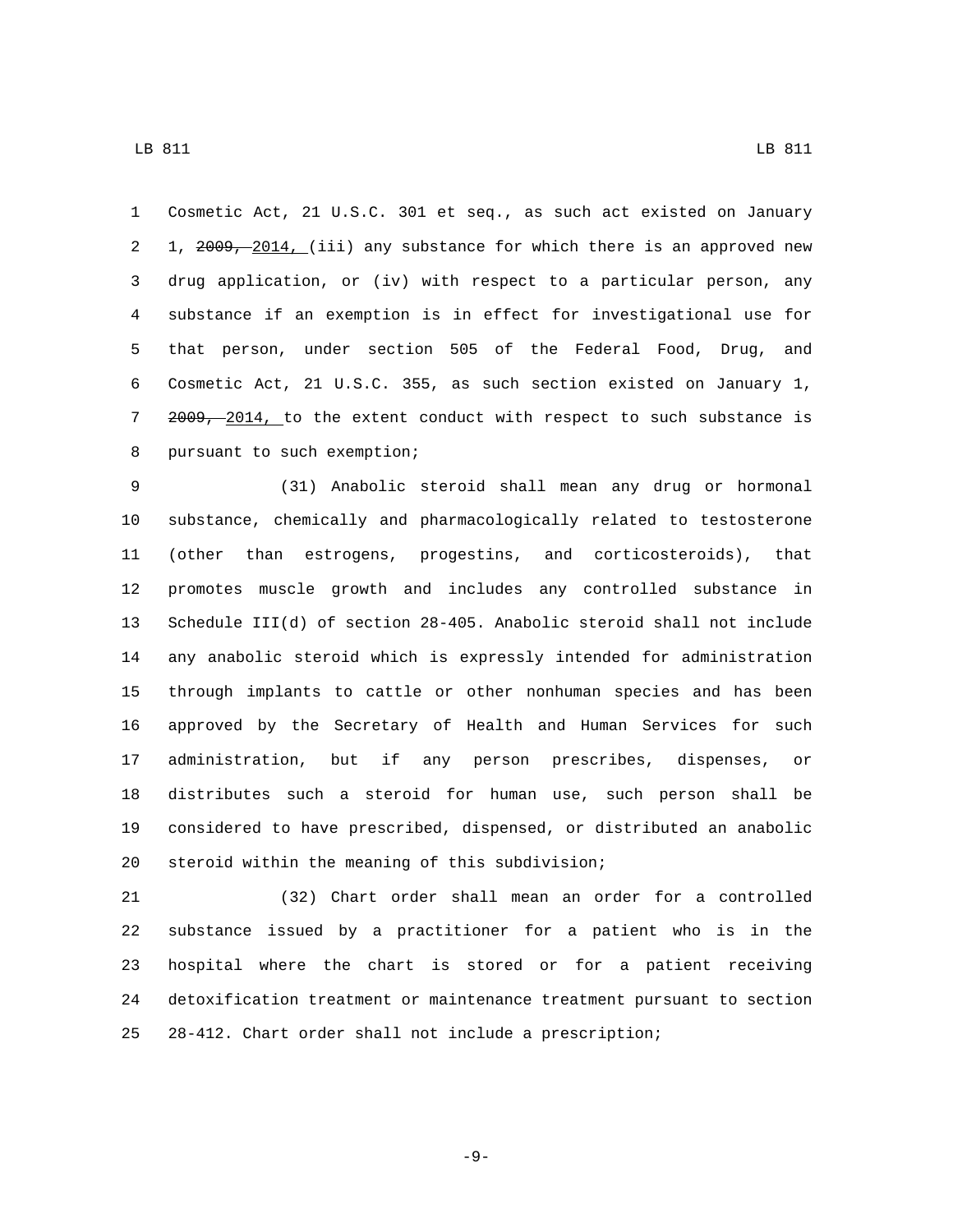(33) Medical order shall mean a prescription, a chart order, or an order for pharmaceutical care issued by a practitioner; (34) Prescription shall mean an order for a controlled substance issued by a practitioner. Prescription shall not include a 5 chart order;

 (35) Registrant shall mean any person who has a controlled substances registration issued by the state or the 8 administration;

 (36) Reverse distributor shall mean a person whose primary function is to act as an agent for a pharmacy, wholesaler, manufacturer, or other entity by receiving, inventorying, and managing the disposition of outdated, expired, or otherwise 13 nonsaleable controlled substances;

 (37) Signature shall mean the name, word, or mark of a person written in his or her own hand with the intent to authenticate a writing or other form of communication or a digital signature which complies with section 86-611 or an electronic signature;

 (38) Facsimile shall mean a copy generated by a system that encodes a document or photograph into electrical signals, transmits those signals over telecommunications lines, and reconstructs the signals to create an exact duplicate of the original 22 document at the receiving end;

 (39) Electronic signature shall have the definition found 24 in section  $86-621$ ;

(40) Electronic transmission shall mean transmission of

-10-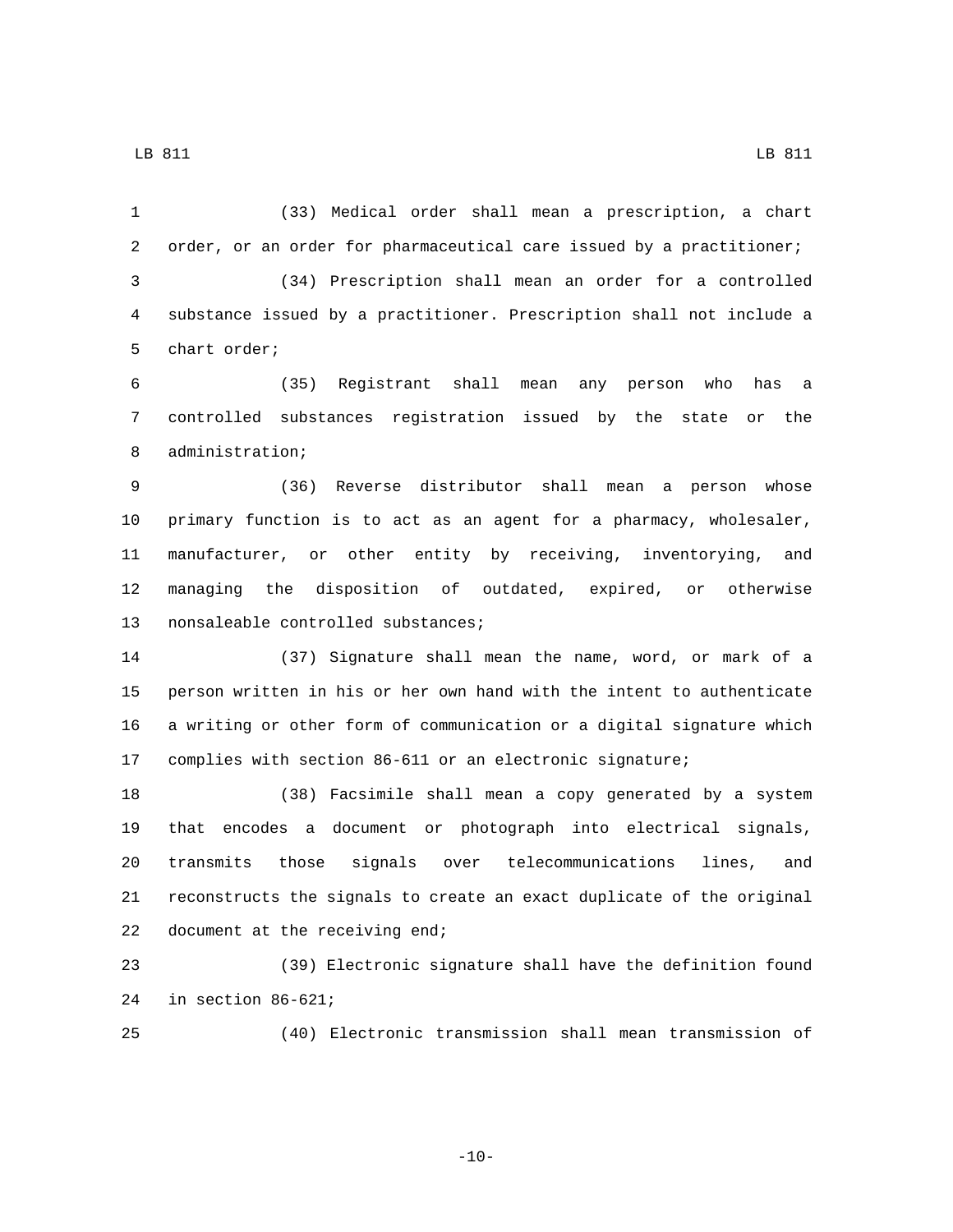information in electronic form. Electronic transmission may include computer-to-computer transmission or computer-to-facsimile 3 transmission; and (41) Long-term care facility shall mean an intermediate care facility, an intermediate care facility for persons with developmental disabilities, a long-term care hospital, a mental health center, a nursing facility, or a skilled nursing facility, as such terms are defined in the Health Care Facility Licensure Act. Sec. 2. Section 28-405, Revised Statutes Supplement, 10 2013, is amended to read:

11 28-405 The following are the schedules of controlled 12 substances referred to in the Uniform Controlled Substances Act:

13 Schedule I

 (a) Any of the following opiates, including their isomers, esters, ethers, salts, and salts of isomers, esters, and ethers, unless specifically excepted, whenever the existence of such isomers, esters, ethers, and salts is possible within the specific 18 chemical designation:

19 (1) Acetylmethadol;

20 (2) Allylprodine;

21 (3) Alphacetylmethadol, except levo-alphacetylmethadol 22 which is also known as levo-alpha-acetylmethadol, levomethadyl 23 acetate, and LAAM;

- 24 (4) Alphameprodine;
- (5) Alphamethadol;25

-11-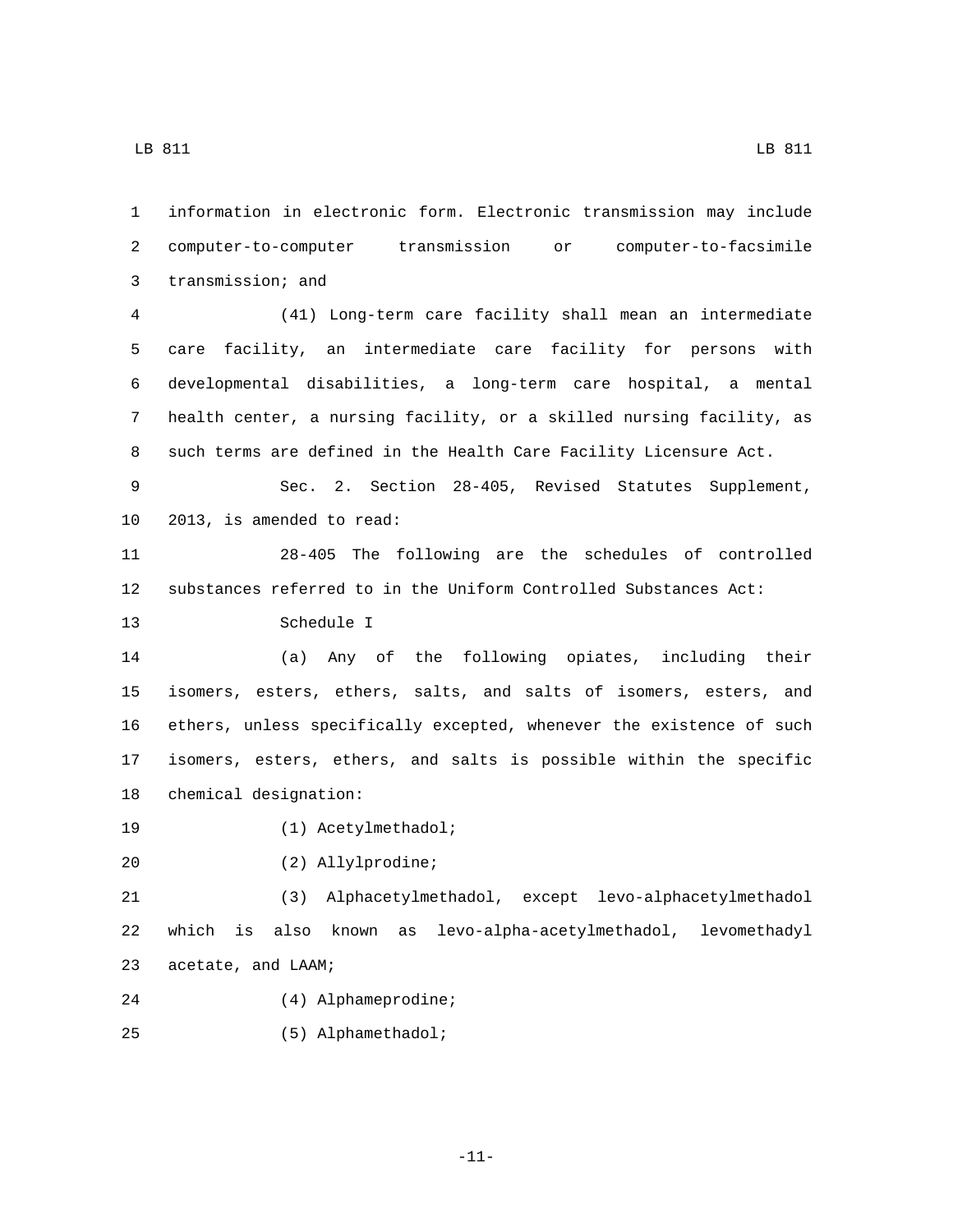| 1  | (6) Benzethidine;            |
|----|------------------------------|
| 2  | (7) Betacetylmethadol;       |
| 3  | (8) Betameprodine;           |
| 4  | (9) Betamethadol;            |
| 5  | (10) Betaprodine;            |
| 6  | $(11)$ Clonitazene;          |
| 7  | $(12)$ Dextromoramide;       |
| 8  | (13) Difenoxin;              |
| 9  | $(14)$ Diampromide;          |
| 10 | (15) Diethylthiambutene;     |
| 11 | $(16)$ Dimenoxadol;          |
| 12 | (17) Dimepheptanol;          |
| 13 | (18) Dimethylthiambutene;    |
| 14 | (19) Dioxaphetyl butyrate;   |
| 15 | (20) Dipipanone;             |
| 16 | (21) Ethylmethylthiambutene; |
| 17 | (22) Etonitazene;            |
| 18 | (23) Etoxeridine;            |
| 19 | (24) Furethidine;            |
| 20 | (25) Hydroxypethidine;       |
| 21 | (26) Ketobemidone;           |
| 22 | (27) Levomoramide;           |
| 23 | (28) Levophenacylmorphan;    |
| 24 | (29) Morpheridine;           |
| 25 | (30) Noracymethadol;         |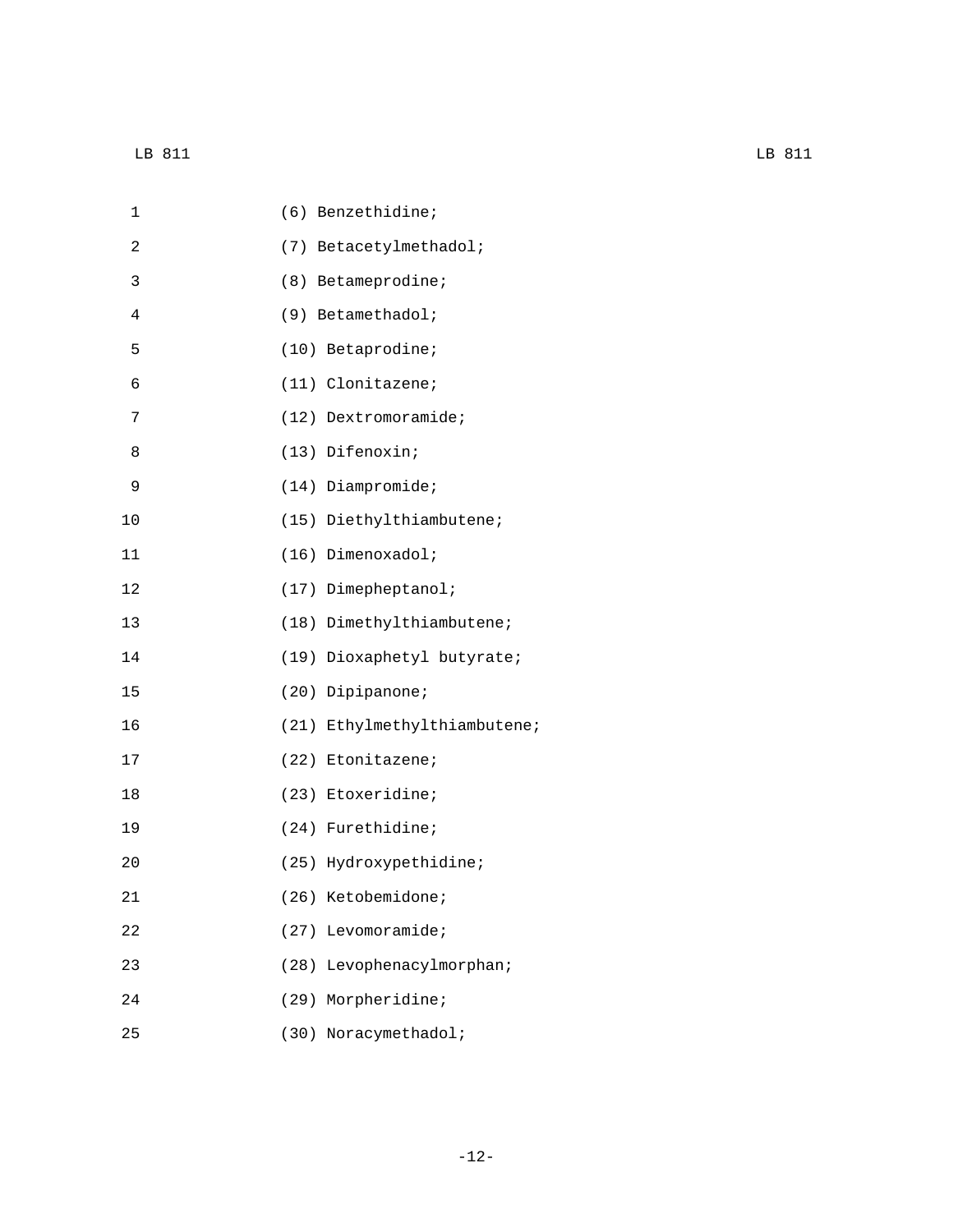| 1  | (31) Norlevorphanol;                                               |
|----|--------------------------------------------------------------------|
| 2  | (32) Normethadone;                                                 |
| 3  | (33) Norpipanone;                                                  |
| 4  | (34) Phenadoxone;                                                  |
| 5  | (35) Phenampromide;                                                |
| 6  | (36) Phenomorphan;                                                 |
| 7  | (37) Phenoperidine;                                                |
| 8  | (38) Piritramide;                                                  |
| 9  | (39) Proheptazine;                                                 |
| 10 | (40) Properidine;                                                  |
| 11 | (41) Propiram;                                                     |
| 12 | (42) Racemoramide;                                                 |
| 13 | (43) Trimeperidine;                                                |
| 14 | Alpha-methylfentanyl, N-(1-(alpha-methyl-beta-<br>(44)             |
| 15 | phenyl)ethyl-4-piperidyl) propionanilide, 1-(1-methyl-2-           |
| 16 | phenylethyl)-4-(N-propanilido) piperidine;                         |
| 17 | (45) Tilidine;                                                     |
| 18 | (46) 3-Methylfentanyl, N-(3-methyl-1-(2-phenylethyl)-4-            |
| 19 | piperidyl)-N-phenylpropanamide, its optical and geometric isomers, |
| 20 | salts, and salts of isomers;                                       |
| 21 | (47) 1-methyl-4-phenyl-4-propionoxypiperidine (MPPP), its          |
| 22 | optical isomers, salts, and salts of isomers;                      |
| 23 | (48) PEPAP, 1-(2-phenethyl)-4-phenyl-4-acetoxypiperidine,          |
| 24 | its optical isomers, salts, and salts of isomers;                  |
| 25 | Acetyl-alpha-methylfentanyl, N-(1-(1-methyl-2-<br>(49)             |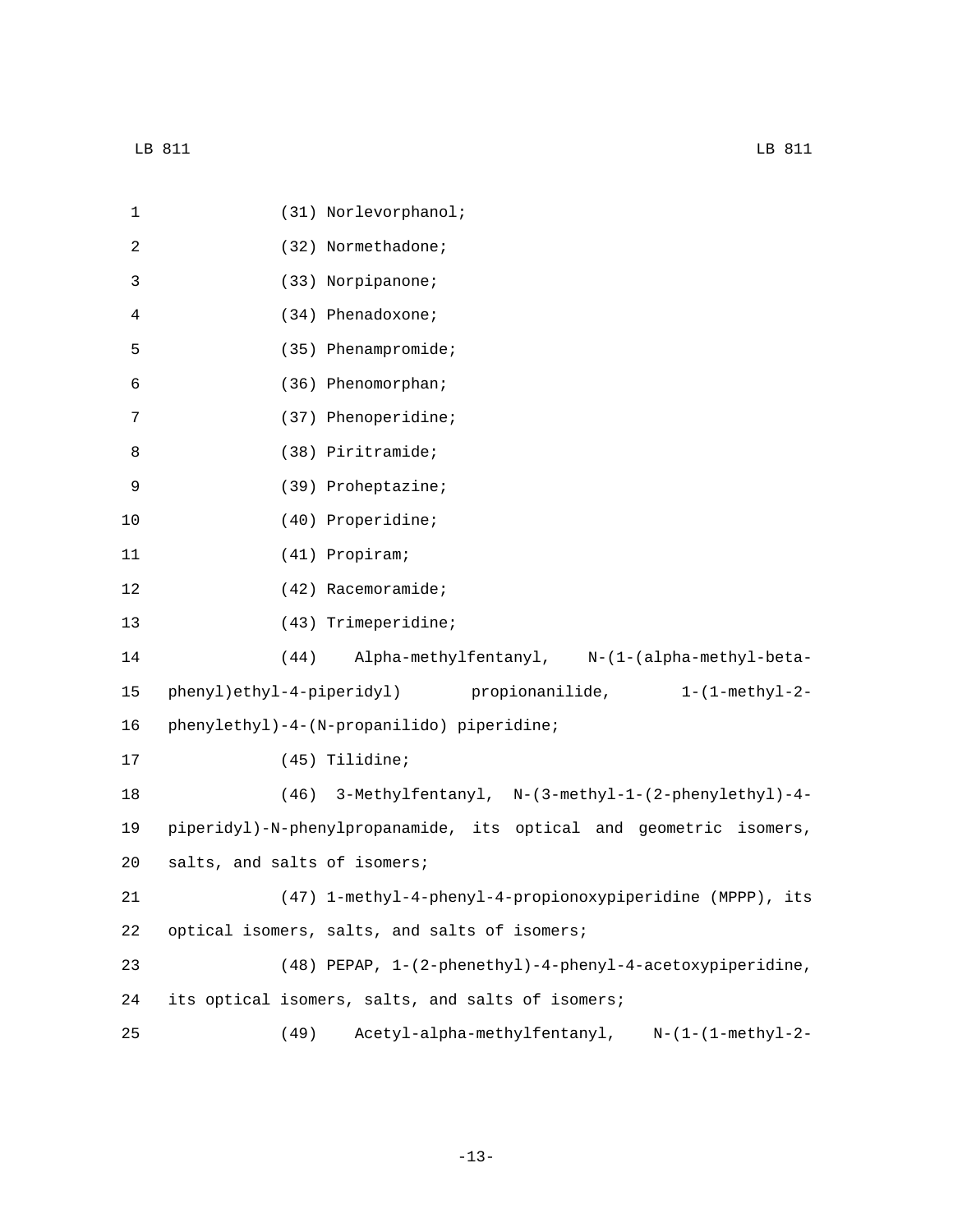phenethyl)-4-piperidinyl)-N-phenylacetamide, its optical isomers, 2 salts, and salts of isomers; (50) Alpha-methylthiofentanyl, N-(1-methyl-2-(2- thienyl)ethyl-4-piperidinyl)-N-phenylpropanamide, its optical 5 isomers, salts, and salts of isomers; (51) Benzylfentanyl, N-(1-benzyl-4-piperidyl)-N- phenylpropanamide, its optical isomers, salts, and salts of isomers; (52) Beta-hydroxyfentanyl, N-(1-(2-hydroxy-2- phenethyl)-4-piperidinyl)-N-phenylpropanamide, its optical isomers, 10 salts, and salts of isomers; (53) Beta-hydroxy-3-methylfentanyl, (other name: N-(1-(2- hydroxy-2-phenethyl)-3-methyl-4-piperidinyl)-N-phenylpropanamide), its optical and geometric isomers, salts, and salts of isomers; (54) 3-methylthiofentanyl, N-(3-methyl-1-(2- thienyl)ethyl-4-piperidinyl)-N-phenylpropanamide, its optical and 16 geometric isomers, salts, and salts of isomers; (55) N-(1-(2-thienyl)methyl-4-piperidyl)-N- phenylpropanamide (thenylfentanyl), its optical isomers, salts, and 19 salts of isomers; (56) Thiofentanyl, N-phenyl-N-(1-(2-thienyl)ethyl-4- piperidinyl)-propanamide, its optical isomers, salts, and salts of isomers; and (57) Para-fluorofentanyl, N-(4-fluorophenyl)-N-(1-(2- phenethyl)-4-piperidinyl)propanamide, its optical isomers, salts, and 25 salts of isomers.

-14-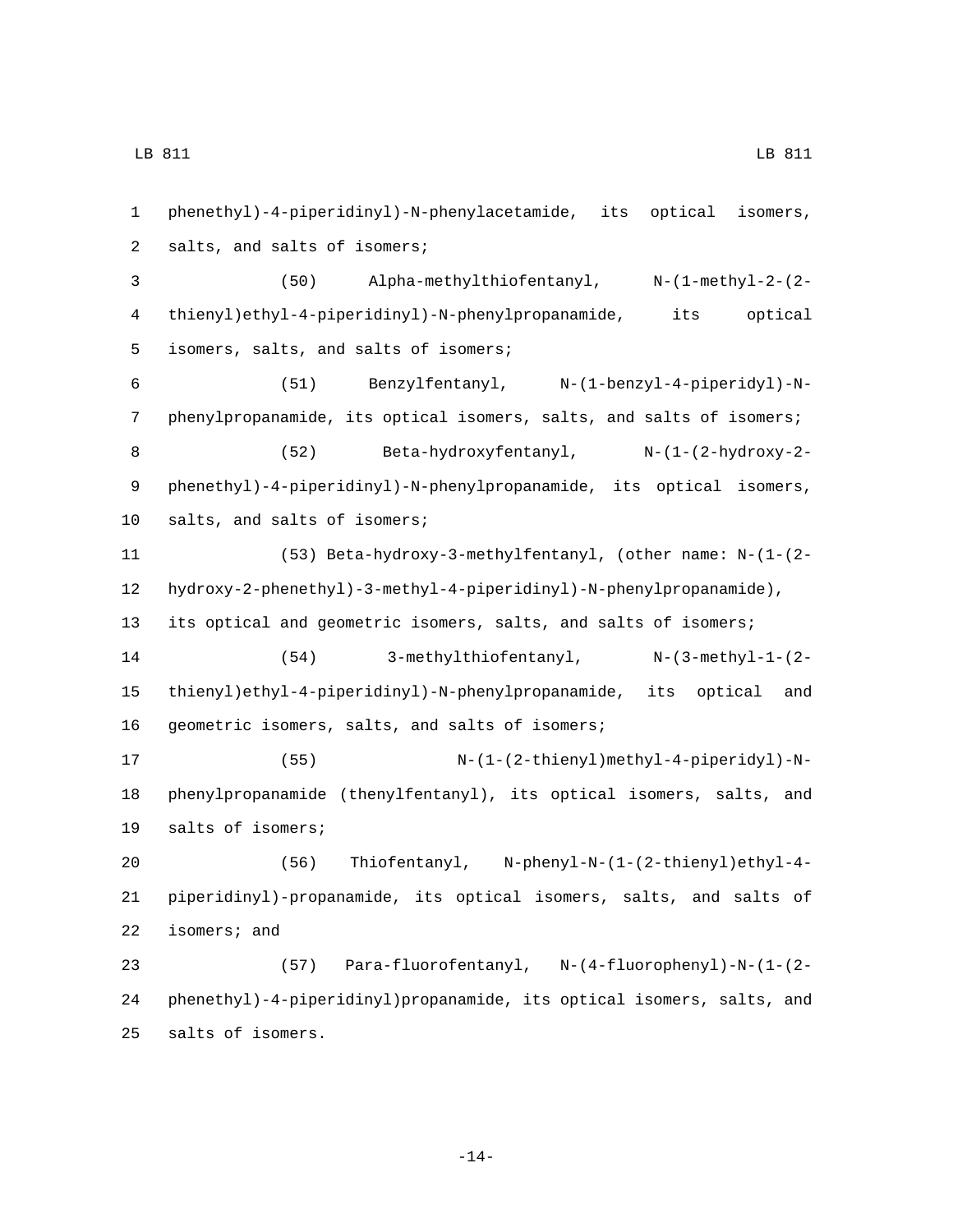| 1  | (b) Any of the following opium derivatives, their salts,              |
|----|-----------------------------------------------------------------------|
| 2  | isomers, and salts of isomers, unless specifically excepted, whenever |
| 3  | the existence of such salts, isomers, and salts of isomers<br>is      |
| 4  | possible within the specific chemical designation:                    |
| 5  | $(1)$ Acetorphine;                                                    |
| 6  | (2) Acetyldihydrocodeine;                                             |
| 7  | (3) Benzylmorphine;                                                   |
| 8  | (4) Codeine methylbromide;                                            |
| 9  | (5) Codeine-N-Oxide;                                                  |
| 10 | (6) Cyprenorphine;                                                    |
| 11 | (7) Desomorphine;                                                     |
| 12 | (8) Dihydromorphine;                                                  |
| 13 | (9) Drotebanol;                                                       |
| 14 | (10) Etorphine, except hydrochloride salt;                            |
| 15 | (11) Heroin;                                                          |
| 16 | (12) Hydromorphinol;                                                  |
| 17 | (13) Methyldesorphine;                                                |
| 18 | (14) Methyldihydromorphine;                                           |
| 19 | (15) Morphine methylbromide;                                          |
| 20 | (16) Morphine methylsulfonate;                                        |
| 21 | (17) Morphine-N-Oxide;                                                |
| 22 | (18) Myrophine;                                                       |
| 23 | (19) Nicocodeine;                                                     |
| 24 | (20) Nicomorphine;                                                    |
| 25 | (21) Normorphine;                                                     |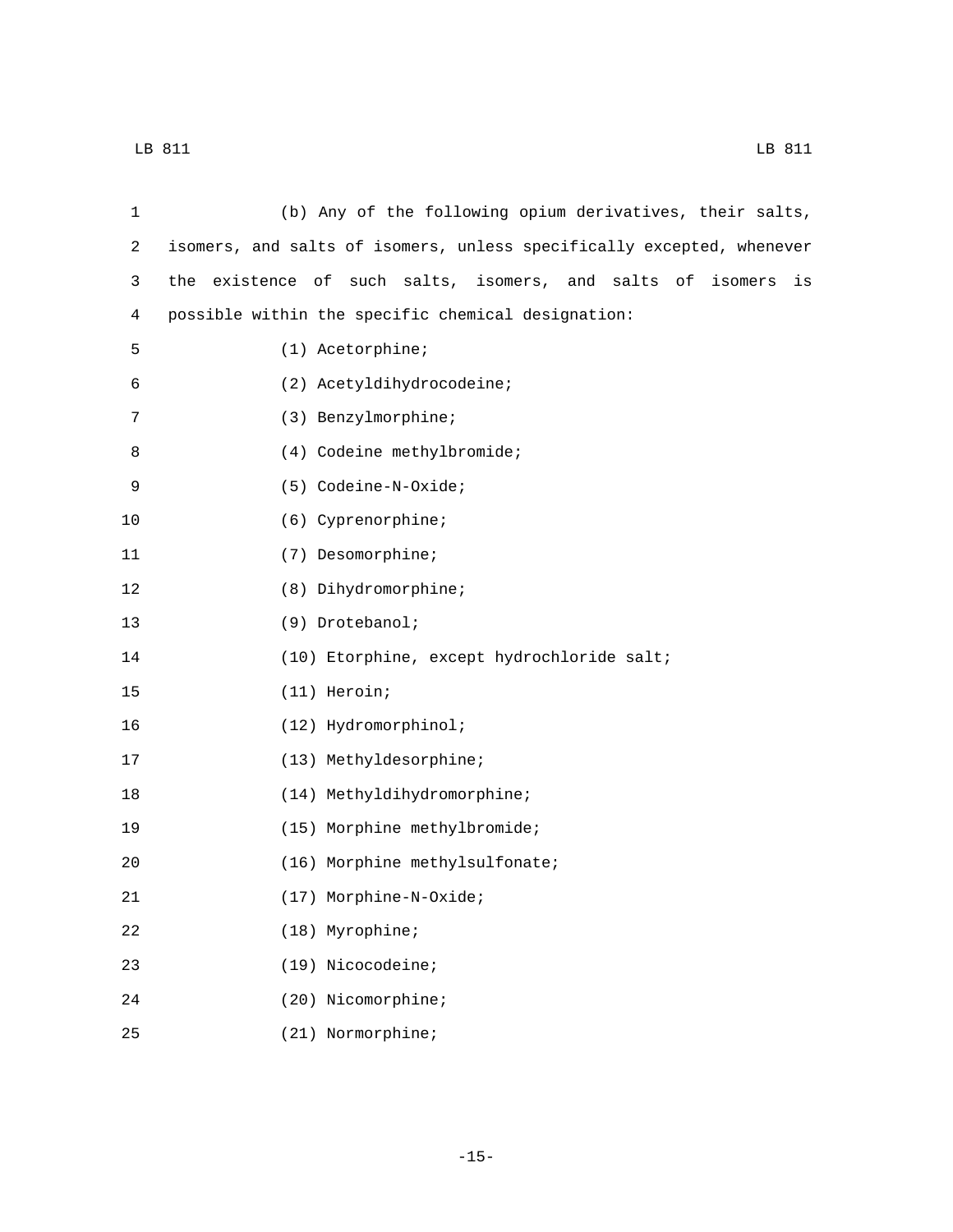| 1              | (22) Pholcodine; and                                                               |
|----------------|------------------------------------------------------------------------------------|
| $\overline{a}$ | (23) Thebacon.                                                                     |
| $\mathbf{3}$   | (c) Any material, compound, mixture, or preparation which                          |
| 4              | contains any quantity of the following hallucinogenic substances,                  |
| 5              | their salts, isomers, and salts of isomers, unless specifically                    |
| 6              | excepted, whenever the existence of such salts, isomers, and salts of              |
| 7              | isomers is possible within the specific chemical designation, and,                 |
| 8              | for purposes of this subdivision only, isomer shall include the                    |
| 9              | optical, position, and geometric isomers:                                          |
| 10             | (1) Bufotenine. Trade and other names shall include, but                           |
| 11             | are not limited to: 3-(beta-Dimethylaminoethyl)-5-hydroxyindole; 3-                |
| 12             | (2-dimethylaminoethyl)-5-indolol; N,N-dimethylserotonin; 5-hydroxy-                |
| 13             | N, N-dimethyltryptamine; and mappine;                                              |
| 14             | 4-bromo-2,5-dimethoxyamphetamine. Trade and other<br>(2)                           |
| 15             | names shall include, but are not limited to: 4-bromo-2,5-dimethoxy-                |
| 16             | alpha-methylphenethylamine; and 4-bromo-2,5-DMA;                                   |
| 17             | (3) 4-methoxyamphetamine. Trade and other names<br>shall                           |
| 18             | limited<br>to: 4-methoxy-alpha-<br>include,<br>but<br>are<br>not                   |
| 19             | methylphenethylamine; and paramethoxyamphetamine, PMA;                             |
| 20             | (4) 4-methyl-2,5-dimethoxyamphetamine. Trade and other                             |
| 21             | names shall include, but are not limited to: 4-methyl-2,5-dimethoxy-               |
| 22             | alpha-methylphenethylamine; DOM; and STP;                                          |
| 23             | Ibogaine. Trade and other names shall include, but<br>(5)                          |
| 24             | 7-Ethyl-6, 6beta, 7, 8, 9, 10, 12, 13-octahydro-2-<br>limited<br>to:<br>not<br>are |
| 25             | methoxy-6,9-methano-5H-pyrido (1',2':1,2) azepino (5,4-b) indole; and              |

-16-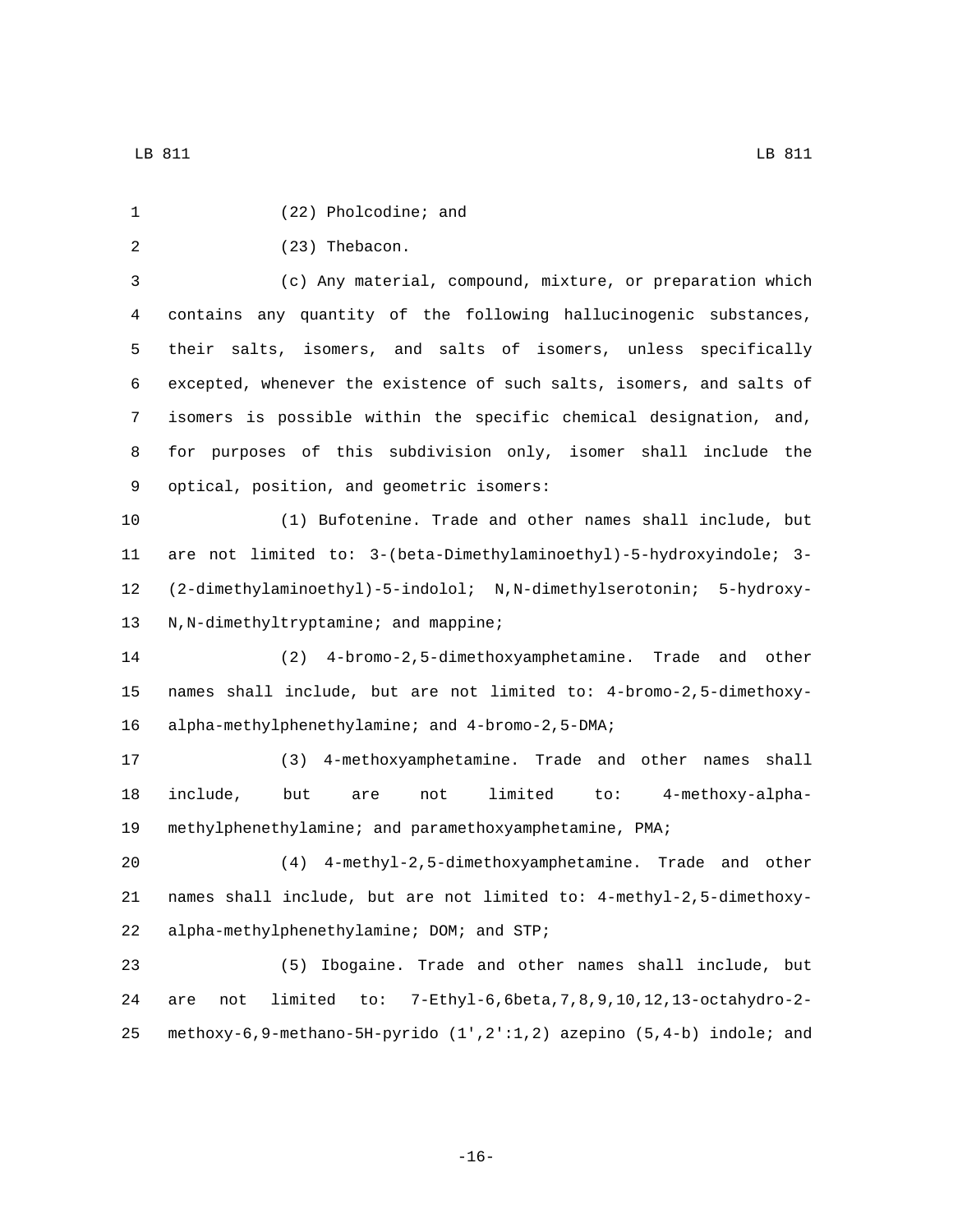1 Tabernanthe iboga;

LB 811 LB 811

| 2  | (6) Lysergic acid diethylamide;                                        |
|----|------------------------------------------------------------------------|
| 3  | (7) Marijuana;                                                         |
| 4  | $(8)$ Mescaline;                                                       |
| 5  | (9) Peyote. Peyote shall mean all parts of the plant                   |
| 6  | presently classified botanically as Lophophora williamsii Lemaire,     |
| 7  | whether growing or not, the seeds thereof, any extract from any part   |
| 8  | of such plant, and every compound, manufacture, salts, derivative,     |
| 9  | mixture, or preparation of such plant or its seeds or extracts;        |
| 10 | (10) Psilocybin;                                                       |
| 11 | $(11)$ Psilocyn;                                                       |
| 12 | Tetrahydrocannabinols, including, but not limited<br>(12)              |
| 13 | to, synthetic equivalents of the substances contained in the plant or  |
| 14 | in the resinous extractives of cannabis, sp. or synthetic substances,  |
| 15 | derivatives, and their isomers with similar chemical structure and     |
| 16 | pharmacological activity such as the following: Delta 1 cis or trans   |
| 17 | tetrahydrocannabinol and their optical isomers, excluding dronabinol   |
| 18 | in sesame oil and encapsulated in a soft gelatin capsule in a drug     |
| 19 | product approved by the federal Food and Drug Administration; Delta 6  |
| 20 | cis or trans tetrahydrocannabinol and their optical isomers;<br>and    |
| 21 | Delta 3,4 cis or trans tetrahydrocannabinol and its optical isomers.   |
| 22 | Since nomenclature of<br>these substances<br>is<br>not internationally |
| 23 | standardized, compounds of these structures<br>shall<br>be<br>included |
| 24 | regardless of the numerical designation of atomic positions covered;   |
| 25 | (13) N-ethyl-3-piperidyl benzilate;                                    |

-17-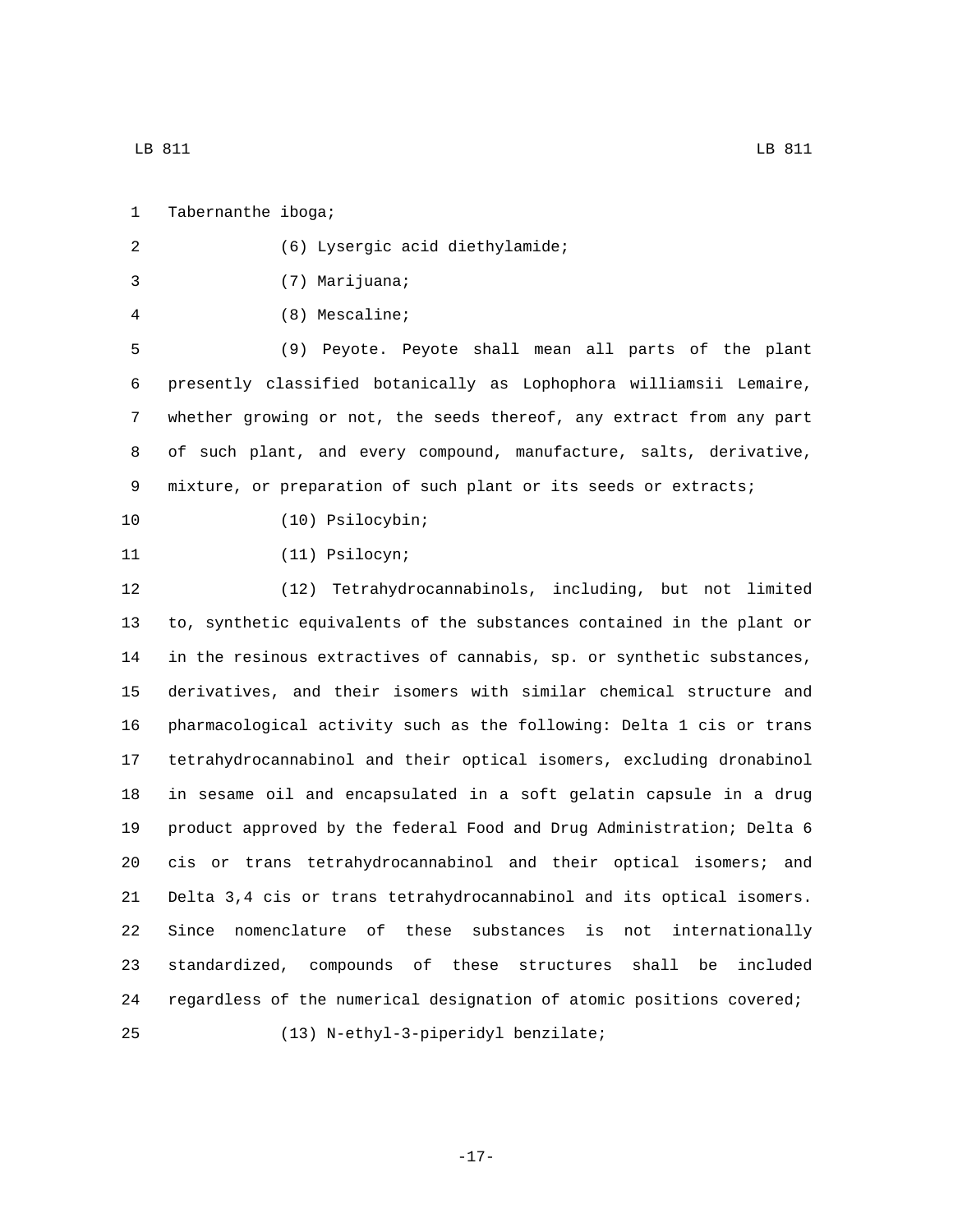(14) N-methyl-3-piperidyl benzilate;1 (15) Thiophene analog of phencyclidine. Trade and other names shall include, but are not limited to: 1-(1-(2-thienyl)- cyclohexyl)-piperidine; 2-thienyl analog of phencyclidine; TPCP; and 5 TCP; (16) Hashish or concentrated cannabis;6 (17) Parahexyl. Trade and other names shall include, but are not limited to: 3-Hexyl-1-hydroxy-7,8,9,10-tetrahydro-6,6,9- 9 trimethyl-6H-dibenzo(b,d)pyran; and Synhexyl; (18) Ethylamine analog of phencyclidine. Trade and other names shall include, but are not limited to: N-ethyl-1- phenylcyclohexylamine; (1-phenylcyclohexyl)ethylamine; N-(1- 13 phenylcyclohexyl)ethylamine; cyclohexamine; and PCE; (19) Pyrrolidine analog of phencyclidine. Trade and other names shall include, but are not limited to: 1-(1-phenylcyclohexyl)- 16 pyrrolidine; PCPy; and PHP; (20) Alpha-ethyltryptamine. Some trade or other names: etryptamine; Monase; alpha-ethyl-1H-indole-3-ethanamine; 3-(2- 19 aminobutyl) indole; alpha-ET; and AET; (21) 2,5-dimethoxy-4-ethylamphet-amine; and DOET; 21 (22) 1-(1-(2-thienyl)cyclohexyl)pyrrolidine; and TCPy; (23) Alpha-methyltryptamine, which is also known as AMT; (24) Salvia divinorum or Salvinorin A. Salvia divinorum or Salvinorin A includes all parts of the plant presently classified botanically as Salvia divinorum, whether growing or not, the seeds

-18-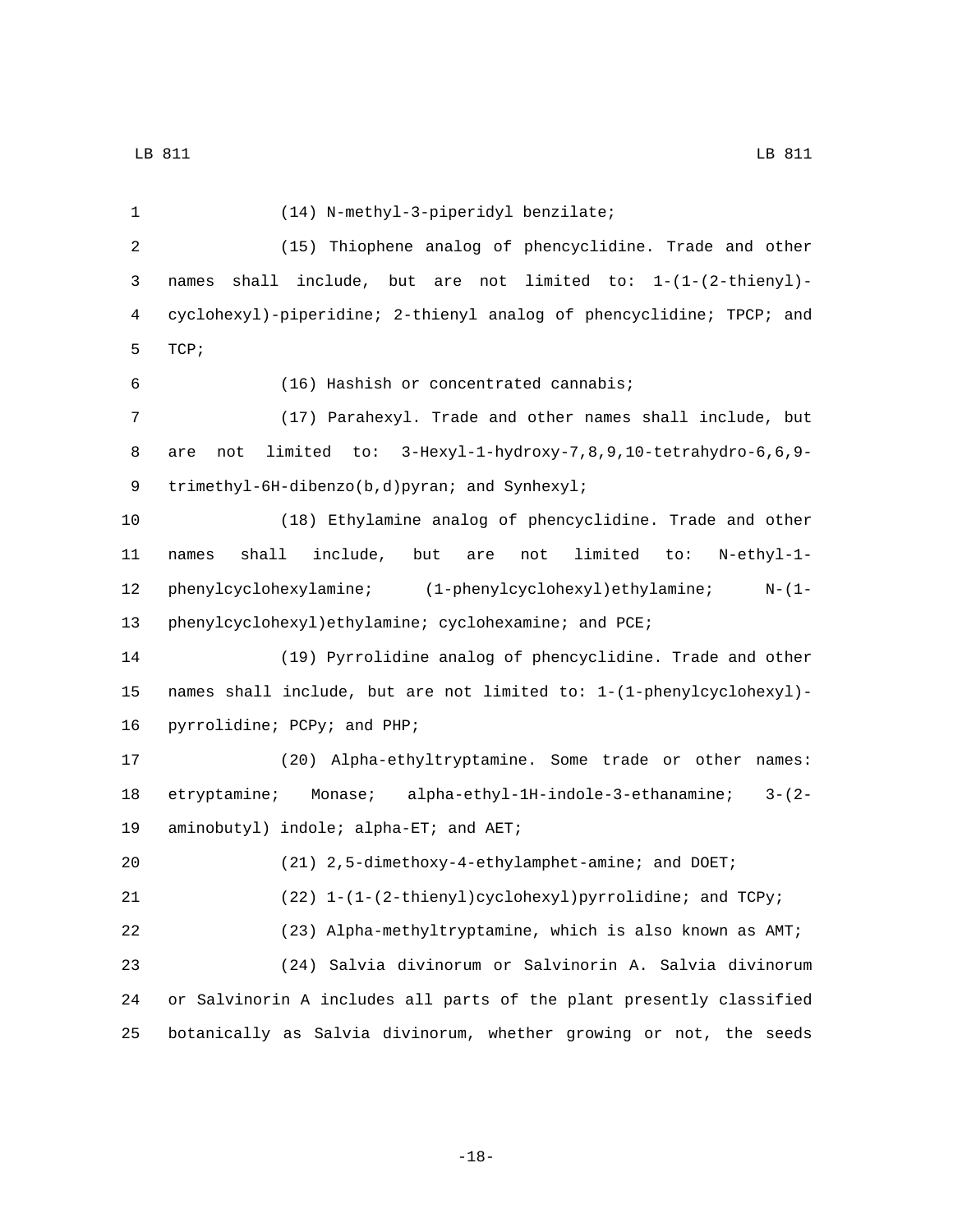LB 811 LB 811

 thereof, any extract from any part of such plant, and every compound, manufacture, derivative, mixture, or preparation of such plant, its seeds, or its extracts, including salts, isomers, and salts of isomers whenever the existence of such salts, isomers, and salts of isomers is possible within the specific chemical designation;

 (25) Any material, compound, mixture, or preparation containing any quantity of synthetically produced cannabinoids as 8 listed in subdivisions (A) through  $\frac{1}{(M)}$  of this subdivision, including their salts, isomers, salts of isomers, and nitrogen- heterocyclic analogs, unless specifically excepted elsewhere in this section. Since nomenclature of these synthetically produced cannabinoids is not internationally standardized and may continually evolve, these structures or compounds of these structures shall be included under this subdivision, regardless of their specific numerical designation of atomic positions covered, so long as it can be determined through a recognized method of scientific testing or analysis that the substance contains properties that fit within one 18 or more of the following categories:

 (A) Tetrahydrocannabinols: Meaning tetrahydrocannabinols naturally contained in a plant of the genus cannabis (cannabis plant), as well as synthetic equivalents of the substances contained in the plant, or in the resinous extractives of cannabis, sp. and/or synthetic substances, derivatives, and their isomers with similar chemical structure and pharmacological activity such as the following: Delta 1 cis or trans tetrahydrocannabinol, and their

-19-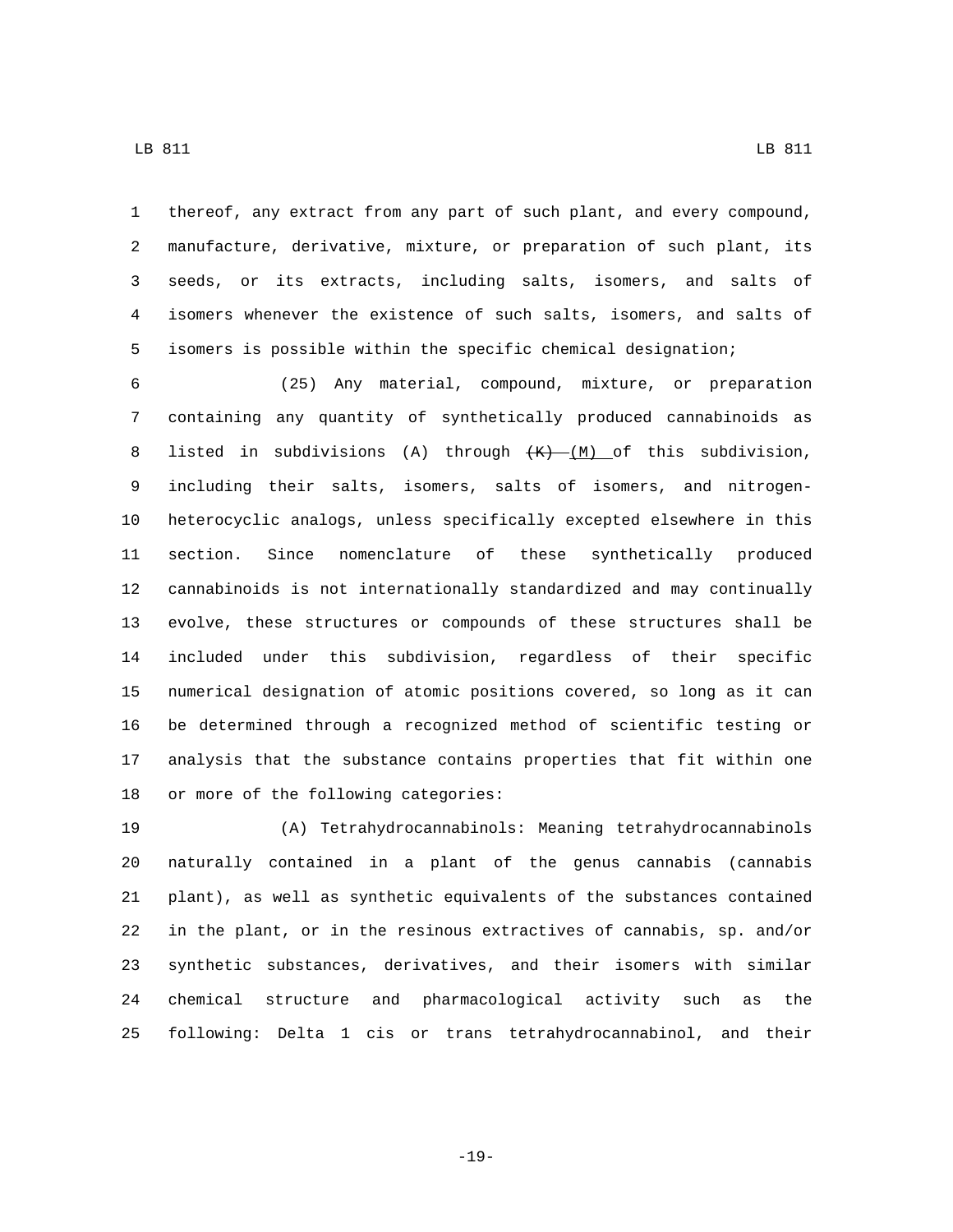optical isomers; Delta 6 cis or trans tetrahydrocannabinol, and their optical isomers; Delta 3,4 cis or trans tetrahydrocannabinol, and its 3 optical isomers;

 (B) Naphthoylindoles: Any compound containing a 3-(1- naphthoyl)indole structure with substitution at the nitrogen atom of the indole ring by an alkyl, haloalkyl, alkenyl, cycloalkylmethyl, cycloalkylethyl, 2-(4-morpholinyl)ethyl group, cyanoalkyl, 1-(N- methyl-2-piperidinyl)methyl, 1-(N-methyl-2-pyrrolidinyl)methyl, 1-(N- methyl-3-morpholinyl)methyl, or tetrahydropyranylmethyl group, whether or not further substituted in the indole ring to any extent 11 and whether or not substituted in the naphthyl ring to any extent. This class includes, but is not limited to, the following compounds: AM-694, AM-2201, AM-2233, AM-1220, WIN 55, 212-2, JWH-018, JWH-015, JWH-019, JWH-073, JWH-081, JWH-122, JWH-200, JWH-210, JWH-398, and 15 MAM-2201;

 (C) Naphthylmethylindoles: Any compound containing a 1 H- indol-3-yl-(1-naphthyl)methane structure with substitution at the nitrogen atom of the indole ring by an alkyl, haloalkyl, alkenyl, cycloalkylmethyl, cycloalkylethyl, 2-(4-morpholinyl)ethyl group, cyanoalkyl, 1-(N-methyl-2-piperidinyl)methyl, 1-(N-methyl-2- pyrrolidinyl)methyl, 1-(N-methyl-3-morpholinyl)methyl, or tetrahydropyranylmethyl group, whether or not further substituted in the indole ring to any extent and whether or not substituted in the 24 naphthyl ring to any extent. This class includes, but is not limited 25 to, the following compounds: JWH-175 and JWH-184;

 $-20-$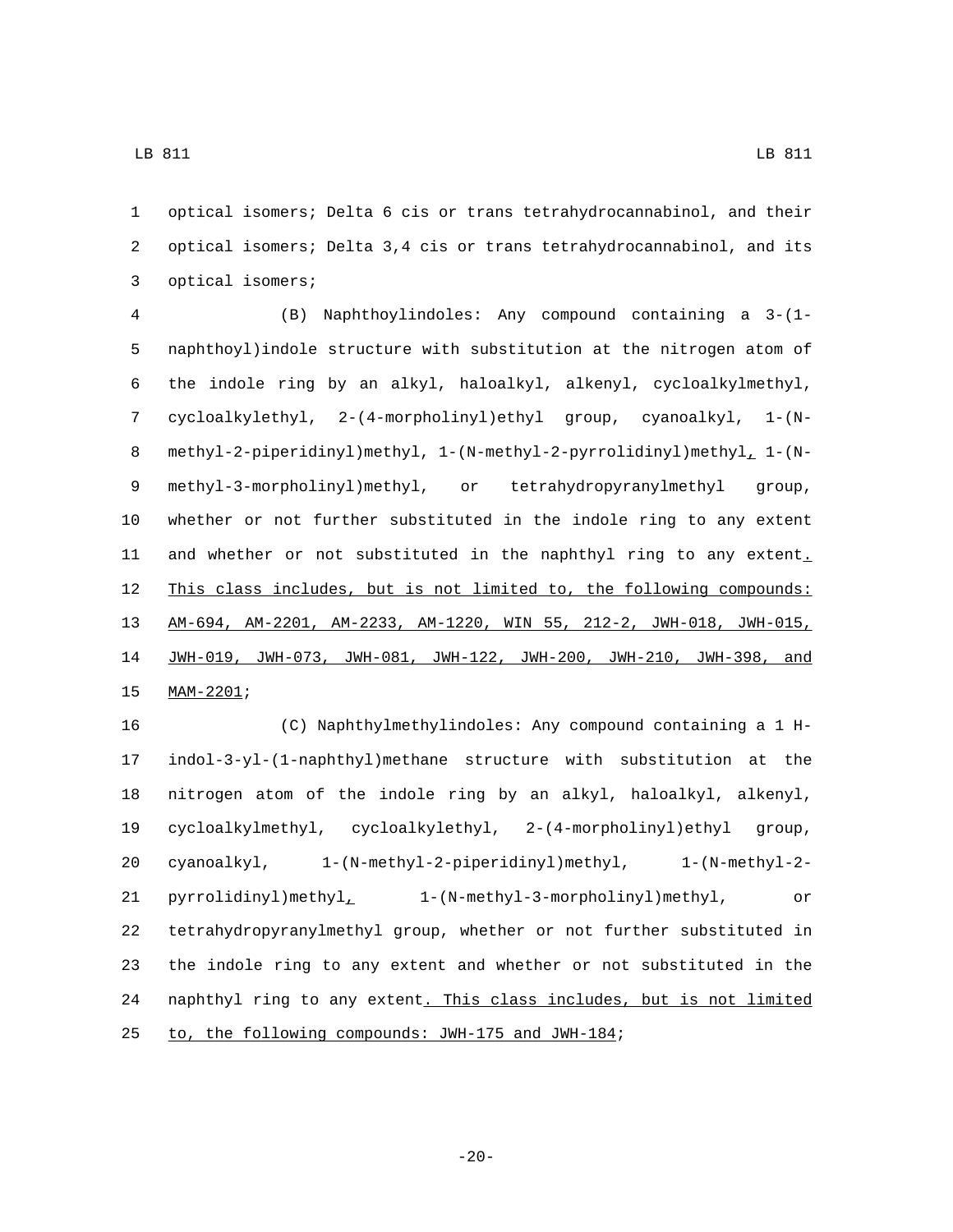(D) Naphthoylpyrroles: Any compound containing a 3-(1- naphthoyl)pyrrole structure with substitution at the nitrogen atom of the pyrrole ring by an alkyl, haloalkyl, alkenyl, cycloalkylmethyl, cycloalkylethyl, 2-(4-morpholinyl)ethyl group, cyanoalkyl, 1-(N- methyl-2-piperidinyl)methyl, 1-(N-methyl-2-pyrrolidinyl)methyl, 1-(N- methyl-3-morpholinyl)methyl, or tetrahydropyranylmethyl group, whether or not further substituted in the pyrrole ring to any extent 8 and whether or not substituted in the naphthyl ring to any extent. This class includes, but is not limited to, the following compound: 10 JWH-307;

 (E) Naphthylideneindenes: Any compound containing a naphthylideneindene structure with substitution at the 3-position of the indene ring by an alkyl, haloalkyl, alkenyl, cycloalkylmethyl, cycloalkylethyl, 2-(4-morpholinyl)ethyl group, cyanoalkyl, 1-(N- methyl-2-piperidinyl)methyl, 1-(N-methyl-2-pyrrolidinyl)methyl, 1-(N- methyl-3-morpholinyl)methyl, or tetrahydropyranylmethyl group, whether or not further substituted in the indene ring to any extent 18 and whether or not substituted in the naphthyl ring to any extent. This class includes, but is not limited to, the following compound: 20 JWH-176;

 (F) Phenylacetylindoles: Any compound containing a 3- phenylacetylindole structure with substitution at the nitrogen atom of the indole ring by an alkyl, haloalkyl, alkenyl, cycloalkylmethyl, cycloalkylethyl, 2-(4-morpholinyl)ethyl group, cyanoalkyl, 1-(N-methyl-2-piperidinyl)methyl, 1-(N-methyl-2-pyrrolidinyl)methyl, 1-(N-

-21-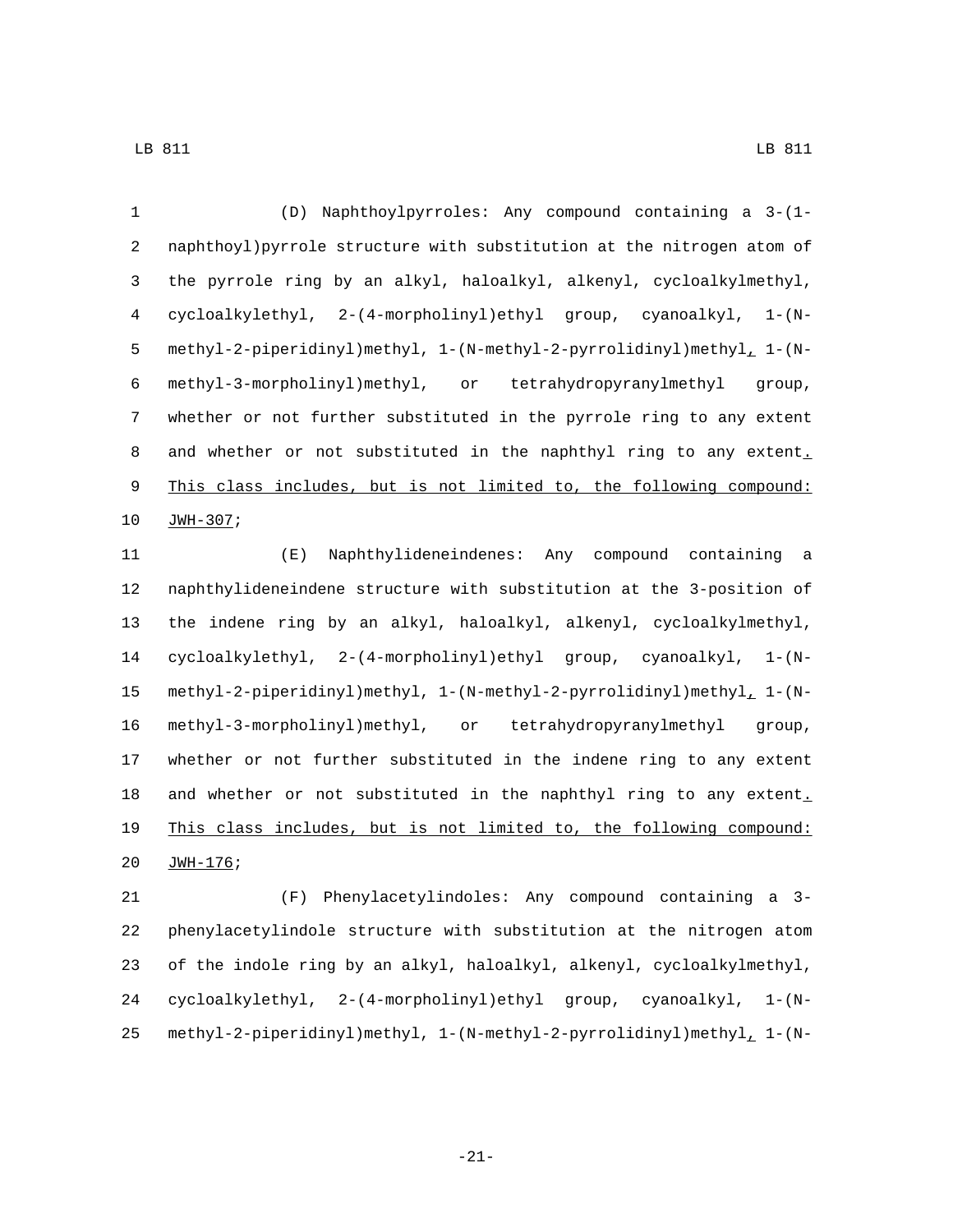methyl-3-morpholinyl)methyl, or tetrahydropyranylmethyl group, whether or not further substituted in the indole ring to any extent 3 and whether or not substituted in the phenyl ring to any extent. This class includes, but is not limited to, the following compounds: SR-18, RCS-8, JWH-250, and JWH-203;

 (G) Cyclohexylphenols: Any compound containing a 2-(3- hydroxycyclohexyl)phenol structure with substitution at the 5- position of the phenolic ring by an alkyl, haloalkyl, alkenyl, cycloalkylmethyl, cycloalkylethyl, 2-(4-morpholinyl)ethyl group, cyanoalkyl, 1-(N-methyl-2-piperidinyl)methyl, 1-(N-methyl-2- pyrrolidinyl)methyl, 1-(N-methyl-3-morpholinyl)methyl, or tetrahydropyranylmethyl group, whether or not substituted in the 13 cyclohexyl ring to any extent. This class includes, but is not limited to, the following compounds: CP-55,940 and CP-47,497;

 (H) Benzoylindoles: Any compound containing a 3- (benzoyl)indole structure with substitution at the nitrogen atom of the indole ring by an alkyl, haloalkyl, alkenyl, cycloalkylmethyl, cycloalkylethyl, 2-(4-morpholinyl)ethyl group, cyanoalkyl, 1-(N- methyl-2-piperidinyl)methyl, 1-(N-methyl-2-pyrrolidinyl)methyl, 1-(N- methyl-3-morpholinyl)methyl, or tetrahydropyranylmethyl group, whether or not further substituted in the indole ring to any extent and whether or not substituted in the phenyl ring to any extent. This class includes, but is not limited to, the following compounds: 24 AM-694, RCS-4, and WIN 48,098;

(I) Adamantoylindoles: Any compound containing a 3-

-22-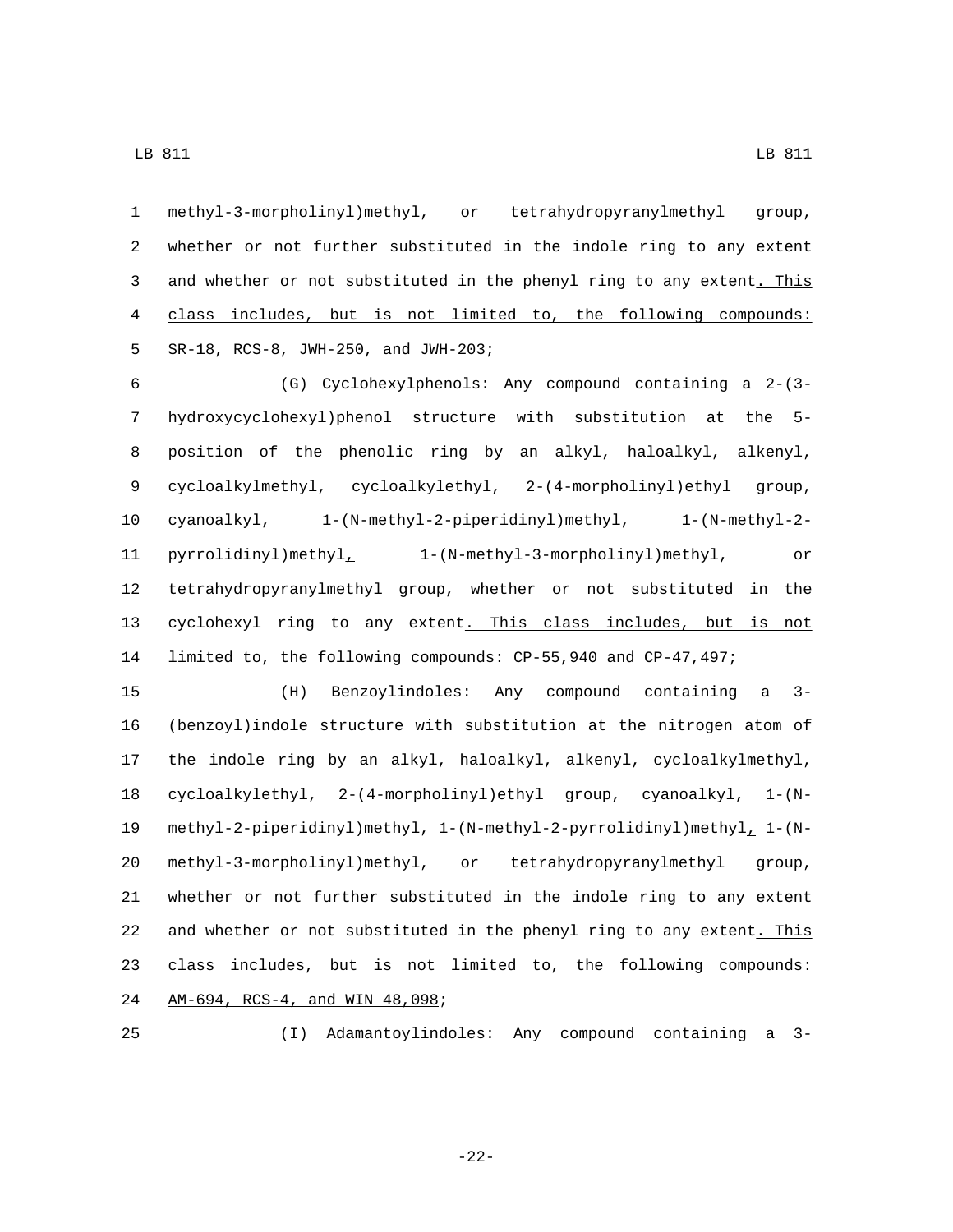adamantoylindole structure with substitution at the nitrogen atom of the indole ring by an alkyl, haloalkyl, cyanoalkyl, alkenyl, cycloalkylmethyl, cycloalkylethyl, 1-(N-methyl-2-piperidinyl)methyl, 2-(4-morpholinyl)ethyl, 1-(N-methyl-2-pyrrolidinyl)methyl, 1-(N- methyl-3-morpholinyl)methyl, or tetrahydropyranylmethyl group, whether or not further substituted in the indole ring to any extent and whether or not substituted in the adamantyl ring to any extent. This class includes, but is not limited to, the following compounds: 9 AB-001 and AM-1248;

 (J) Tetramethylcyclopropanoylindoles: Any compound containing a 3-tetramethylcyclopropanoylindole structure with substitution at the nitrogen atom of the indole ring by an alkyl, haloalkyl, cyanoalkyl, alkenyl, cycloalkylmethyl, cycloalkylethyl, 1- (N-methyl-2-piperidinyl)methyl, 2-(4-morpholinyl)ethyl, 1-(N- methyl-2-pyrrolidinyl)methyl, 1-(N-methyl-3-morpholinyl)methyl, or tetrahydropyranylmethyl group, whether or not further substituted in the indole ring to any extent and whether or not substituted in the tetramethylcycloproplyl ring to any extent. This class includes, but is not limited to, the following compounds: AB-034, UR-144, XLR-11, 20 and A-796,260; and

 (K) Adamantylindole Indole carboxamides: Any compound containing a 1-indole-3-carboxamide structure with substitution at the nitrogen atom of the indole ring by an alkyl, haloalkyl, cyanoalkyl, alkenyl, halobenzyl, cycloalkylmethyl, cycloalkylethyl, 1-(N-methyl-2-piperidinyl)methyl, 2-(4-morpholinyl)ethyl, 1-(N-

-23-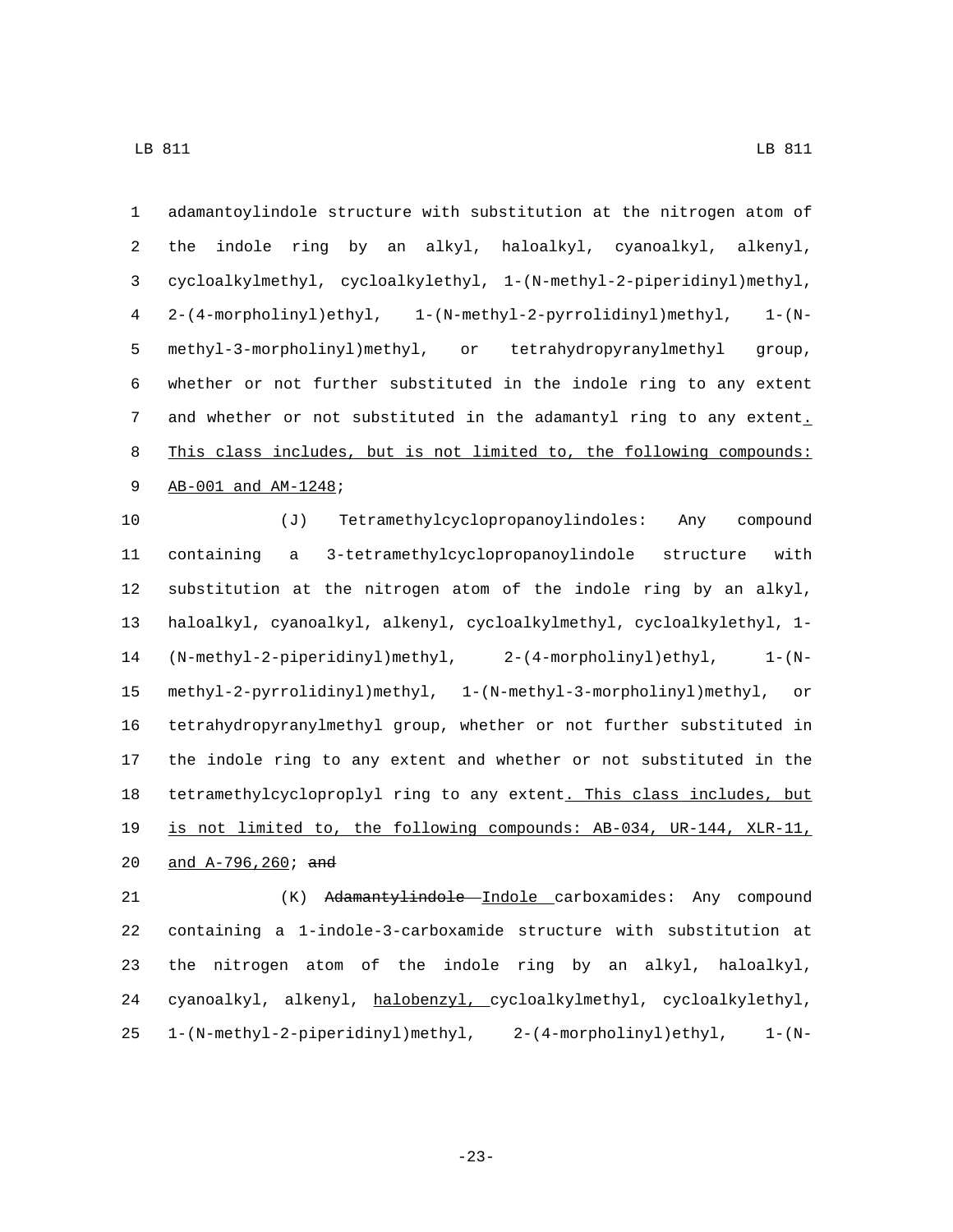| $\mathbf 1$ | methyl-2-pyrrolidinyl)methyl, 1-(N-methyl-3-morpholinyl)methyl, or    |
|-------------|-----------------------------------------------------------------------|
| 2           | tetrahydropyranylmethyl group, substitution at the carboxamide group  |
| 3           | an adamantyl, 1-naphthyl, or phenyl, or aminooxoalkyl group,<br>by    |
| 4           | whether or not further substituted in the indole ring to any extent   |
| 5           | and whether or not substituted in the adamantyl ring any of the ring  |
| $\epsilon$  | systems to any extent. This class includes, but is not limited to,    |
| 7           | the following compounds: AB-PINACA, AB-FUBINACA, ADB-PINACA, ADB-     |
| 8           | FUBINACA, MN-24, STS-135, AKB-48, 5FAKB-48, APICA, JWH-018 adamantyl  |
| 9           | carboxamide, and 2NE-1;                                               |
| 10          | (L) Indole carboxylates: Any compound containing a 1-                 |
| 11          | indole-3-carboxylate structure with substitution at the nitrogen atom |
| 12          | of the indole ring by an alkyl, haloalkyl, cyanoalkyl, alkenyl,       |
| 13          | cycloalkylmethyl, cycloalkylethyl, 1-(N-methyl-2-piperidinyl)methyl,  |
| 14          | $2-(4-morpholinyl)ethyl, 1-(N-methyl-2-pyrrolidinyl)methyl, 1-(N-$    |
| 15          | methyl-3-morpholinyl)methyl, or tetrahydropyranylmethyl group,        |
| 16          | substitution at the carboxylate group by an adamantyl, 1-naphthyl,    |
| 17          | phenyl or quinolinyl group, whether or not further substituted in any |
| 18          | of the ring systems to any extent. This class includes, but is not    |
| 19          | limited to, the following compounds: BB-22, PB-22, and 5FPB-22; and   |
| 20          | (M) Any other compound, not specifically listed in these              |
| 21          | schedules or approved by the federal Food and Drug Administration,    |
| 22          | that is identified by chemical, medical, or pharmacological means as  |
| 23          | a cannabinoid receptor agonist which mimics or is intended to mimic   |
| 24          | the pharmacological effect of naturally occurring cannabinoids;       |
| 25          | material, compound, mixture, or preparation<br>(26)<br>Any            |

-24-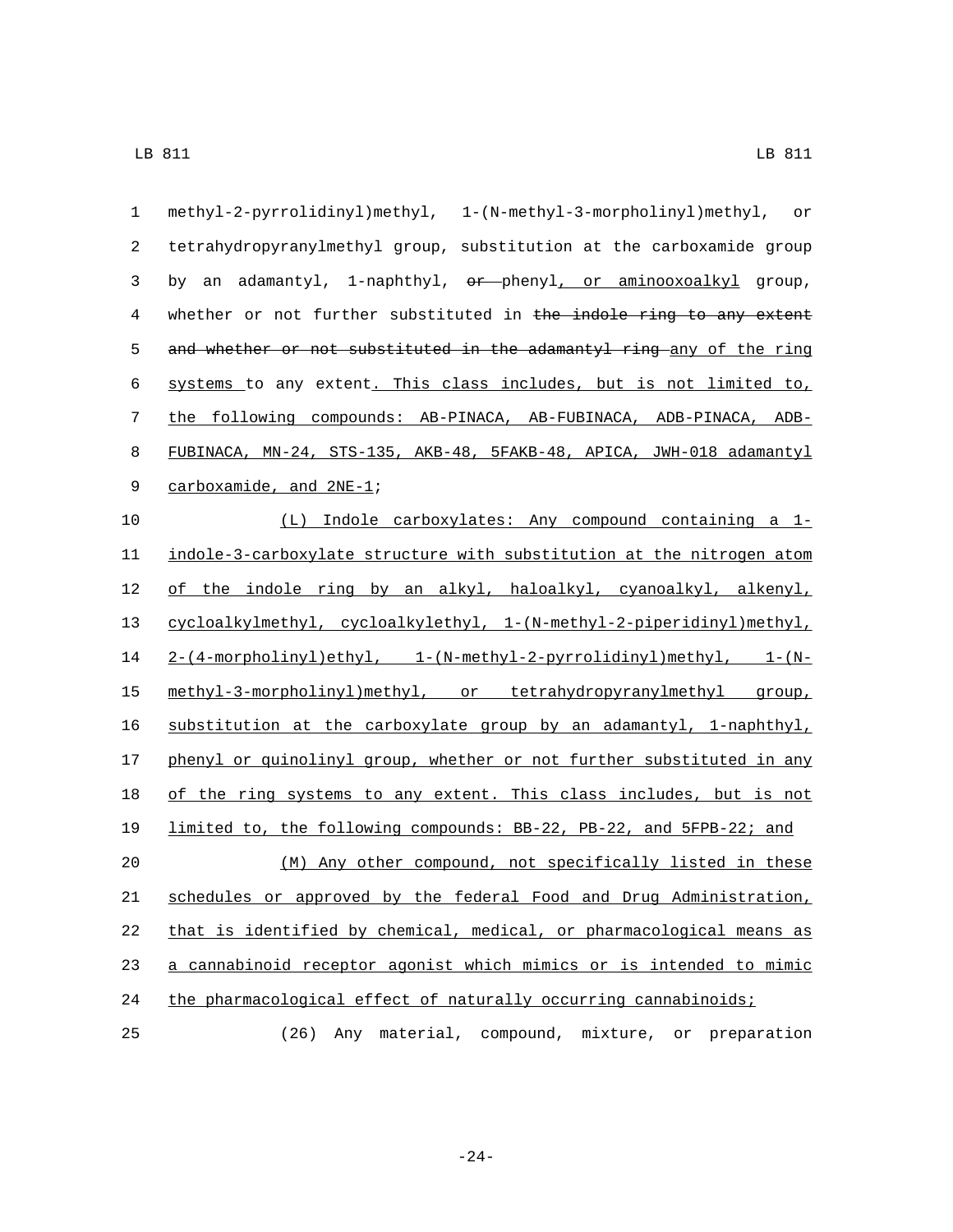containing any quantity of a substituted phenethylamine as listed in subdivisions (A) through (C) of this subdivision, unless specifically excepted, listed in another schedule, or specifically named in this schedule, that is structurally derived from phenylethan-2-amine by substitution on the phenyl ring with a fused methylenedioxy ring, fused furan ring, or a fused tetrahydrofuran ring; by substitution with two alkoxy groups; by substitution with one alkoxy and either one fused furan, tetrahydrofuran, or tetrahydropyran ring system; or by substitution with two fused ring systems from any combination of the furan, tetrahydrofuran, or tetrahydropyran ring systems, whether or not the compound is further modified in any of the following ways: (A) Substitution of the phenyl ring by any halo, hydroxyl, alkyl, trifluoromethyl, alkoxy, or alkylthio groups; (B) substitution at the 2-position by any alkyl groups; or (C) substitution at the 2-amino nitrogen atom with alkyl, dialkyl, benzyl, hydroxybenzyl or methoxybenzyl groups, and including, but not 17 limited to: (i) 2-(4-Chloro-2,5-dimethoxyphenyl)ethanamine, which is also known as 2C-C or 2,5-Dimethoxy-4-chlorophenethylamine; (ii) 2-(2,5-Dimethoxy-4-methylphenyl)ethanamine, which is also known as 2C-D or 2,5-Dimethoxy-4-methylphenethylamine; (iii) 2-(2,5-Dimethoxy-4-ethylphenyl)ethanamine, which is also known as 2C-E or 2,5-Dimethoxy-4-ethylphenethylamine;

 (iv) 2-(2,5-Dimethoxyphenyl)ethanamine, which is also 25 known as 2C-H or 2,5-Dimethoxyphenethylamine;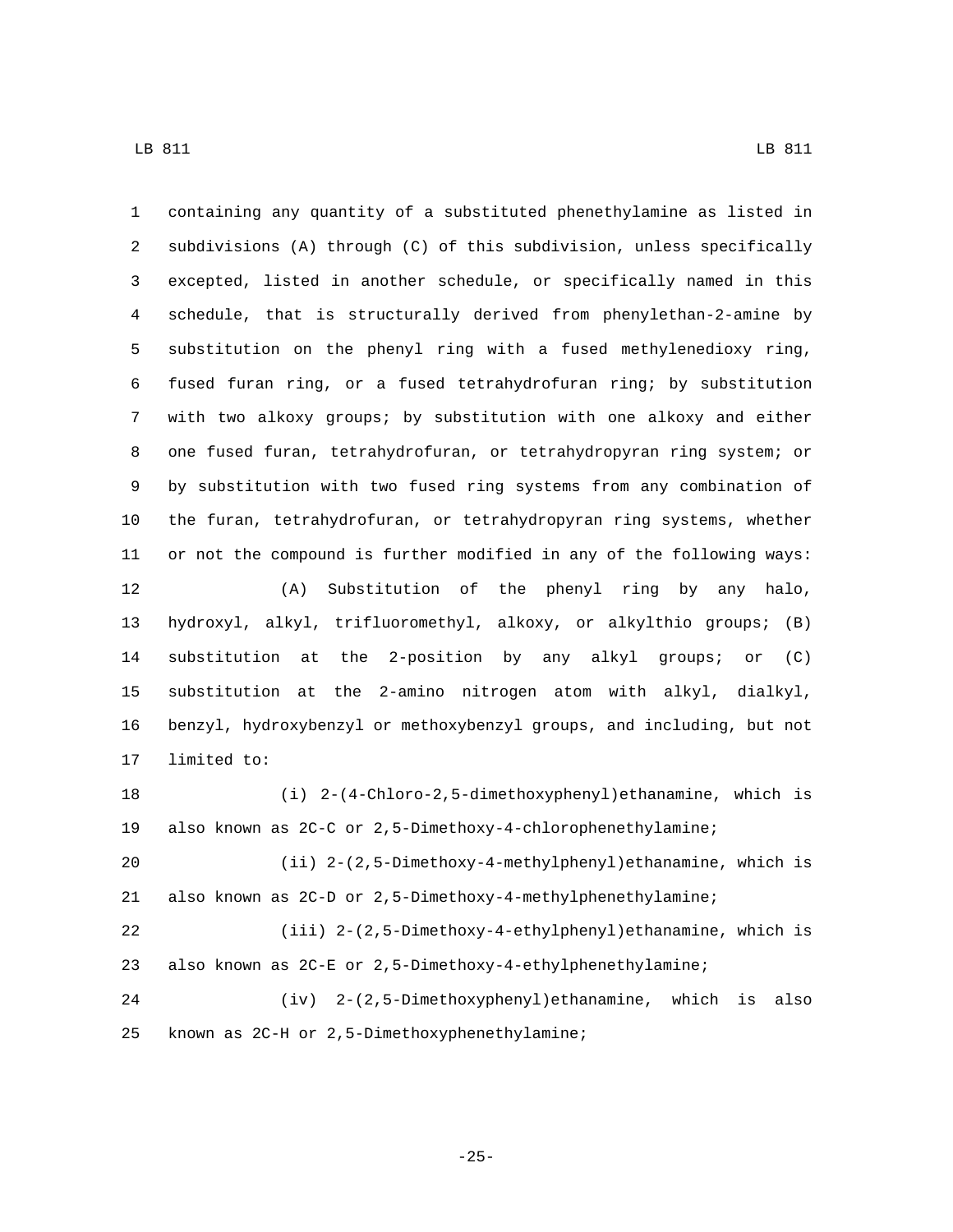| 1            | (v) 2-(4-lodo-2,5-dimethoxyphenyl)ethanamine, which<br>is                        |
|--------------|----------------------------------------------------------------------------------|
| 2            | also known as 2C-I or 2,5-Dimethoxy-4-iodophenethylamine;                        |
| $\mathbf{3}$ | (vi) 2-(2,5-Dimethoxy-4-nitro-phenyl)ethanamine, which is                        |
| 4            | also known as 2C-N or 2,5-Dimethoxy-4-nitrophenethylamine;                       |
| 5            | $(vii)$ 2-(2,5-Dimethoxy-4-(n)-propylphenyl)ethanamine,                          |
| 6            | which is also known as 2C-P or 2,5-Dimethoxy-4-propylphenethylamine;             |
| 7            | 2-[4-(Ethylthio)-2,5-dimethoxyphenyl]ethanamine,<br>(viii)                       |
| 8            | 2,5-Dimethoxy-4-<br>which<br>also<br>known<br>$2C-T-2$<br>is<br>as<br>or         |
| $\mathsf 9$  | ethylthiophenethylamine;                                                         |
| 10           | (ix) 2-[4-(Isopropylthio)-2,5-dimethoxyphenyl]ethanamine,                        |
| 11           | 2,5-Dimethoxy-4-<br>which<br>also<br>$2C-T-4$<br>is<br>known<br>or<br>as         |
| 12           | isopropylthiophenethylamine;                                                     |
| 13           | (x) 2-(4-bromo-2,5-dimethoxyphenyl)ethanamine, which is                          |
| 14           | also known as 2C-B or 2,5-Dimethoxy-4-bromophenethylamine;                       |
| 15           | $(xi)$ 2-(2,5-dimethoxy-4-(methylthio)phenyl)ethanamine,                         |
| 16           | 4-methylthio-2,5-<br>which<br>also<br>known<br>$2C-T$<br>is<br>$\verb"or"$<br>as |
| 17           | dimethoxyphenethylamine;                                                         |
| 18           | 1-(2,5-dimethoxy-4-iodophenyl)-propan-2-amine,<br>(xii)                          |
| 19           | which is also known as DOI or 2,5-Dimethoxy-4-iodoamphetamine;                   |
| 20           | 1-(4-Bromo-2,5-dimethoxyphenyl)-2-aminopropane,<br>(xiii)                        |
| 21           | which is also known as DOB or $2,5$ -Dimethoxy-4-bromoamphetamine;               |
| 22           | (xiv)<br>1-(4-chloro-2,5-dimethoxy-phenyl)propan-2-amine,                        |
| 23           | which is also known as DOC or 2,5-Dimethoxy-4-chloroamphetamine;                 |
| 24           | 2-(4-bromo-2,5-dimethoxyphenyl)-N-[(2-<br>(xv)                                   |
| 25           | methoxyphenyl)methyl]ethanamine, which is also known as 2C-B-NBOMe;              |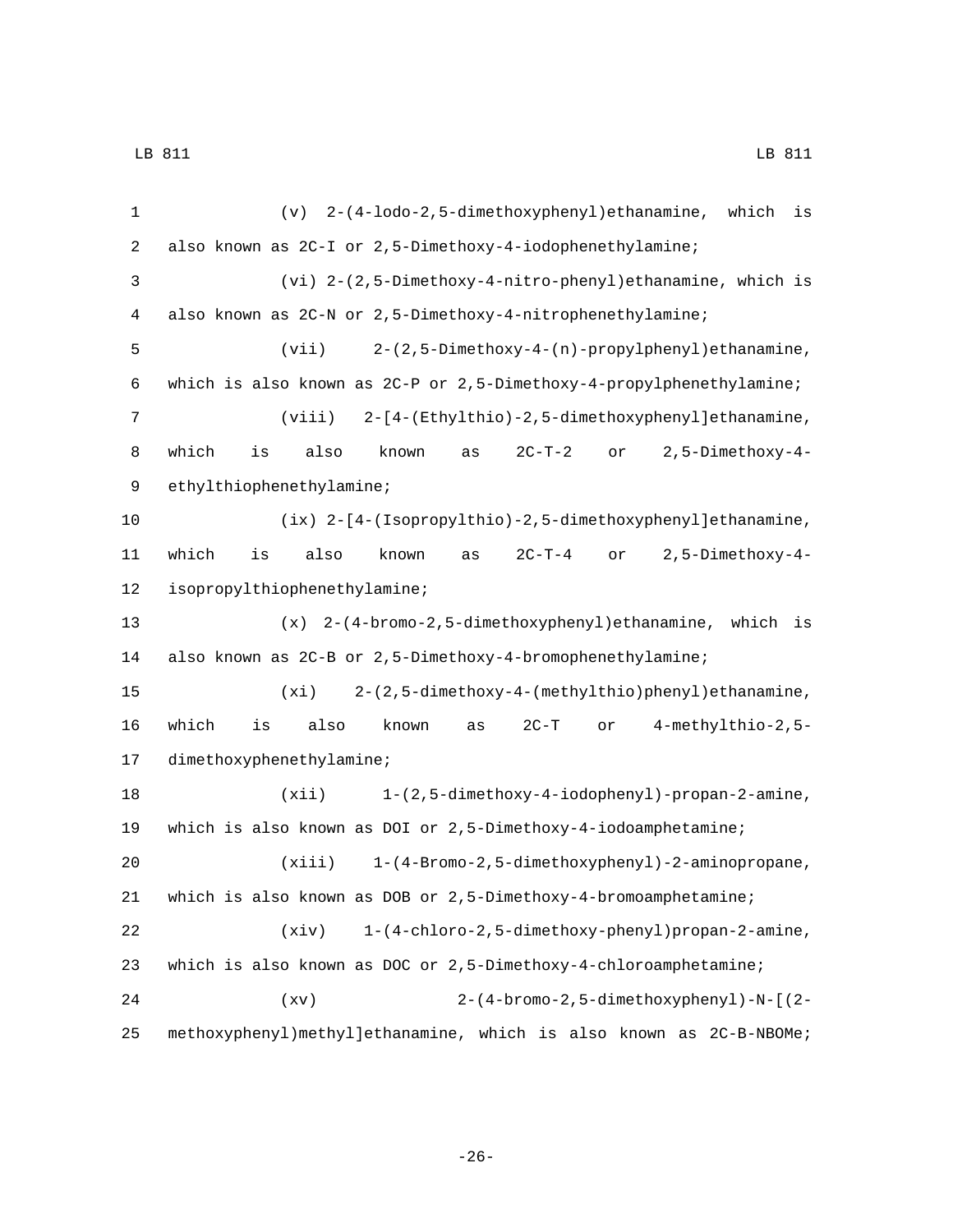| $\mathbf{1}$ | 25B-NBOMe or 2,5-Dimethoxy-4-bromo-N-(2-methoxybenzyl)phenethylamine; |
|--------------|-----------------------------------------------------------------------|
| 2            | 2-(4-iodo-2,5-dimethoxyphenyl)-N-[(2-<br>(xvi)                        |
| 3            | methoxyphenyl)methyl]ethanamine, which is also known as 2C-I-NBOMe;   |
| 4            | 251-NBOMe or 2,5-Dimethoxy-4-iodo-N-(2-methoxybenzyl)phenethylamine;  |
| 5            | (xvii)<br>$N-(2-Methoxybenzyl)-2-(3,4,5-$                             |
| 6            | trimethoxyphenyl) ethanamine, which is also known as Mescaline-NBOMe  |
| 7            | or 3, 4, 5-trimethoxy-N-(2-methoxybenzyl) phenethylamine;             |
| 8            | 2-(4-chloro-2,5-dimethoxyphenyl)-N-[(2-<br>(xviii)                    |
| $\mathsf 9$  | methoxyphenyl)methyl]ethanamine, which is also known as 2C-C-NBOMe;   |
| 10           | 25C-NBOMe<br>2,5-Dimethoxy-4-chloro-N-(2-<br>or<br>or                 |
| 11           | methoxybenzyl)phenethylamine;                                         |
| 12           | 2-(7-Bromo-5-methoxy-2,3-dihydro-1-benzofuran-4-<br>(xix)             |
| 13           | yl) ethanamine, which is also known as 2CB-5-hemiFLY;                 |
| 14           | $2-(8-bromo-2, 3, 6, 7-tetrahydrofuro$<br>$[2, 3-f]$<br>(xx)          |
| 15           | $[1]$ benzofuran-4-yl)ethanamine, which is also known as $2C-B-FLY$ ; |
| 16           | (xxi)<br>2-(10-Bromo-2, 3, 4, 7, 8, 9-hexahydropyrano [2, 3-          |
| 17           | g]chromen-5-yl)ethanamine, which is also known as 2C-B-butterFLY;     |
| 18           | (xxi)<br>$N - (2 - Methoxybenzy1) - 1 - (8 - bromo - 2, 3, 6, 7 -$    |
| 19           | tetrahydrobenzo[1,2-b:4,5-b']difuran-4-yl)-2-aminoethane, which<br>is |
| 20           | also known as 2C-B-FLY-NBOMe;                                         |
| 21           | (xxiii) 1-(4-Bromofuro[2,3-f][1]benzofuran-8-yl)propan-2-             |
| 22           | amine, which is also known as bromo-benzodifuranylisopropylamine or   |
| 23           | bromo-dragonFLY;                                                      |
| 24           | $N-(2-Hydroxybenzyl)-4-iodo-2,5-$<br>(xxiv)                           |
| 25           | dimethoxyphenethylamine, which is also known as 2C-INBOH or 25I-NBOH; |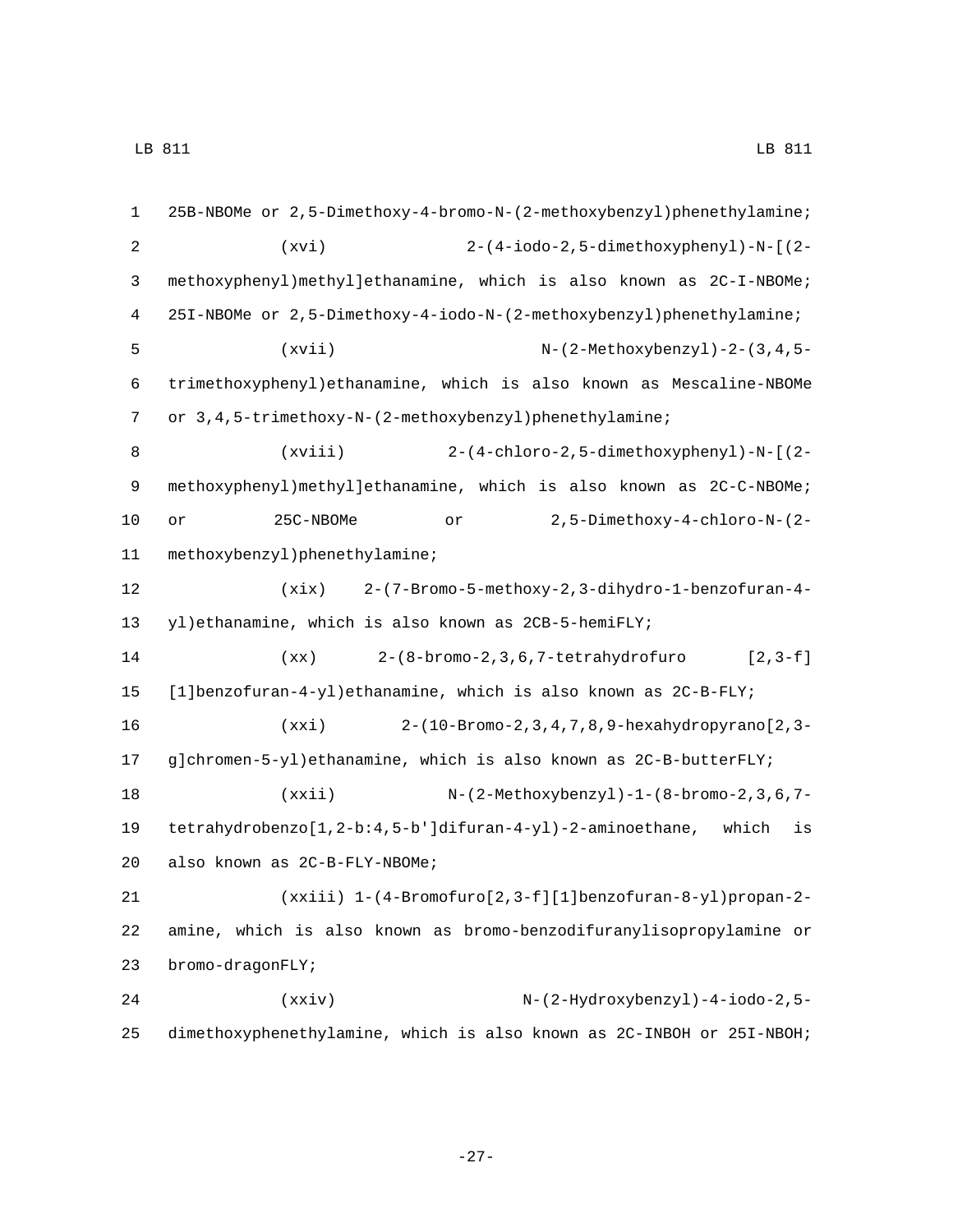1 (xxv) 5-(2-Aminoprpyl)benzofuran, which is also known as 2  $5-APB$ ; 3 (xxvi) 6-(2-Aminopropyl)benzofuran, which is also known 4 as  $6-APB$ ; 5 (xxvii) 5-(2-Aminopropyl)-2,3-dihydrobenzofuran, which is also known as 5-APDB;6 7 (xxviii) 6-(2-Aminopropyl)-2,3-dihydrobenzofuran, which 8 is also known as 6-APDB; 9 (xxix) 2,5-dimethoxy-amphetamine, which is also known as 2, 5-dimethoxy-a-methylphenethylamine; 2, 5-DMA;10 11 (xxx) 2,5-dimethoxy-4-ethylamphetamine, which is also 12 known as DOET; 13 (xxxi) 2,5-dimethoxy-4-(n)-propylthiophenethylamine, 14 which is also known as  $2C-T-7$ ; 15 (xxxii) 5-methoxy-3,4-methylenedioxy-amphetamine; 16 (xxxiii) 4-methyl-2,5-dimethoxy-amphetamine, which is 17 also known as 4-methyl-2,5-dimethoxy-amethylphenethylamine; DOM and 18 STP; 19 (xxxiv) 3,4-methylenedioxy amphetamine, which is also 20 known as MDA; 21 (xxxv) 3,4-methylenedioxymethamphetamine, which is also 22 known as MDMA; 23 (xxxvi) 3,4-methylenedioxy-N-ethylamphetamine, which is 24 also known as N-ethyl-alpha-methyl-3,4(methylenedioxy)phenethylamine, 25 MDE, MDEA; and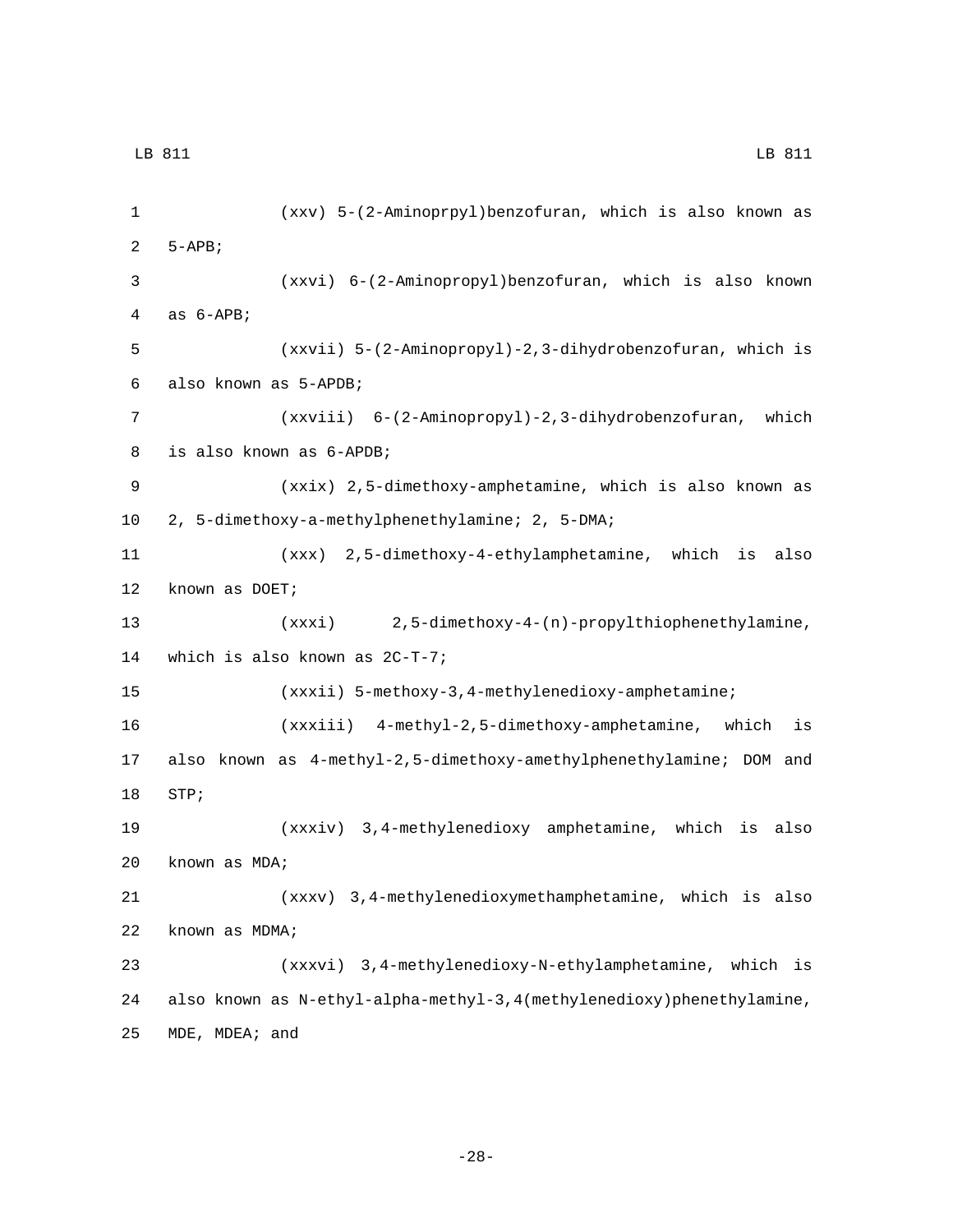| $\mathbf{1}$   | (xxxvii) 3, 4, 5-trimethoxy amphetamine;                               |
|----------------|------------------------------------------------------------------------|
| $\overline{a}$ | Any material, compound, mixture, or preparation<br>(27)                |
| 3              | quantity of<br>a substituted tryptamine<br>unless<br>containing<br>any |
| 4              | specifically excepted, listed in another schedule, or specifically     |
| 5              | named in this schedule, that is structurally derived from 2-(1H-       |
| 6              | indol-3-yl)ethanamine, which is also known as tryptamine, by mono- or  |
| 7              | di-substitution of the amine nitrogen with alkyl or alkenyl groups or  |
| 8              | by inclusion of the amino nitrogen atom in a cyclic structure whether  |
| 9              | or not the compound is further substituted at the alpha position with  |
| 10             | an alkyl group or whether or not further substituted on the indole     |
| 11             | ring to any extent with any alkyl, alkoxy, halo, hydroxyl, or acetoxy  |
| 12             | groups, and including, but not limited to:                             |
| 13             | (A) 5-methoxy-N, N-diallyltryptamine, which is also known              |
| 14             | as 5-MeO-DALT;                                                         |
| 15             | (B) 4-acetoxy-N, N-dimethyltryptamine, which is also known             |
| 16             | as 4-AcO-DMT or OAcetylpsilocin;                                       |
| 17             | (C) 4-hydroxy-N-methyl-N-ethyltryptamine, which is also                |
| 18             | known as 4-HO-MET;                                                     |
| 19             | (D) 4-hydroxy-N, N-diisopropyltryptamine, which is also                |
| 20             | known as $4-HO-DIPT$ ;                                                 |
| 21             | (E) 5-methoxy-N-methyl-N-isopropyltryptamine,<br>which<br>is           |
| 22             | also known as 5-MeOMiPT;                                               |
| 23             | (F) 5-Methoxy-N, N-Dimethyltryptamine, which is also known             |
| 24             | as 5-MeO-DMT;                                                          |
| 25             | 5-methoxy-N, N-diisopropyltryptamine, which is also<br>(G)             |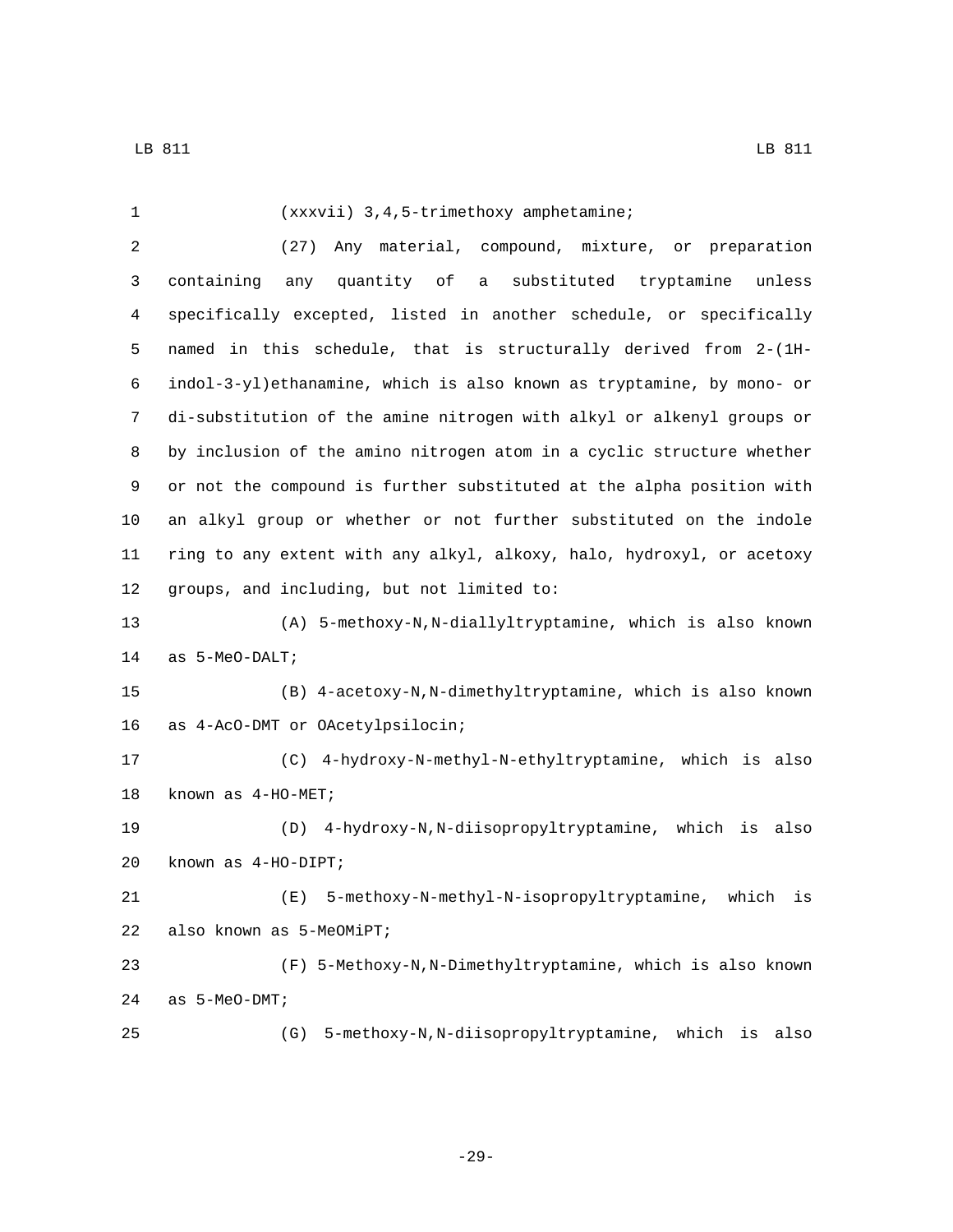1 known as 5-MeO-DiPT; (H) Diethyltryptamine, which is also known as N,N-3 Diethyltryptamine, DET; and (I) Dimethyltryptamine, which is also known as DMT; and (28)(A) Any substance containing any quantity of the following materials, compounds, mixtures, or structures: (i) 3,4-methylenedioxymethcathinone, or bk-MDMA, or 8 methylone; (ii) 3,4-methylenedioxypyrovalerone, or MDPV; (iii) 4-methylmethcathinone, or 4-MMC, or mephedrone; (iv) 4-methoxymethcathinone, or bk-PMMA, or PMMC, or 12 methedrone; 13 (v) Fluoromethcathinone, or FMC; (vi) Naphthylpyrovalerone, or naphyrone; or (vii) Beta-keto-N-methylbenzodioxolylpropylamine; or (B) Unless listed in another schedule, any substance which contains any quantity of any material, compound, mixture, or structure, other than buproprion, that is structurally derived by any means from 2-aminopropan-1-one by substitution at the 1-position with either phenyl, naphthyl, or thiophene ring systems, whether or not the compound is further modified in any of the following ways: (i) Substitution in the ring system to any extent with alkyl, alkoxy, alkylenedioxy, haloalkyl, hydroxyl, or halide substituents, whether or not further substituted in the ring system 25 by one or more other univalent substituents;

-30-

LB 811 LB 811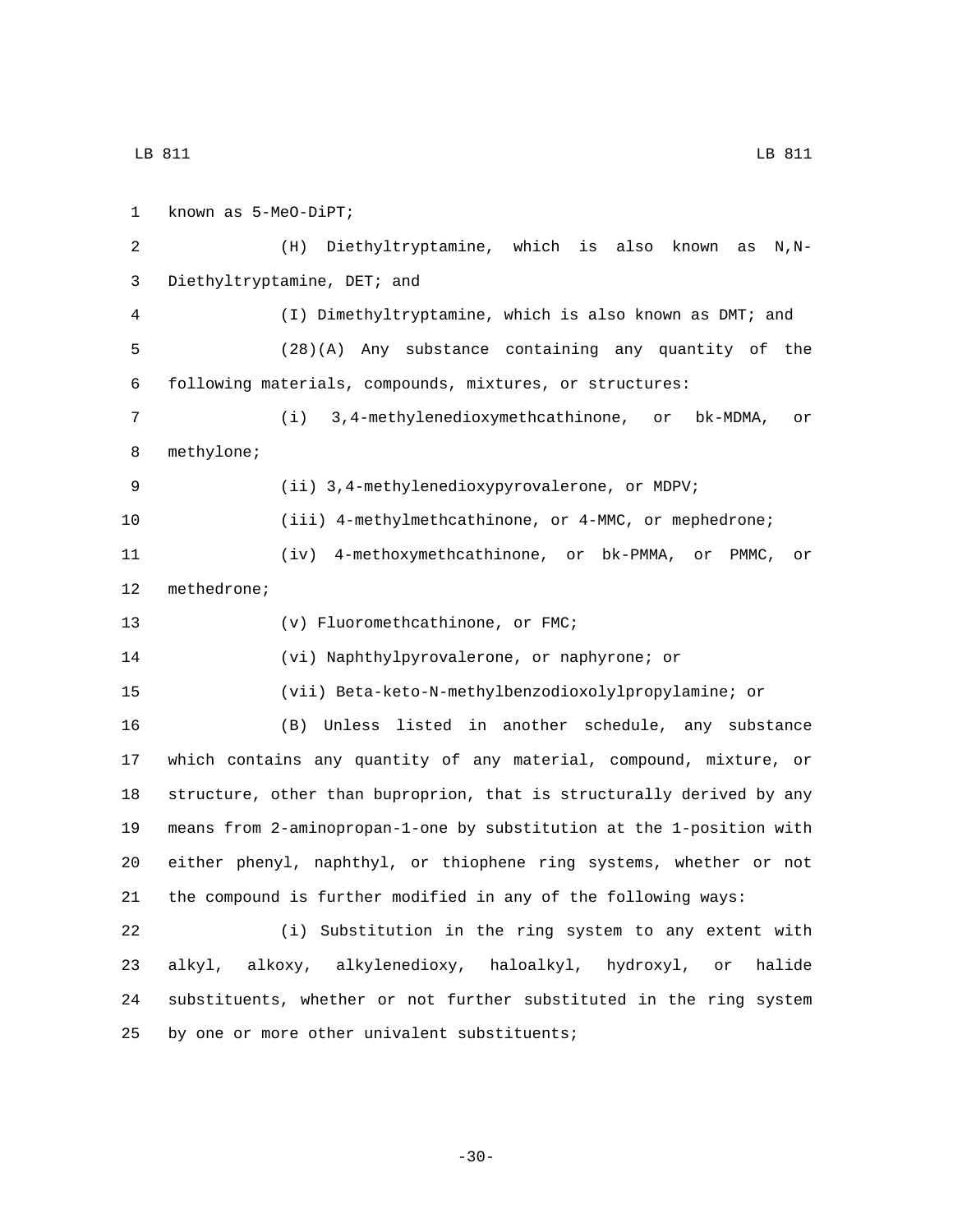1 (ii) Substitution at the 3-position with an acyclic alkyl 2 substituent; or

3 (iii) Substitution at the 2-amino nitrogen atom with 4 alkyl or dialkyl groups, or by inclusion of the 2-amino nitrogen atom 5 in a cyclic structure.

 (d) Unless specifically excepted or unless listed in another schedule, any material, compound, mixture, or preparation which contains any quantity of the following substances having a depressant effect on the central nervous system, including its salts, isomers, and salts of isomers whenever the existence of such salts, isomers, and salts of isomers is possible within the specific 12 chemical designation:

13 (1) Mecloqualone;

14 (2) Methaqualone; and

15 (3) Gamma-Hydroxybutyric Acid. Some other names include: 16 GHB; Gamma-hydroxybutyrate; 4-Hydroxybutyrate; 4-Hydroxybutanoic 17 Acid; Sodium Oxybate; and Sodium Oxybutyrate.

 (e) Unless specifically excepted or unless listed in another schedule, any material, compound, mixture, or preparation which contains any quantity of the following substances having a stimulant effect on the central nervous system, including its salts, 22 isomers, and salts of isomers:

23 (1) Fenethylline;

24 (2) N-ethylamphetamine;

25 (3) Aminorex; aminoxaphen; 2-amino-5-phenyl-2-oxazoline;

-31-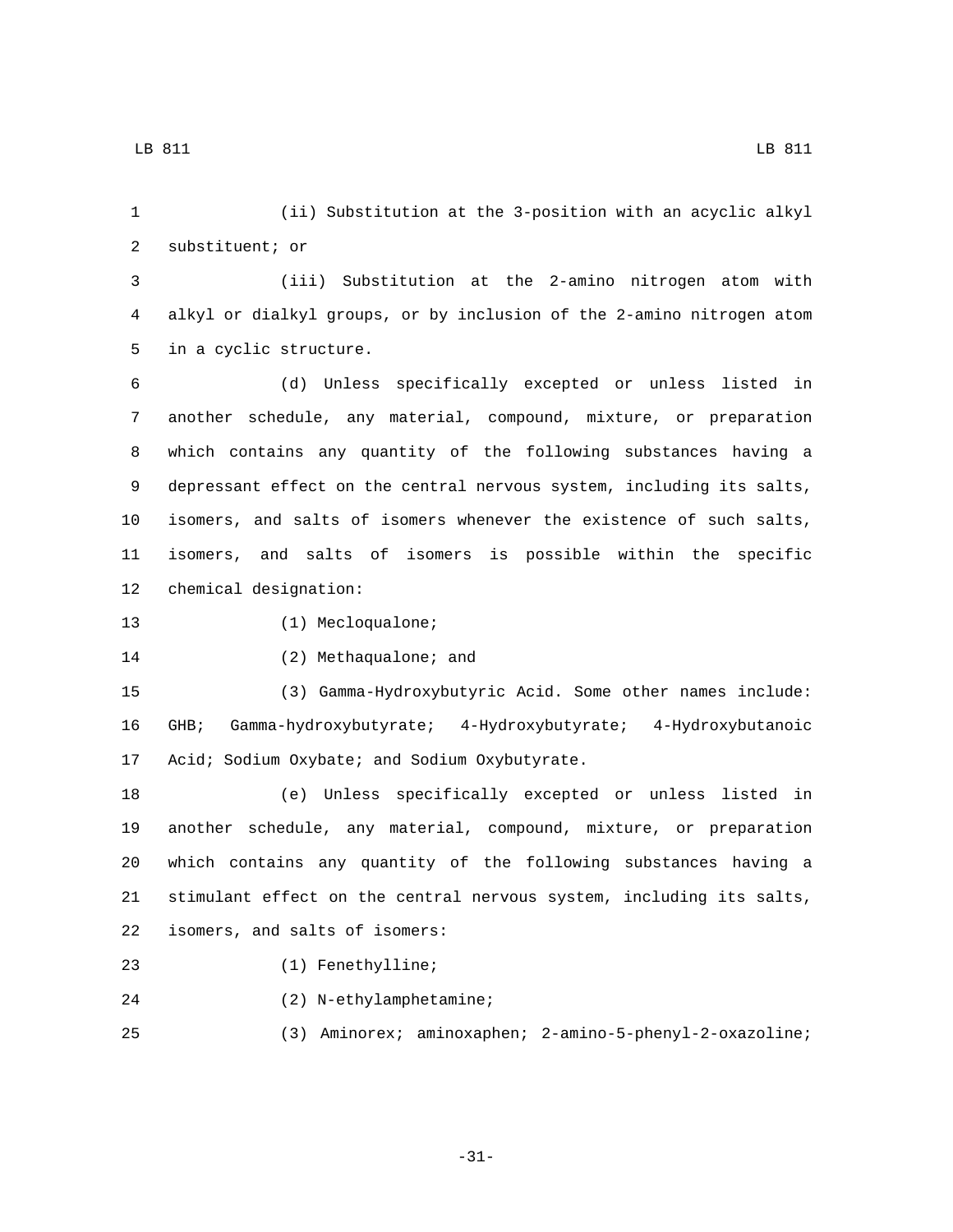or 4,5-dihydro-5-phenyl-2-oxazolamine;1 (4) Cathinone; 2-amino-1-phenyl-1-propanone; alpha- aminopropiophenone; 2-aminopropiophenone; and norephedrone; (5) Methcathinone, its salts, optical isomers, and salts of optical isomers. Some other names: 2-(methylamino)-propiophenone; alpha-(methylamino)propiophenone; 2-(methylamino)-1-phenylpropan-1- one; alpha-N-methylaminopropiophenone; methylcathinone; 8 monomethylpropion; ephedrone; N-methylcathinone; AL-464; AL-422; 9 AL-463; and UR1432; (6) (+/-)cis-4-methylaminorex; and (+/-)cis-4,5 dihydro-4-methyl-5-phenyl-2-oxazolamine;11 (7) N,N-dimethylamphetamine; N,N-alpha-trimethyl- benzeneethanamine; and N,N-alpha-trimethylphenethylamine; and (8) Benzylpiperazine, 1-benzylpiperazine. (f) Any controlled substance analogue to the extent 16 intended for human consumption. 17 Schedule II (a) Any of the following substances except those narcotic drugs listed in other schedules whether produced directly or indirectly by extraction from substances of vegetable origin, independently by means of chemical synthesis, or by combination of 22 extraction and chemical synthesis: (1) Opium and opiate, and any salt, compound, derivative, or preparation of opium or opiate, excluding apomorphine, buprenorphine, thebaine-derived butorphanol, dextrorphan, nalbuphine,

-32-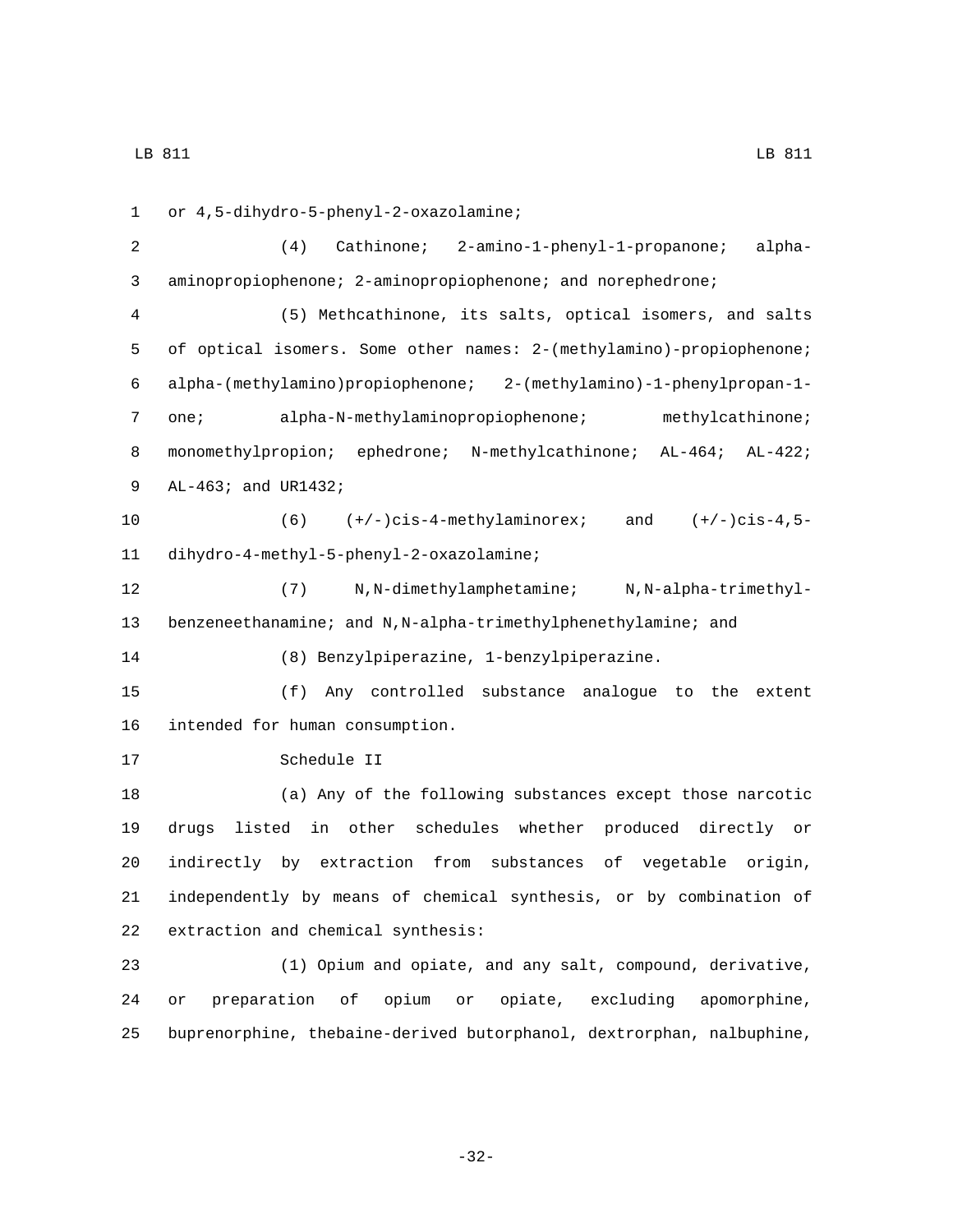| $\mathbf 1$ | nalmefene, naloxone, and naltrexone and their salts, but including |                                                         |  |  |                             |                |  |
|-------------|--------------------------------------------------------------------|---------------------------------------------------------|--|--|-----------------------------|----------------|--|
| 2           | the following:                                                     |                                                         |  |  |                             |                |  |
| 3           |                                                                    | $\overline{(+i) - (A)}$ Raw opium;                      |  |  |                             |                |  |
| 4           |                                                                    | $\overbrace{++}$ (B) Opium extracts;                    |  |  |                             |                |  |
| 5           |                                                                    | $\overline{(\texttt{iii}) - (\texttt{C})}$ Opium fluid; |  |  |                             |                |  |
| 6           |                                                                    | $\overline{(+iv) - (D)}$ Powdered opium;                |  |  |                             |                |  |
| 7           |                                                                    | $\overline{(+\mathbf{v})$ (E) Granulated opium;         |  |  |                             |                |  |
| 8           |                                                                    | $(v_i)$ (F) Tincture of opium;                          |  |  |                             |                |  |
| 9           |                                                                    | $+\overline{\text{vii} + (G)}$ Codeine;                 |  |  |                             |                |  |
| 10          |                                                                    | $\overbrace{v \text{iii}}$ (H) Ethylmorphine;           |  |  |                             |                |  |
| 11          |                                                                    | $\overline{f(x)}$ (I) Etorphine hydrochloride;          |  |  |                             |                |  |
| 12          |                                                                    | $+x$ - (J) Hydrocodone;                                 |  |  |                             |                |  |
| 13          |                                                                    | $\overbrace{xxi}$ (K) Hydromorphone;                    |  |  |                             |                |  |
| 14          |                                                                    | $\overbrace{+ \times i +}$ (L) Metopon;                 |  |  |                             |                |  |
| 15          |                                                                    | $+xiii)$ Morphine;                                      |  |  |                             |                |  |
| 16          |                                                                    | $+xiv)$ (N) Oxycodone;                                  |  |  |                             |                |  |
| 17          |                                                                    | $+xv$ – (0) Oxymorphone;                                |  |  |                             |                |  |
| 18          |                                                                    | $+xv_i(-p)$ Oripavine;                                  |  |  |                             |                |  |
| 19          |                                                                    | $+xvii$ (Q) Thebaine; and                               |  |  |                             |                |  |
| 20          |                                                                    | $+xviii)$ (R) Dihydroetorphine;                         |  |  |                             |                |  |
| 21          |                                                                    | (2)<br>Any                                              |  |  | salt, compound, derivative, | or preparation |  |
| 22          | thereof which is chemically equivalent to or identical with any of |                                                         |  |  |                             |                |  |
| 23          | the substances referred to in subdivision (1) of this subdivision, |                                                         |  |  |                             |                |  |
| 24          | except that these substances shall not include the isoquinoline    |                                                         |  |  |                             |                |  |
| 25          | alkaloids of opium;                                                |                                                         |  |  |                             |                |  |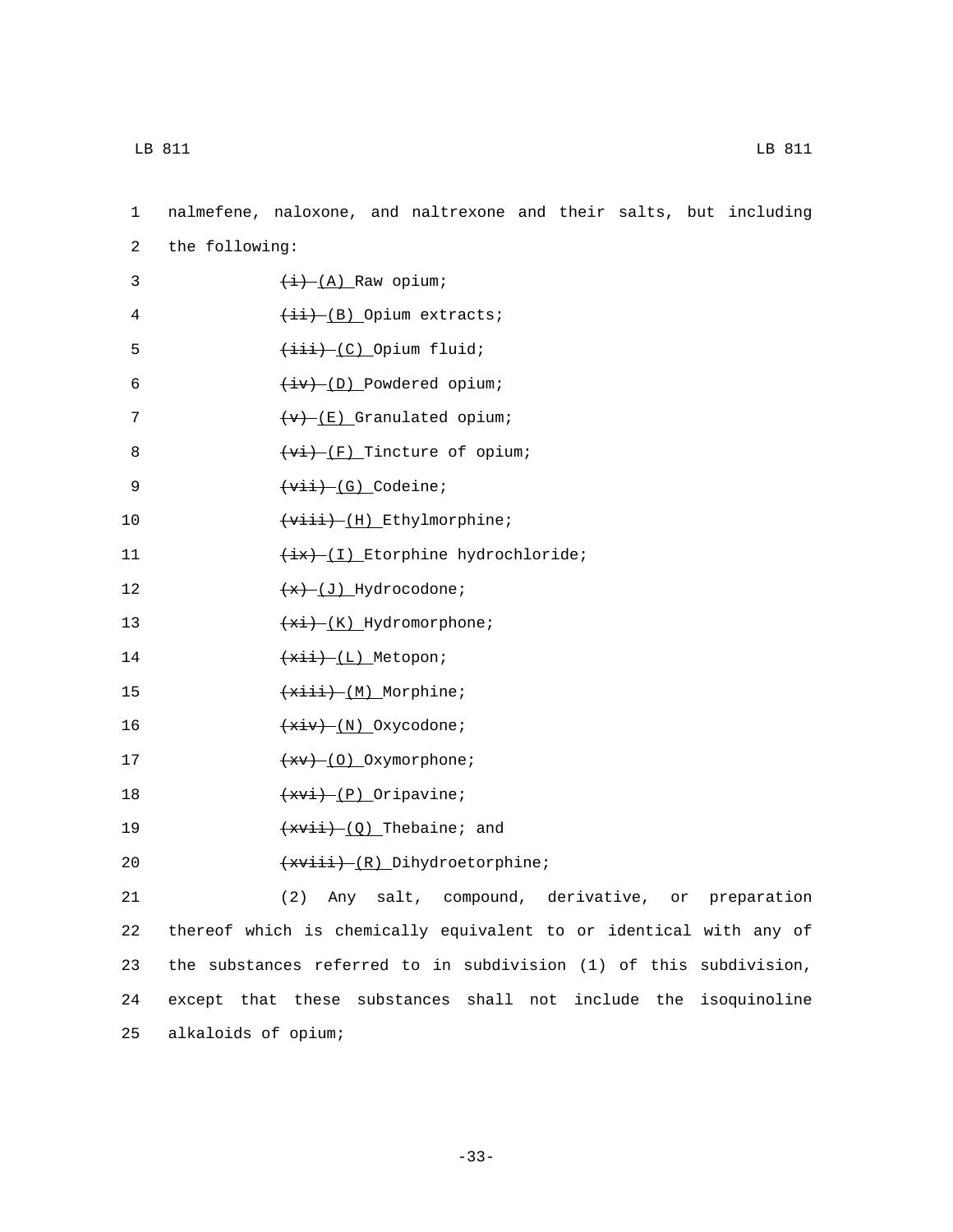| $\mathbf{1}$ | (3) Opium poppy and poppy straw;                                      |
|--------------|-----------------------------------------------------------------------|
| 2            | (4) Coca leaves and any salt, compound, derivative, or                |
| 3            | preparation of coca leaves, and any salt, compound, derivative, or    |
| 4            | preparation thereof which is chemically equivalent to or identical    |
| 5            | with any of these substances, including cocaine and its salts,        |
| 6            | optical isomers, and salts of optical isomers, except that the        |
| 7            | substances shall not include decocainized coca leaves or extractions  |
| 8            | which do not contain cocaine or ecgonine; and                         |
| 9            | (5) Concentrate of poppy straw, the crude extract of                  |
| 10           | poppy straw in either liquid, solid, or powder form which contains    |
| 11           | the phenanthrene alkaloids of the opium poppy.                        |
| 12           | (b) Unless specifically excepted or unless in another                 |
| 13           | schedule any of the following opiates, including their isomers,       |
| 14           | esters, ethers, salts, and salts of their isomers, esters, and ethers |
| 15           | whenever the existence of such isomers, esters, ethers, and salts is  |
| 16           | possible within the specific chemical designation, dextrorphan        |
| 17           | excepted:                                                             |
| 18           | (1) Alphaprodine;                                                     |
| 19           | (2) Anileridine;                                                      |
| 20           | $(3)$ Bezitramide;                                                    |
| 21           | $(4)$ Diphenoxylate;                                                  |
| 22           | $(5)$ Fentanyl;                                                       |
| 23           | (6) Isomethadone;                                                     |
| 24           | (7) Levomethorphan;                                                   |
| 25           | (8) Levorphanol;                                                      |

-34-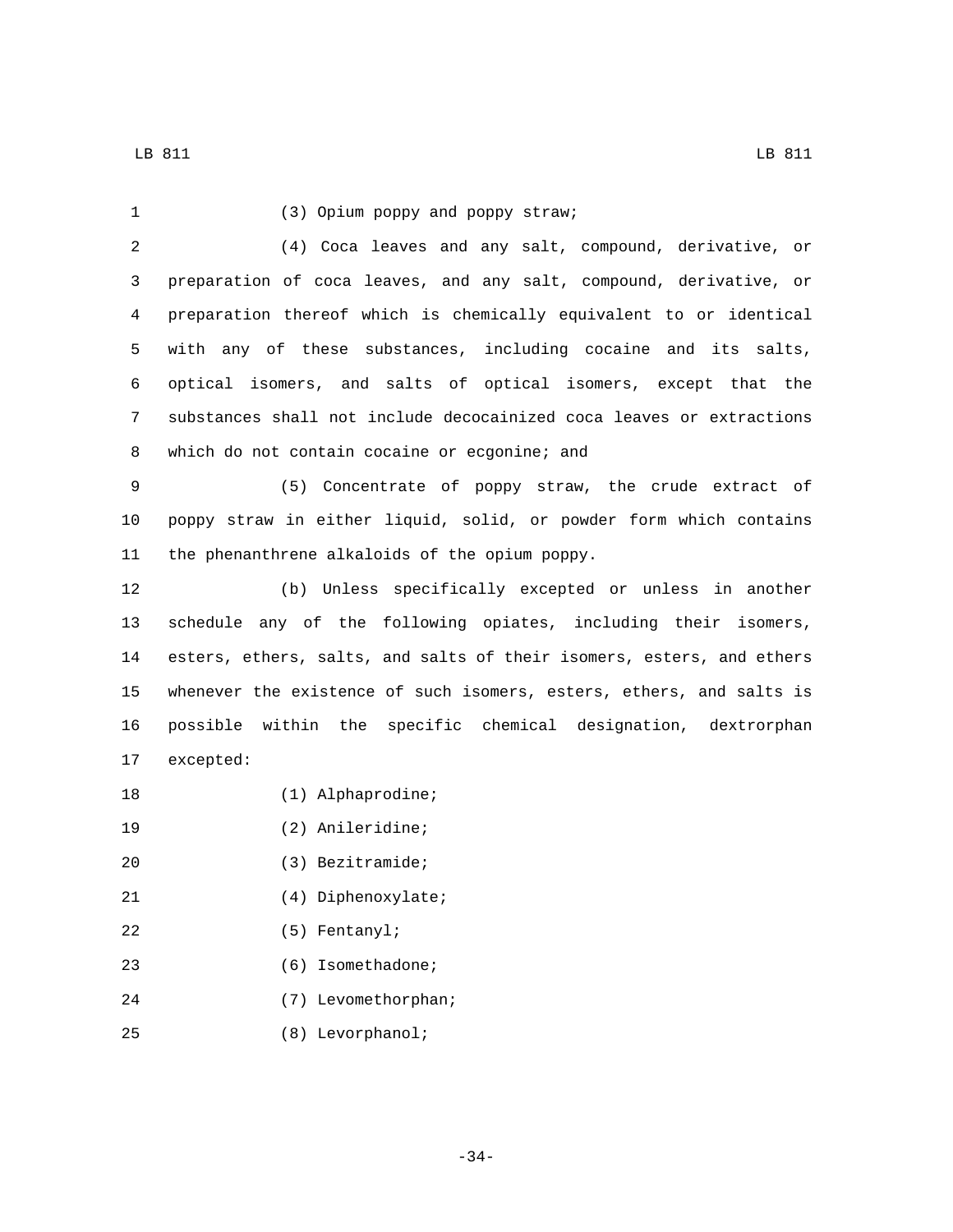| 1  | (9) Metazocine;                                            |
|----|------------------------------------------------------------|
| 2  | (10) Methadone;                                            |
| 3  | (11) Methadone-intermediate, 4-cyano-2-dimethylamino-4, 4- |
| 4  | diphenyl butane;                                           |
| 5  | Moramide-intermediate, 2-methyl-3-morpholino-1,1-<br>(12)  |
| 6  | diphenylpropane-carboxylic acid;                           |
| 7  | (13) Pethidine or meperidine;                              |
| 8  | $(14)$ Pethidine-Intermediate-A, $4$ -cyano-1-methyl-4-    |
| 9  | phenylpiperidine;                                          |
| 10 | (15) Pethidine-Intermediate-B, ethyl-4-                    |
| 11 | phenylpiperidine-4-carboxylate;                            |
| 12 | Pethidine-Intermediate-C, 1-methyl-4-<br>(16)              |
| 13 | phenylpiperidine-4-carboxylic acid;                        |
| 14 | $(17)$ Phenazocine;                                        |
| 15 | (18) Piminodine;                                           |
| 16 | (19) Racemethorphan;                                       |
| 17 | (20) Racemorphan;                                          |
| 18 | (21) Dihydrocodeine;                                       |
| 19 | (22) Bulk Propoxyphene in nondosage forms;                 |
| 20 | (23) Sufentanil;                                           |
| 21 | (24) Alfentanil;                                           |
| 22 | (25) Levo-alphacetylmethadol which is also known as levo-  |
| 23 | alpha-acetylmethadol, levomethadyl acetate, and LAAM;      |
| 24 | (26) Carfentanil;                                          |
| 25 | (27) Remifentanil; and                                     |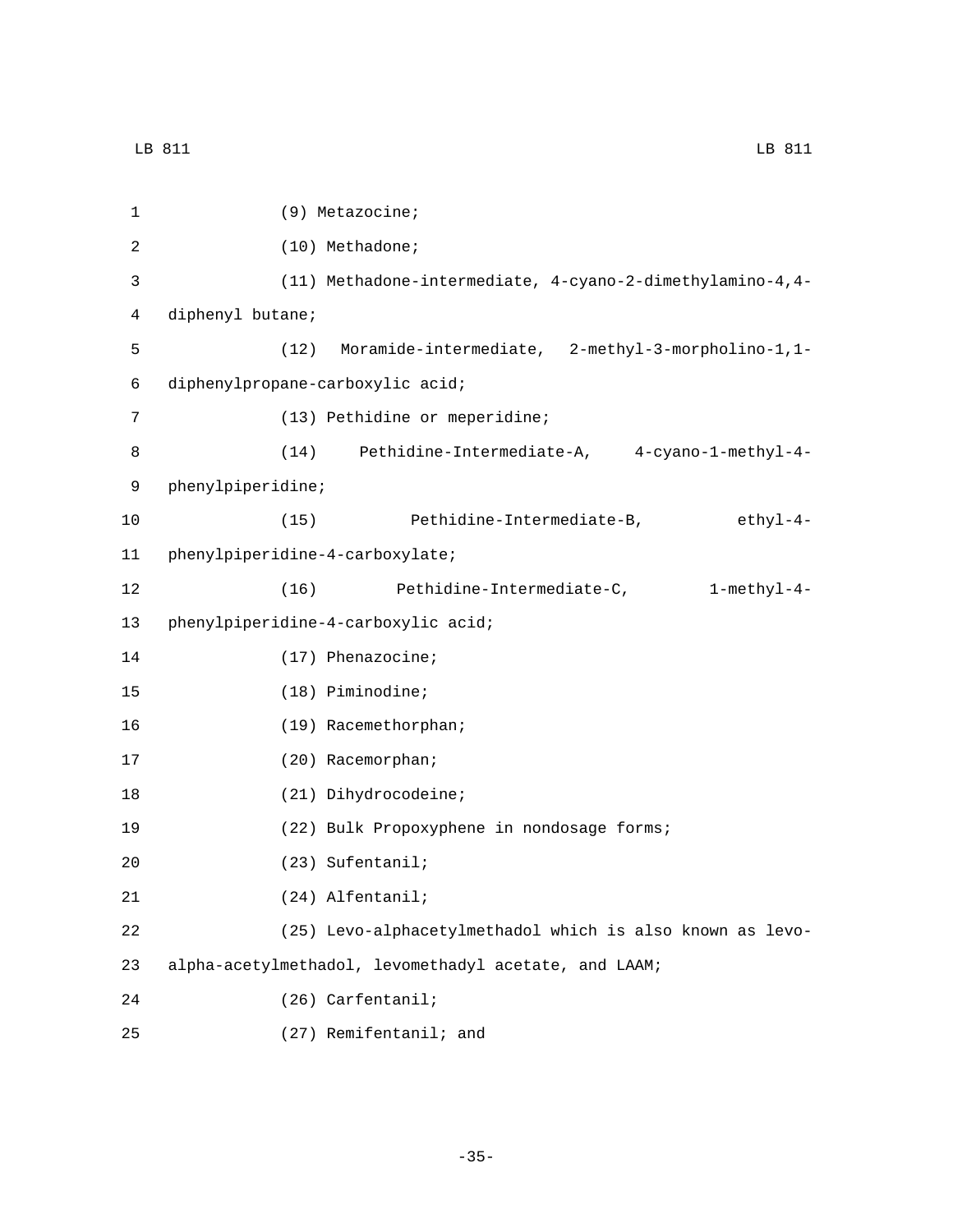(c) Any material, compound, mixture, or preparation which contains any quantity of the following substances having a potential for abuse associated with a stimulant effect on the central nervous (1) Amphetamine, its salts, optical isomers, and salts of 7 its optical isomers; 8 (2) Phenmetrazine and its salts; (3) Methamphetamine, its salts, isomers, and salts of its 10 isomers; and 11 (4) Methylphenidate. (d) Any material, compound, mixture, or preparation which contains any quantity of the following substances having a potential for abuse associated with a depressant effect on the central nervous system, including their salts, isomers, and salts of isomers whenever the existence of such salts, isomers, and salts of isomers is possible within the specific chemical designations:

18 (1) Amobarbital;

19 (2) Secobarbital;

(3) Pentobarbital;20

21 (4) Phencyclidine; and

22 (5) Glutethimide.

23 (e) Hallucinogenic substances known as:

24 (1) Nabilone. Another name for nabilone: (+/-)-trans-3- 25 (1,1-dimethylheptyl)- 6,6a,7,8,10,10a-Hexahydro-1-hydroxy-6,6-

-36-

1 (28) Tapentadol.

5 system: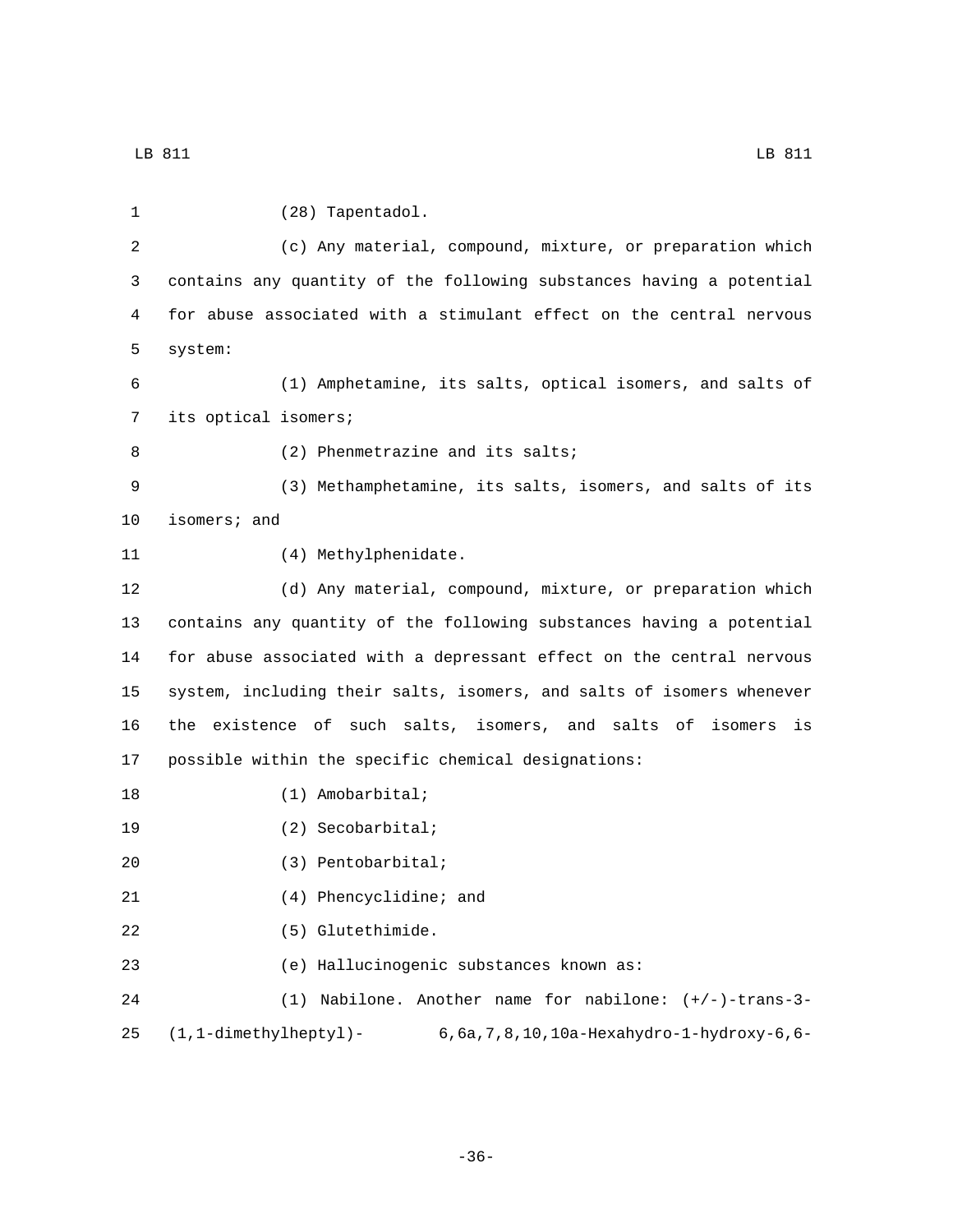dimethyl-9H-dibenzo(b,d)pyran-9-one.1 (f) Unless specifically excepted or unless listed in another schedule, any material, compound, mixture, or preparation which contains any quantity of the following substances: (1) Immediate precursor to amphetamine and methamphetamine: Phenylacetone. Trade and other names shall include, but are not limited to: Phenyl-2-propanone; P2P; benzyl methyl 8 ketone; and methyl benzyl ketone; or (2) Immediate precursors to phencyclidine, PCP:  $\frac{1}{i}$  (A) 1-phenylcyclohexylamine; or 11 (ii) (B) 1-piperidinocyclohexanecarbonitrile, PCC. 12 Schedule III (a) Any material, compound, mixture, or preparation which contains any quantity of the following substances having a potential for abuse associated with a stimulant effect on the central nervous system, including their salts, isomers, whether optical, position, or geometric, and salts of such isomers whenever the existence of such salts, isomers, and salts of isomers is possible within the specific 19 chemical designation: (1) Benzphetamine;20 21 (2) Chlorphentermine; (3) Clortermine; and 23 (4) Phendimetrazine. (b) Any material, compound, mixture, or preparation which

-37-

25 contains any quantity of the following substances having a potential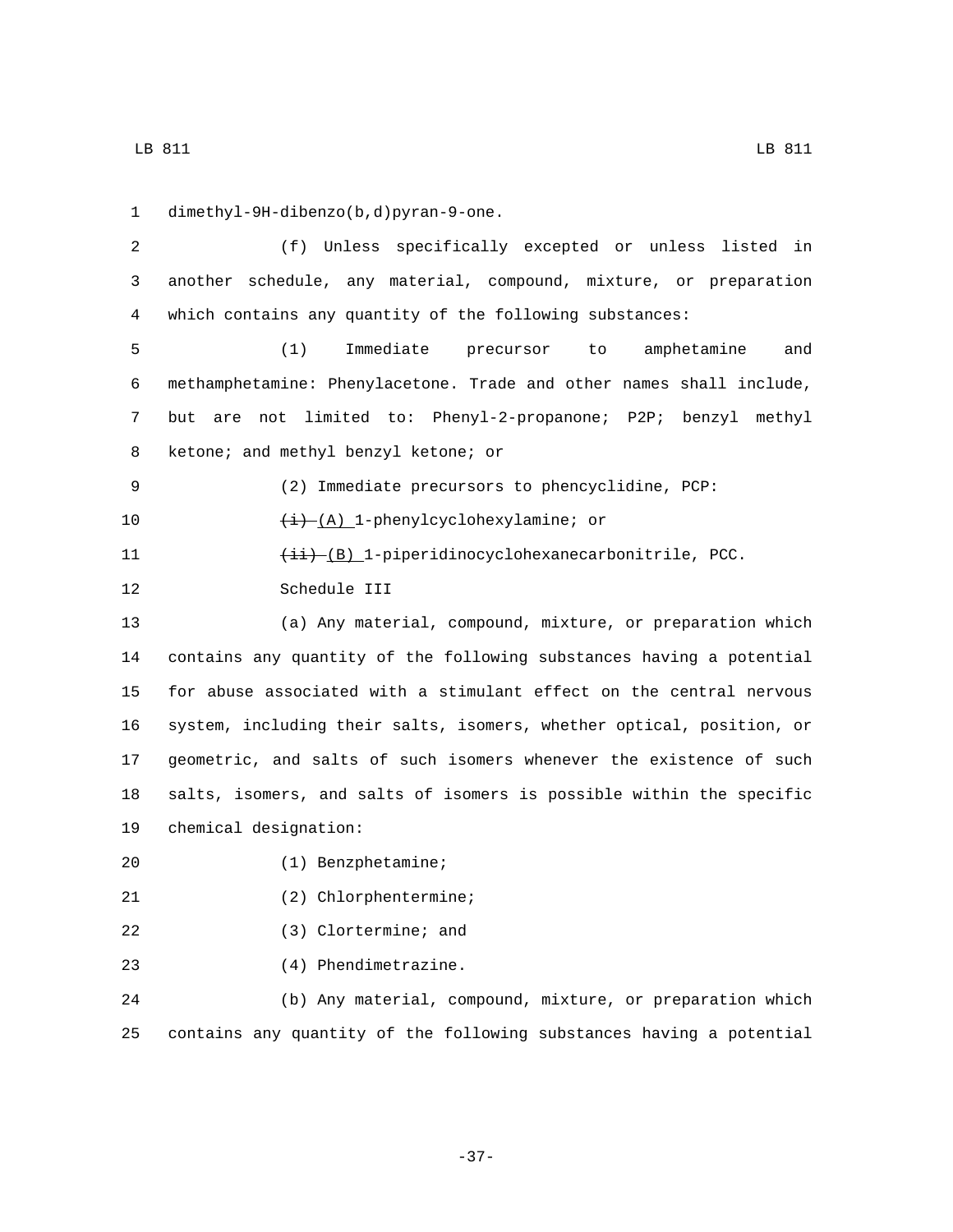1 for abuse associated with a depressant effect on the central nervous 2 system:

 (1) Any substance which contains any quantity of a derivative of barbituric acid or any salt of a derivative of barbituric acid, except those substances which are specifically 6 listed in other schedules of this section;

(2) Chlorhexadol;7

8 (3) Lysergic acid;

(4) Lysergic acid amide;9

10 (5) Methyprylon;

11 (6) Sulfondiethylmethane;

12 (7) Sulfonethylmethane;

13 (8) Sulfonmethane;

14 (9) Nalorphine;

 (10) Any compound, mixture, or preparation containing amobarbital, secobarbital, pentobarbital, or any salt thereof and one or more other active medicinal ingredients which are not listed in 18 any schedule;

 (11) Any suppository dosage form containing amobarbital, secobarbital, pentobarbital, or any salt of any of these drugs and approved by the federal Food and Drug Administration for marketing 22 only as a suppository;

23 (12) Any drug product containing gamma-hydroxybutyric 24 acid, including its salts, isomers, and salts of isomers, for which 25 an application is approved under section 505 of the Federal Food,

-38-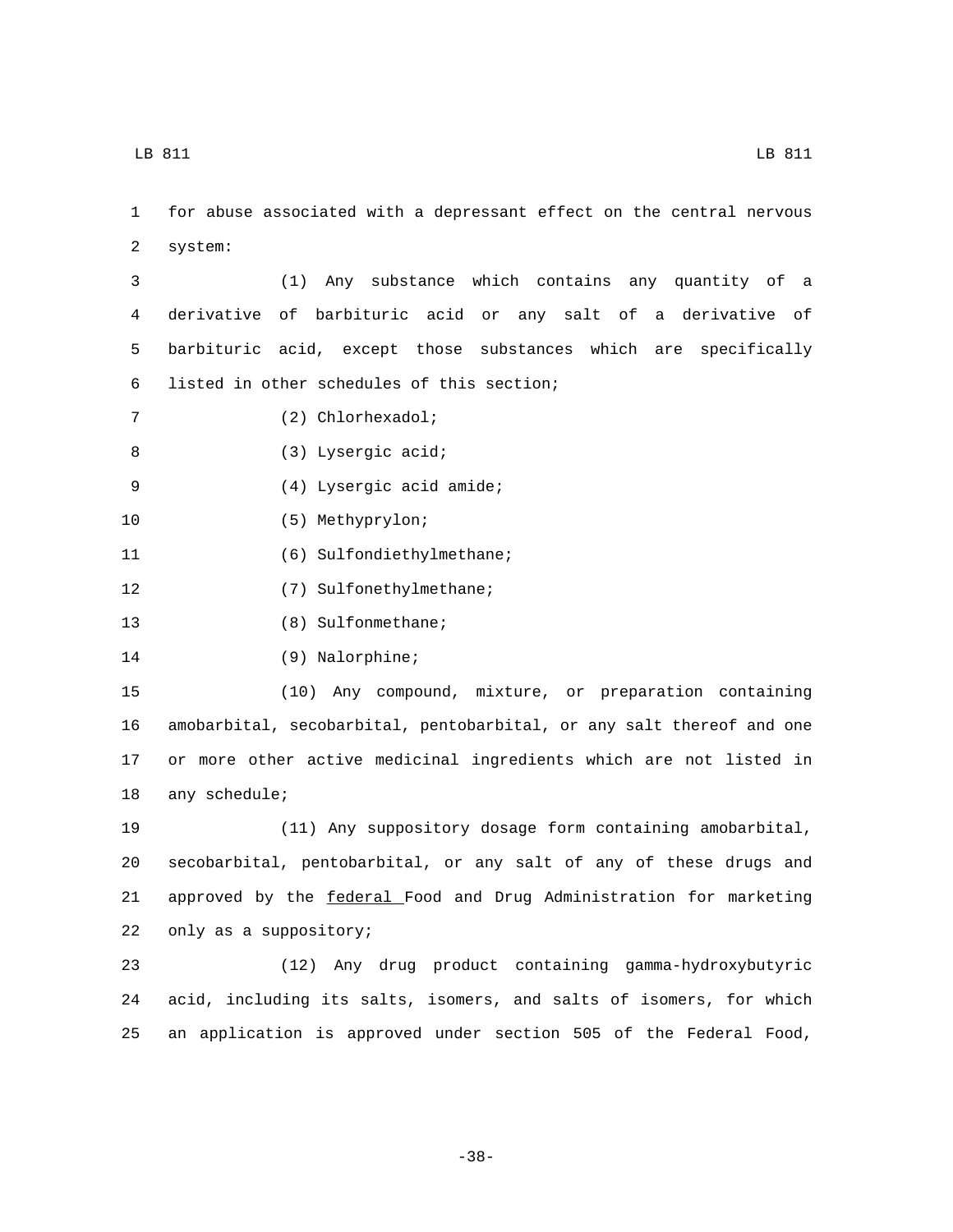Drug, and Cosmetic Act, 21 U.S.C. 355, as such section existed on 2 July 20, 2002; January 1, 2014;

 (13) Ketamine, its salts, isomers, and salts of isomers. Some other names for ketamine: (+/-)-2-(2-chlorophenyl)-2- 5 (methylamino)-cyclohexanone; and

 (14) Tiletamine and zolazepam or any salt thereof. Trade or other names for a tiletamine-zolazepam combination product shall include, but are not limited to: telazol. Trade or other names for tiletamine shall include, but are not limited to: 2-(ethylamino)-2- (2-thienyl)-cyclohexanone. Trade or other names for zolazepam shall include, but are not limited to: 4-(2-fluorophenyl)-6,8- dihydro-1,3,8-trimethylpyrazolo-(3,4-e) (1,4)-diazepin-7(1H)-one, and 13 flupyrazapon.

 (c) Unless specifically excepted or unless listed in 15 another schedule:

 (1) Any material, compound, mixture, or preparation containing limited quantities of any of the following narcotic drugs, or any salts calculated as the free anhydrous base or alkaloid, in 19 limited quantities as set forth below:

 $\frac{(i)}{(i)}$  (A) Not more than one and eight-tenths grams of codeine per one hundred milliliters or not more than ninety milligrams per dosage unit, with an equal or greater quantity of an 23 isoquinoline alkaloid of opium;

24  $\left(\frac{1}{1} \right)$  (B) Not more than one and eight-tenths grams of codeine per one hundred milliliters or not more than ninety

LB 811 LB 811

-39-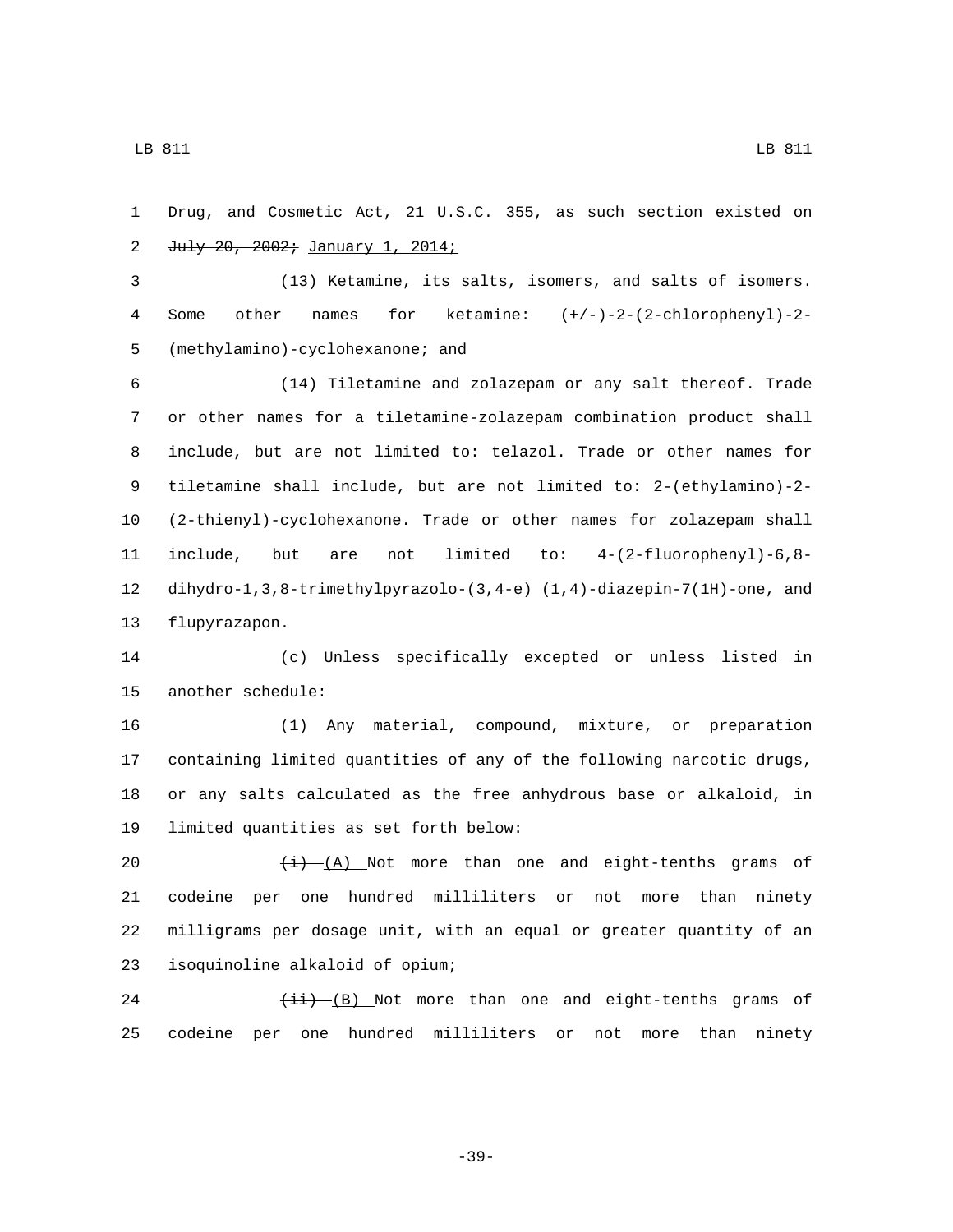1 milligrams per dosage unit, with one or more active, nonnarcotic ingredients in recognized therapeutic amounts;2

3 (iii) (C) Not more than three hundred milligrams of dihydrocodeinone which is also known as hydrocodone per one hundred milliliters or not more than fifteen milligrams per dosage unit, with a fourfold or greater quantity of an isoquinoline alkaloid of opium;  $\leftarrow$   $\leftarrow$   $\leftarrow$  (D) Not more than three hundred milligrams of dihydrocodeinone which is also known as hydrocodone per one hundred milliliters or not more than fifteen milligrams per dosage unit, with

10 one or more active, nonnarcotic ingredients in recognized therapeutic 11 amounts;

 $\left\{\frac{\mathbf{v}}{\mathbf{v}}\right\}$  (E) Not more than one and eight-tenths grams of dihydrocodeine per one hundred milliliters or not more than ninety milligrams per dosage unit, with one or more active, nonnarcotic 15 ingredients in recognized therapeutic amounts;

 $\overline{(v_i)}$  (F) Not more than three hundred milligrams of ethylmorphine per one hundred milliliters or not more than fifteen milligrams per dosage unit, with one or more active, nonnarcotic 19 ingredients in recognized therapeutic amounts;

 $\leftarrow$   $\leftarrow$   $\leftarrow$   $\left(\text{G}\right)$  Not more than five hundred milligrams of opium per one hundred milliliters or per one hundred grams, or not more than twenty-five milligrams per dosage unit, with one or more active, nonnarcotic ingredients in recognized therapeutic amounts; and

24  $\left\{\frac{1}{1}, \frac{1}{1}\right\}$  (H) Not more than fifty milligrams of morphine per 25 one hundred milliliters or per one hundred grams with one or more

 $-40-$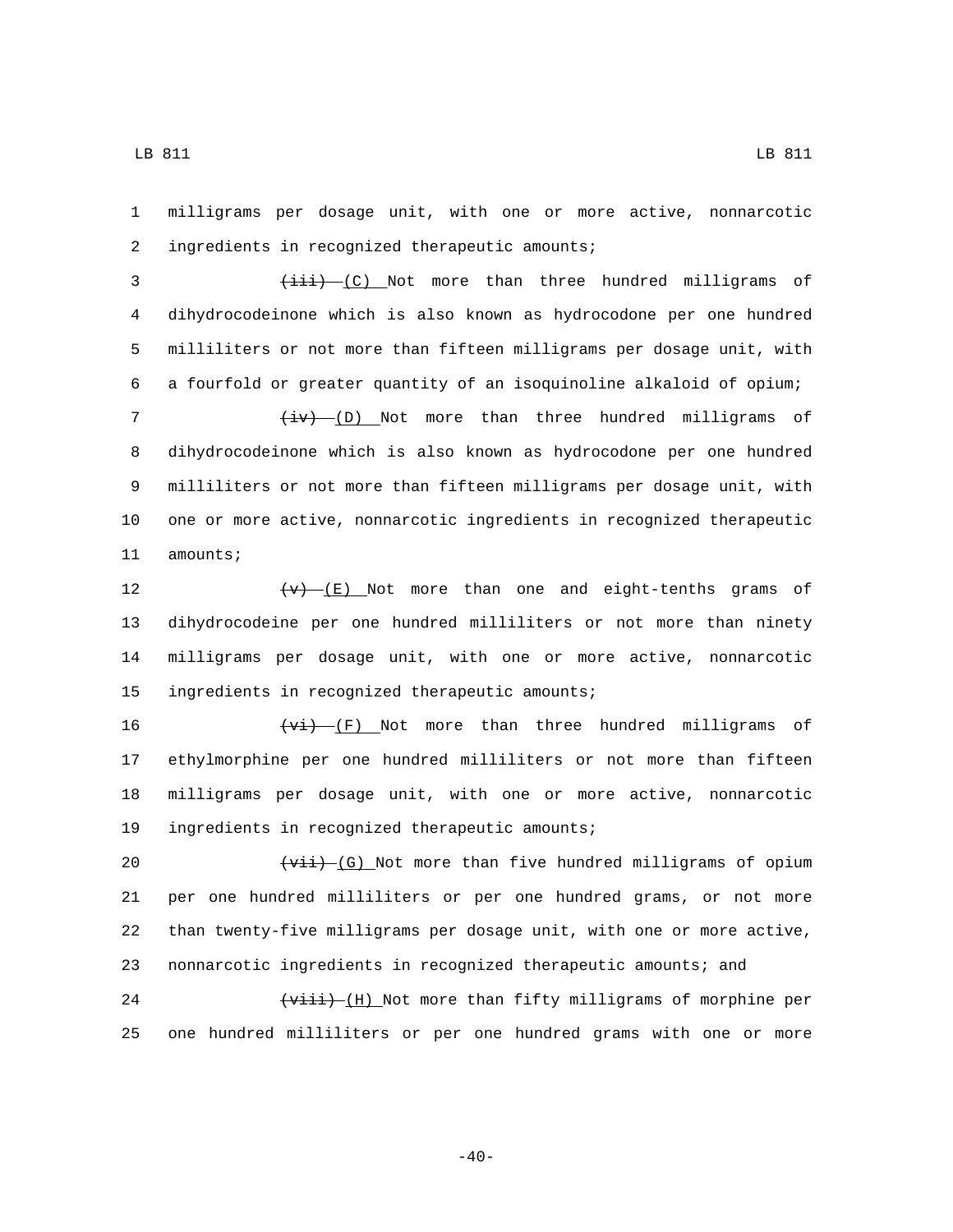1 active, nonnarcotic ingredients in recognized therapeutic amounts;

2 and

3 (2) Any material, compound, mixture, or preparation 4 containing any of the following narcotic drug or its salts, as set 5 forth below:

- 
- 6  $\overline{(i) (A)}$  Buprenorphine.

 (d) Unless contained on the administration's list of 8 exempt anabolic steroids as the list existed on June 1, 2007, January 1, 2014, any anabolic steroid, which shall include any material, compound, mixture, or preparation containing any quantity of the following substances, including its salts, isomers, and salts of isomers whenever the existence of such salts of isomers is possible 13 within the specific chemical designation:

15 (2) Boldione;

16 (3) Chlorotestosterone (4-chlortestosterone);

17 (4) Clostebol;

18 (5) Dehydrochloromethyltestosterone;

19 (6) Desoxymethyltestosterone;

20 (7) Dihydrotestosterone (4-dihydrotestosterone);

21 (8) Drostanolone;

(9) Ethylestrenol;22

(10) Fluoxymesterone;23

(11) Formebulone (formebolone);24

(12) Mesterolone;25

LB 811 LB 811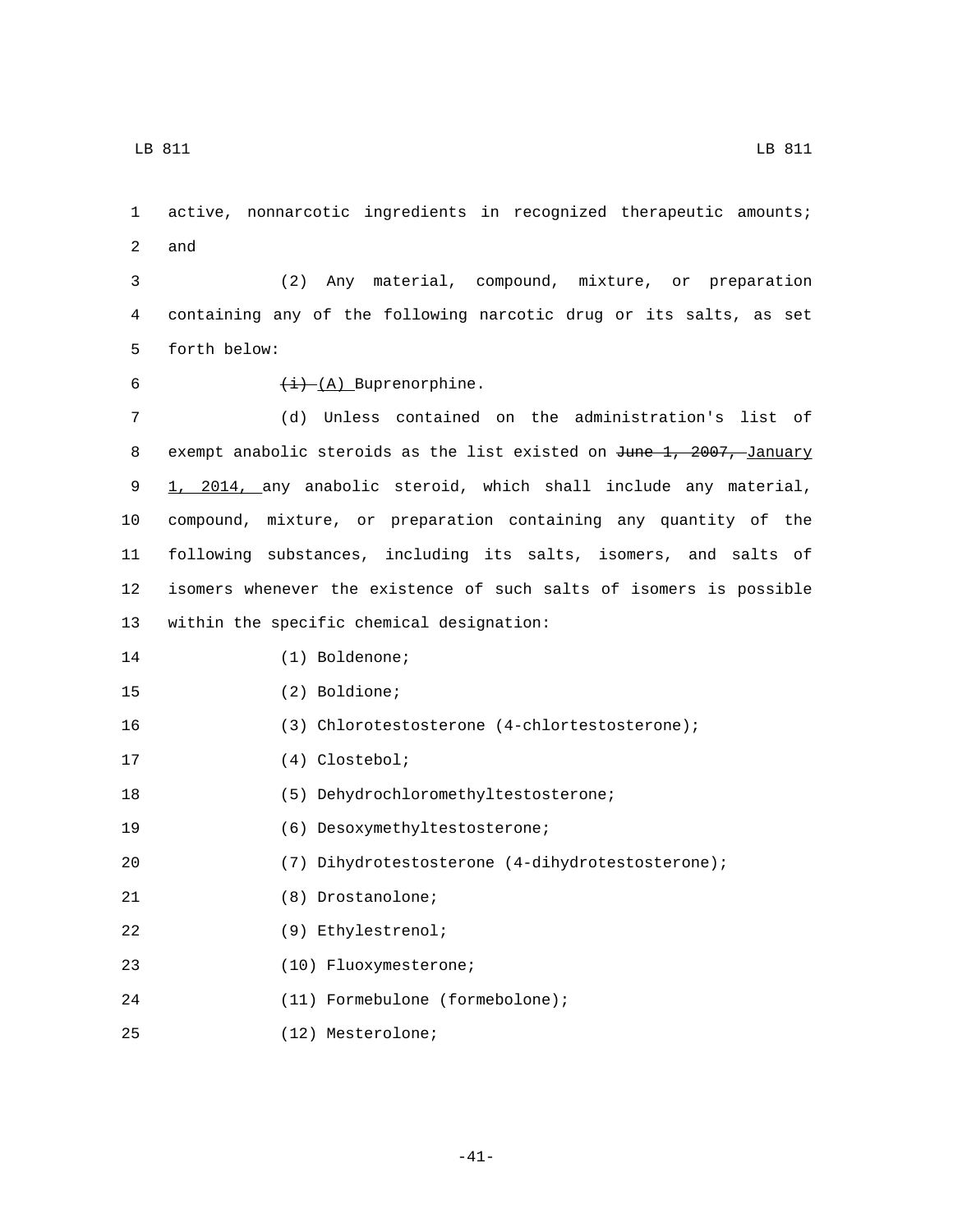| $\mathbf 1$ | (13) Methandienone;                                                   |
|-------------|-----------------------------------------------------------------------|
| 2           | (14) Methandranone;                                                   |
| 3           | (15) Methandriol;                                                     |
| 4           | (16) Methandrostenolone;                                              |
| 5           | (17) Methenolone;                                                     |
| 6           | (18) Methyltestosterone;                                              |
| 7           | (19) Mibolerone;                                                      |
| 8           | (20) Nandrolone;                                                      |
| 9           | (21) Norethandrolone;                                                 |
| 10          | (22) Oxandrolone;                                                     |
| 11          | (23) Oxymesterone;                                                    |
| 12          | (24) Oxymetholone;                                                    |
| 13          | (25) Stanolone;                                                       |
| 14          | (26) Stanozolol;                                                      |
| 15          | (27) Testolactone;                                                    |
| 16          | (28) Testosterone;                                                    |
| 17          | (29) Trenbolone;                                                      |
| 18          | (30) 19-nor-4, 9(10)-androstadienedione; and                          |
| 19          | (31) Any salt, ester, or ether of a drug or substance                 |
| 20          | described or listed in this subdivision if the salt, ester, or ether  |
| 21          | promotes muscle growth.                                               |
| 22          | (e) Hallucinogenic substances known as:                               |
| 23          | (1) Dronabinol, synthetic, in sesame oil and encapsulated             |
| 24          | in a soft gelatin capsule in a drug product approved by the federal   |
| 25          | Food and Drug Administration, approved drug product. Some other names |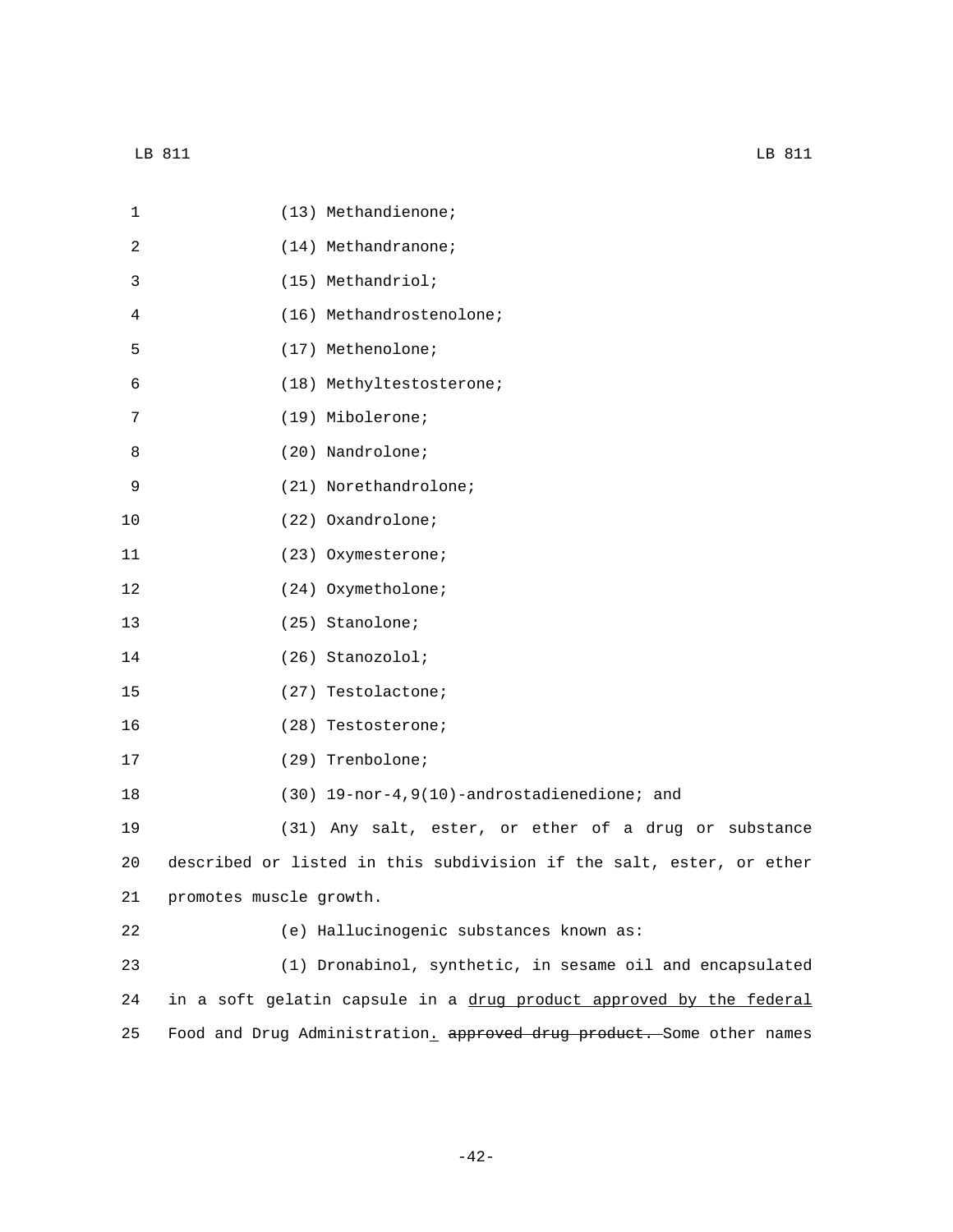| 1  | (6aR-trans)-6a, 7, 8, 10a-tetrahydro-6, 6, 9-<br>dronabinol<br>for<br>are |
|----|---------------------------------------------------------------------------|
| 2  | trimethyl-3-pentyl-6H-dibenzo (b,d)pyran-1-ol or (-)-delta-9-(trans)-     |
| 3  | tetrahydrocannabinol.                                                     |
| 4  | Schedule IV                                                               |
| 5  | (a) Any material, compound, mixture, or preparation which                 |
| 6  | contains any quantity of the following substances, including their        |
| 7  | salts, isomers, and salts of isomers whenever the existence of such       |
| 8  | salts, isomers, and salts of isomers is possible within the specific      |
| 9  | chemical designation:                                                     |
| 10 | $(1)$ Barbital;                                                           |
| 11 | (2) Chloral betaine;                                                      |
| 12 | (3) Chloral hydrate;                                                      |
| 13 | (4)<br>Chlordiazepoxide,<br>but<br>including<br>librax<br>not             |
| 14 | (chlordiazepoxide hydrochloride and clindinium bromide) or menrium        |
| 15 | (chlordiazepoxide and water soluble esterified estrogens);                |
| 16 | (5) Clonazepam;                                                           |
| 17 | (6) Clorazepate;                                                          |
| 18 | (7) Diazepam;                                                             |
| 19 | (8) Ethchlorvynol;                                                        |
| 20 | $(9)$ Ethinamate;                                                         |
| 21 | $(10)$ Flurazepam;                                                        |
| 22 | $(11)$ Mebutamate;                                                        |
| 23 | (12) Meprobamate;                                                         |
| 24 | (13) Methohexital;                                                        |
| 25 | (14) Methylphenobarbital;                                                 |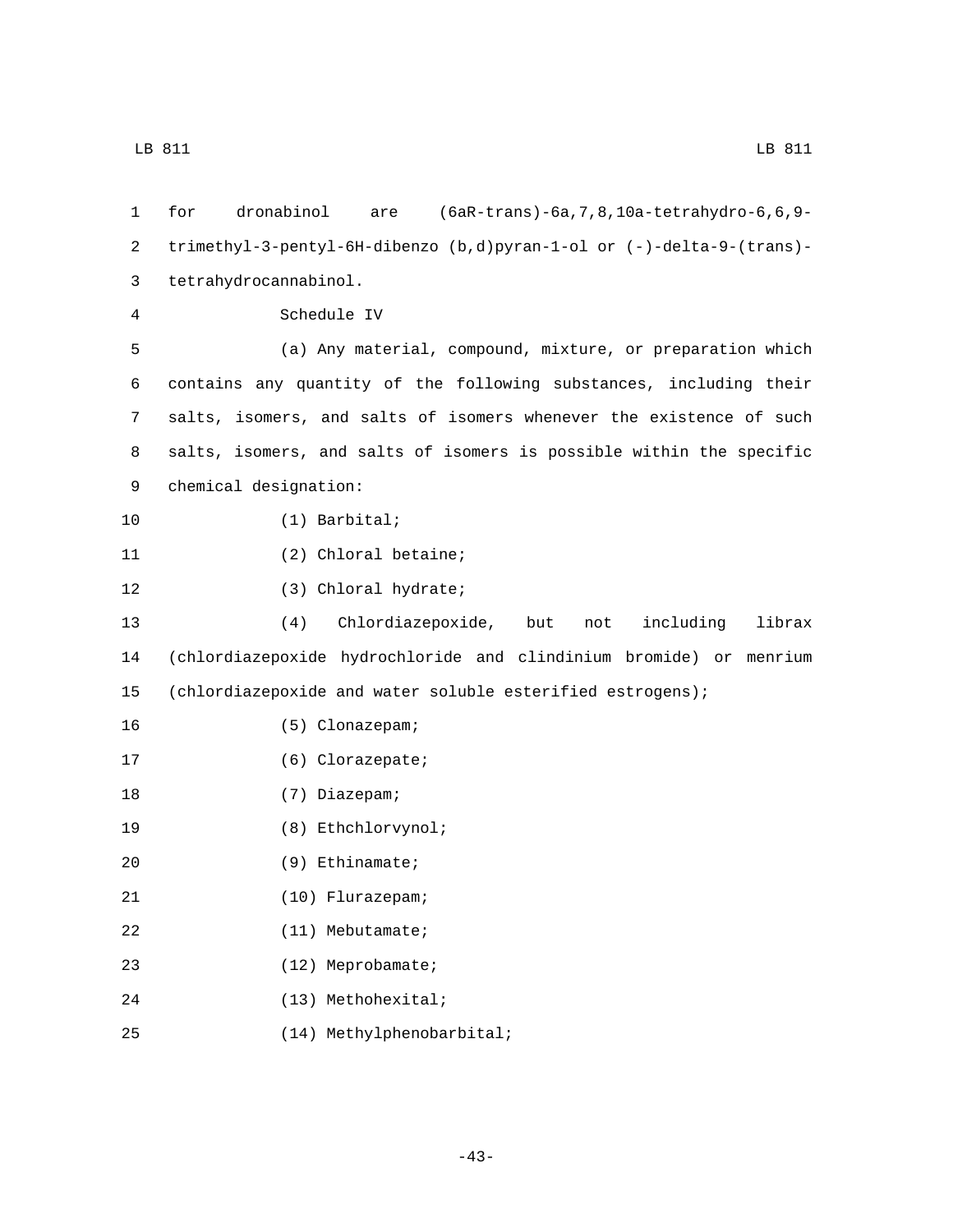| 1              |      | (15) Oxazepam; |                         |
|----------------|------|----------------|-------------------------|
| 2              |      |                | (16) Paraldehyde;       |
| 3              |      |                | (17) Petrichloral;      |
| $\overline{4}$ |      |                | $(18)$ Phenobarbital;   |
| 5              |      | (19) Prazepam; |                         |
| 6              |      |                | (20) Alprazolam;        |
| 7              |      |                | (21) Bromazepam;        |
| 8              |      |                | (22) Camazepam;         |
| 9              |      | (23) Clobazam; |                         |
| 10             |      |                | (24) Clotiazepam;       |
| 11             |      |                | (25) Cloxazolam;        |
| 12             |      |                | (26) Delorazepam;       |
| 13             |      |                | (27) Estazolam;         |
| 14             |      |                | (28) Ethyl loflazepate; |
| 15             |      |                | (29) Fludiazepam;       |
| 16             |      |                | (30) Flunitrazepam;     |
| 17             |      |                | (31) Halazepam;         |
| 18             |      |                | (32) Haloxazolam;       |
| 19             |      |                | (33) Ketazolam;         |
| 20             |      |                | (34) Loprazolam;        |
| 21             | (35) |                | Lorazepam;              |
| 22             |      |                | (36) Lormetazepam;      |
| 23             |      |                | (37) Medazepam;         |
| 24             |      |                | (38) Nimetazepam;       |
| 25             |      |                | (39) Nitrazepam;        |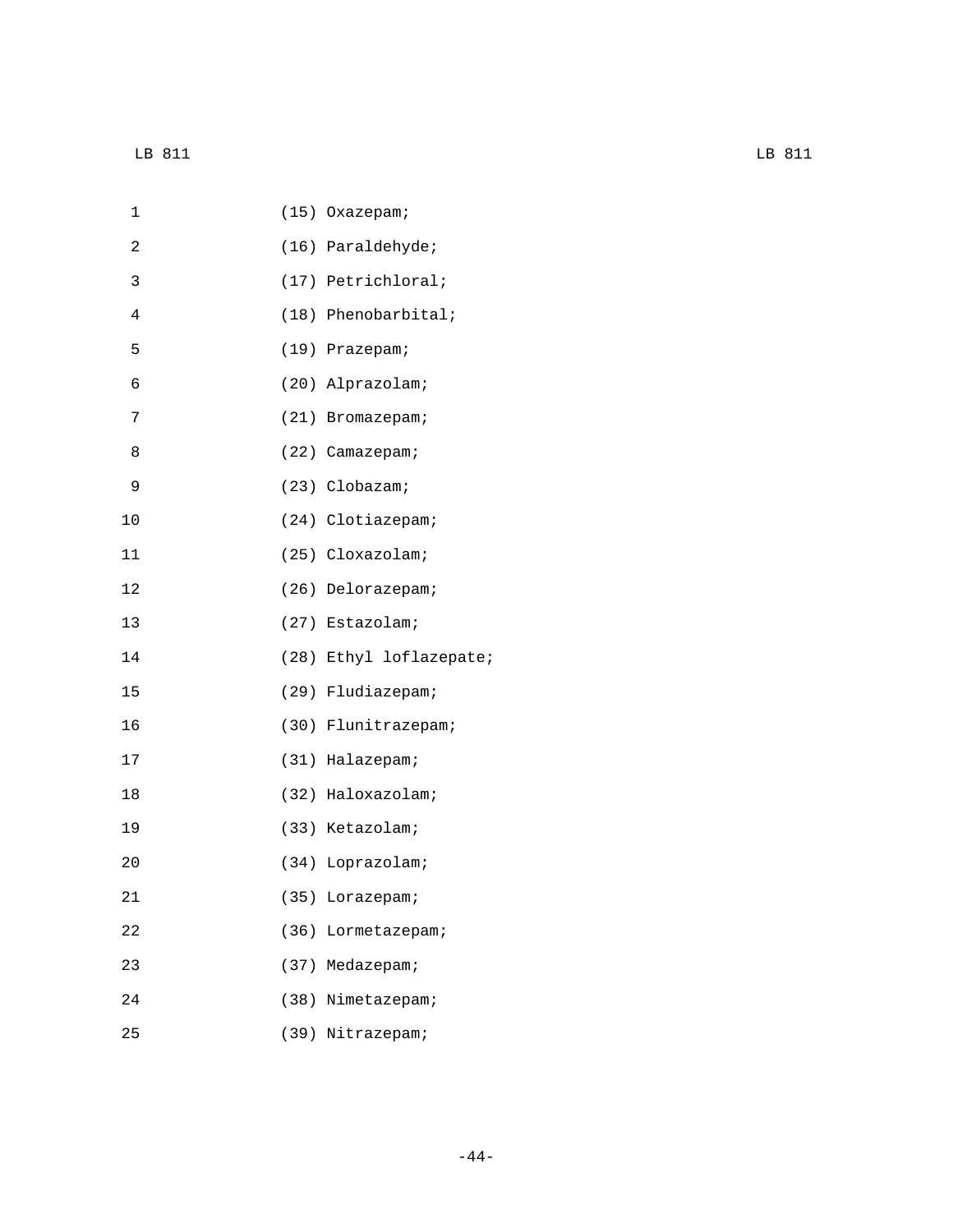| 1  | (40) Nordiazepam;                                                     |
|----|-----------------------------------------------------------------------|
| 2  | $(41)$ Oxazolam;                                                      |
| 3  | (42) Pinazepam;                                                       |
| 4  | (43) Temazepam;                                                       |
| 5  | (44) Tetrazepam;                                                      |
| 6  | (45) Triazolam;                                                       |
| 7  | (46) Midazolam;                                                       |
| 8  | (47) Quazepam;                                                        |
| 9  | (48) Zolpidem;                                                        |
| 10 | (49) Dichloralphenazone; and                                          |
| 11 | (50) Zaleplon.                                                        |
| 12 | (b) Any material, compound, mixture, or preparation which             |
| 13 | contains any quantity of the following substance, including its       |
| 14 | salts, isomers, whether optical, position, or geometric, and salts of |
| 15 | such isomers, whenever the existence of such salts, isomers, and      |
| 16 | salts of isomers is possible: Fenfluramine.                           |
| 17 | (c) Unless specifically excepted or unless listed in                  |
| 18 | another schedule, any material, compound, mixture, or preparation     |
| 19 | which contains any quantity of the following substances having a      |

 stimulant effect on the central nervous system, including their salts, isomers, whether optical, position, or geometric, and salts of such isomers whenever the existence of such salts, isomers, and salts of isomers is possible within the specific chemical designation:

- (1) Diethylpropion;24
- (2) Phentermine;25

-45-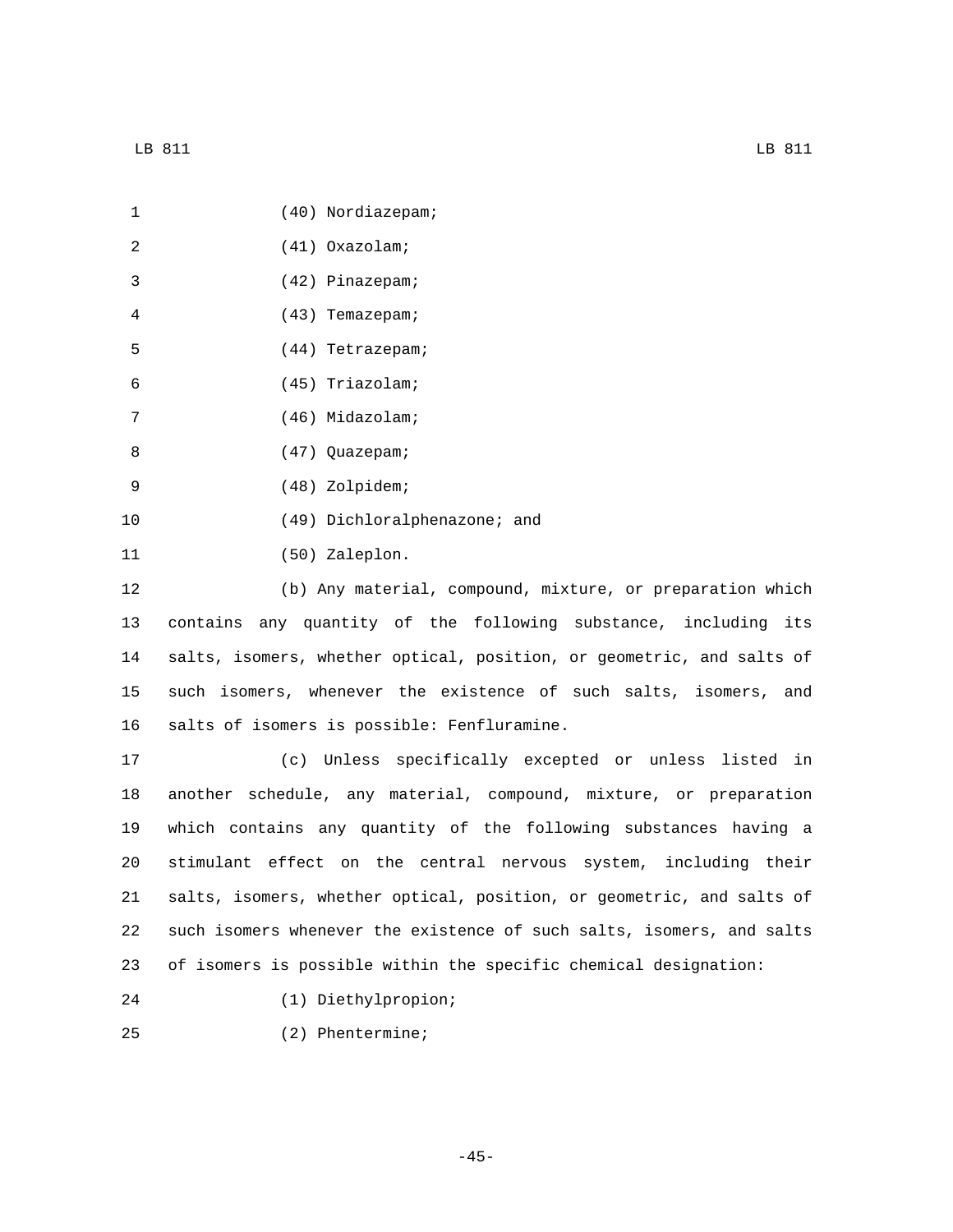1 (3) Pemoline, including organometallic complexes and 2 chelates thereof; (4) Mazindol;3 (5) Pipradrol;4 5 (6) SPA, ((-)-1-dimethylamino- 1,2-diphenylethane); 6 (7) Cathine. Another name for cathine is ((+)- 7 norpseudoephedrine); (8) Fencamfamin;8 (9) Fenproporex;9 10 (10) Mefenorex; 11 (11) Modafinil; and 12 (12) Sibutramine. 13 (d) Unless specifically excepted or unless listed in 14 another schedule, any material, compound, mixture, or preparation 15 which contains any quantity of the following narcotic drugs, or their 16 salts or isomers calculated as the free anhydrous base or alkaloid, 17 in limited quantities as set forth below: 18 (1) Propoxyphene in manufactured dosage forms; and 19 (2) Not more than one milligram of difenoxin and not less 20 than twenty-five micrograms of atropine sulfate per dosage unit. 21 (e) Unless specifically excepted or unless listed in 22 another schedule, any material, compound, mixture, or preparation 23 which contains any quantity of the following substance, including its 24 salts: Pentazocine. 25 (f) Unless specifically excepted or unless listed in

-46-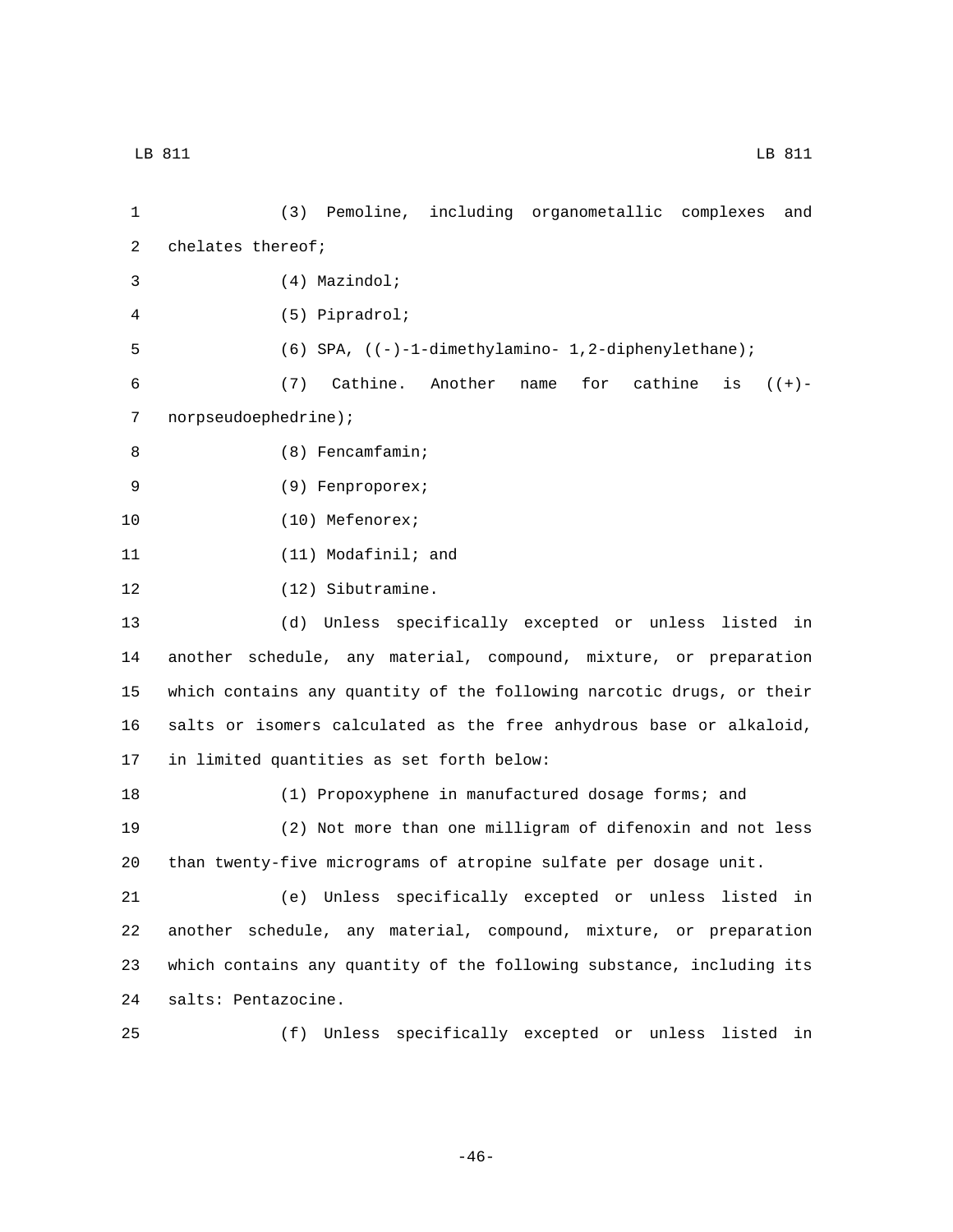another schedule, any material, compound, mixture, or preparation which contains any quantity of the following substance, including its salts, isomers, and salts of such isomers: Butorphanol.

 (g) Unless specifically excepted or unless listed in another schedule, any material, compound, mixture, or preparation which contains any quantity of the following substance, including its salts, isomers, and salts of such isomers: Carisoprodol.

 (h)(1) Unless specifically excepted or unless listed in another schedule, any material, compound, mixture, or preparation which contains any quantity of the following substance, including its salts, optical isomers, and salts of such optical isomers: Ephedrine.

 (2) The following drug products containing ephedrine, its salts, optical isomers, and salts of such optical isomers, are excepted from subdivision (h)(1) of Schedule IV if they (A) are stored behind a counter, in an area not accessible to customers, or in a locked case so that a customer needs assistance from an employee to access the drug product; (B) are sold by a person, eighteen years of age or older, in the course of his or her employment to a customer eighteen years of age or older with the following restrictions: No customer shall be allowed to purchase, receive, or otherwise acquire more than three and six-tenths grams of ephedrine base during a twenty-four-hour period; no customer shall purchase, receive, or otherwise acquire more than nine grams of ephedrine base during a thirty-day period; and the customer shall display a valid driver's or operator's license, a Nebraska state identification card, a military

-47-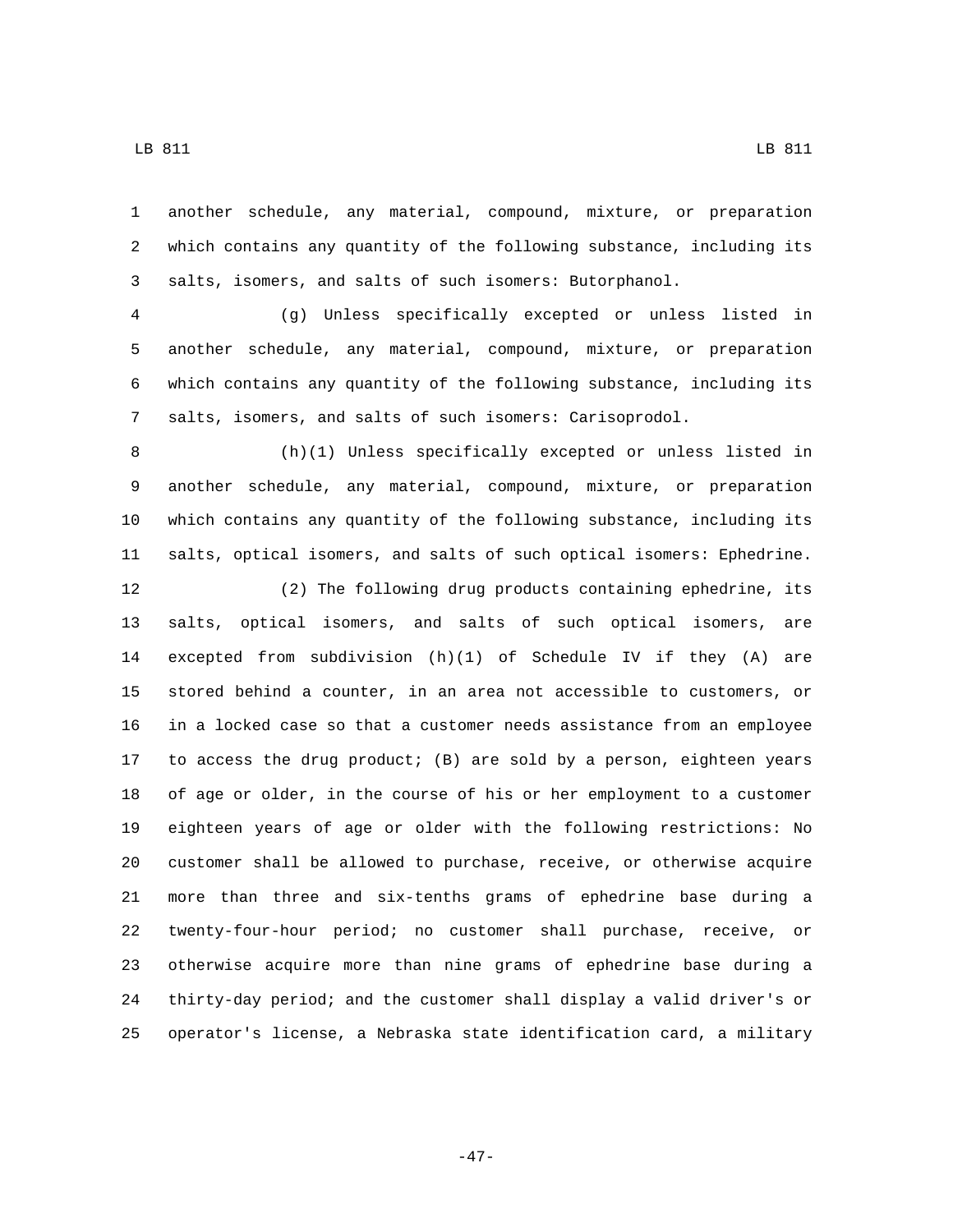| 1  | identification card, an alien registration card, or a passport as      |
|----|------------------------------------------------------------------------|
| 2  | proof of identification; (C) are labeled and marketed in a manner      |
| 3  | consistent with the pertinent OTC Tentative Final or Final Monograph;  |
| 4  | (D) are manufactured and distributed for legitimate medicinal use in   |
| 5  | a manner that reduces or eliminates the likelihood of abuse; and $(E)$ |
| 6  | are not marketed, advertised, or represented in any manner for the     |
| 7  | indication of stimulation, mental alertness, euphoria, ecstasy, a      |
| 8  | buzz or high, heightened sexual performance, or increased muscle       |
| 9  | mass:                                                                  |
| 10 | (i) Primatene Tablets; and                                             |
| 11 | (ii) Bronkaid Dual Action Caplets.                                     |
| 12 | Schedule V                                                             |
| 13 | (a) Any compound, mixture, or preparation containing any               |
| 14 | of the following limited quantities of narcotic drugs or salts         |
| 15 | calculated as the free anhydrous base or alkaloid, which shall         |
| 16 | include one or more nonnarcotic active medicinal ingredients in        |
| 17 | sufficient proportion to confer upon the compound, mixture, or         |
| 18 | preparation valuable medicinal qualities other than those possessed    |
| 19 | by the narcotic drug alone:                                            |
| 20 | (1) Not more than two hundred milligrams of codeine per                |
| 21 | one hundred milliliters or per one hundred grams;                      |
| 22 | (2)<br>than<br>hundred<br>milligrams<br>оf<br>Not<br>more<br>one       |
| 23 | dihydrocodeine per one hundred milliliters or per one hundred grams;   |
| 24 | (3) Not more than one hundred milligrams of ethylmorphine              |
| 25 | per one hundred milliliters or per one hundred grams;                  |

-48-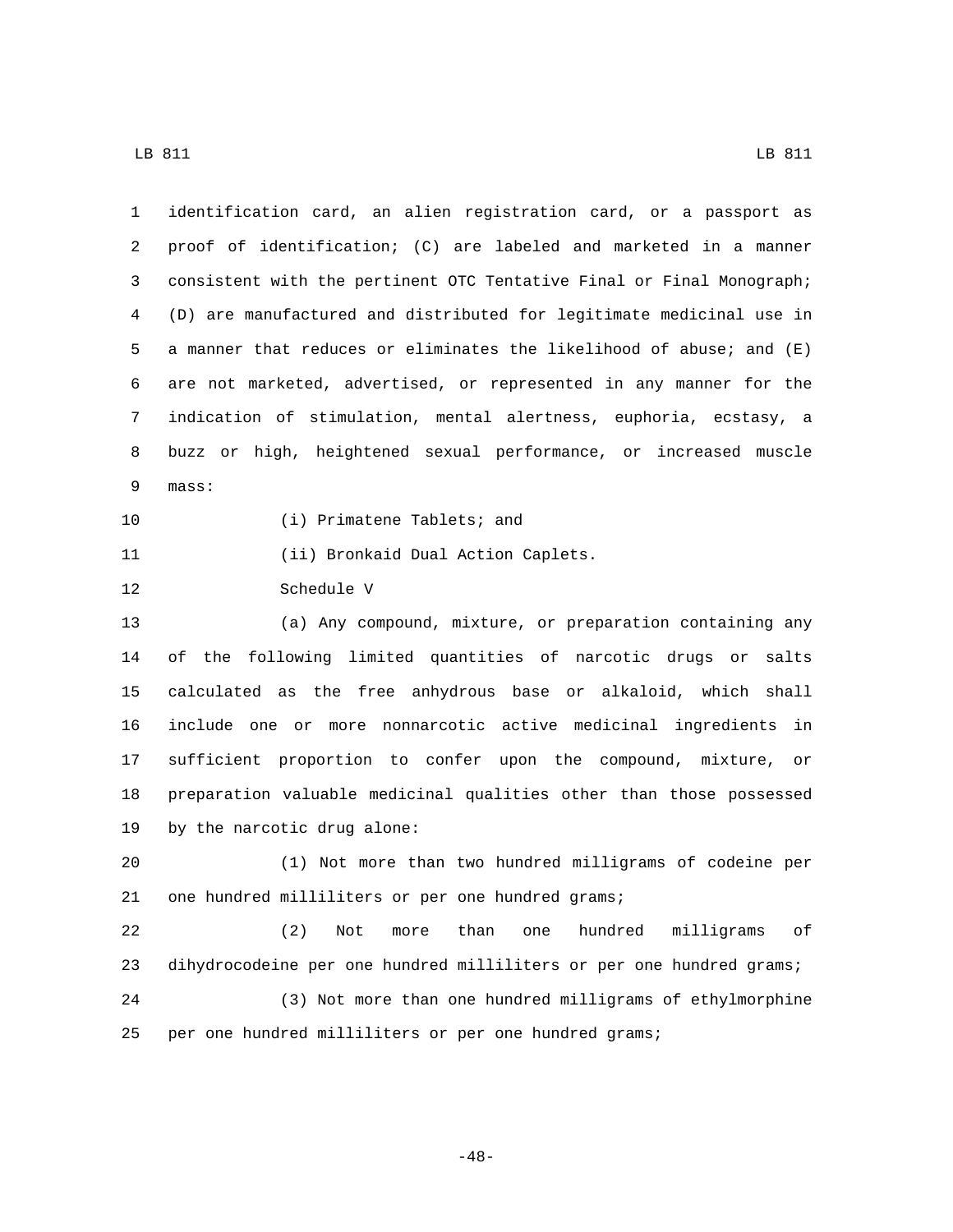(4) Not more than two and five-tenths milligrams of diphenoxylate and not less than twenty-five micrograms of atropine 3 sulfate per dosage unit; (5) Not more than one hundred milligrams of opium per one 5 hundred milliliters or per one hundred grams; and (6) Not more than five-tenths milligram of difenoxin and not less than twenty-five micrograms of atropine sulfate per dosage 8 unit. (b) Unless specifically exempted or excluded or unless listed in another schedule, any material, compound, mixture, or preparation which contains any quantity of the following substances having a stimulant effect on the central nervous system, including its salts, isomers, and salts of isomers: Pyrovalerone. (c) Unless specifically exempted or excluded or unless listed in another schedule, any material, compound, mixture, or preparation which contains any quantity of the following substances having a depressant effect on the central nervous system, including 18 its salts, isomers, and salts of isomers: (1) Ezogabine (N-(2-amino-4-(4-fluorobenzylamino)- 20 phenyl)-carbamic acid ethyl ester); (2) Lacosamide ((R)-2-acetoamido-N-benzyl-3-methoxy-22 propionamide); and (3) Pregabalin ((S)-3-(aminomethyl)-5-methylhexanoic  $24 \quad \text{acid}$ ). Sec. 3. Section 28-416, Revised Statutes Supplement,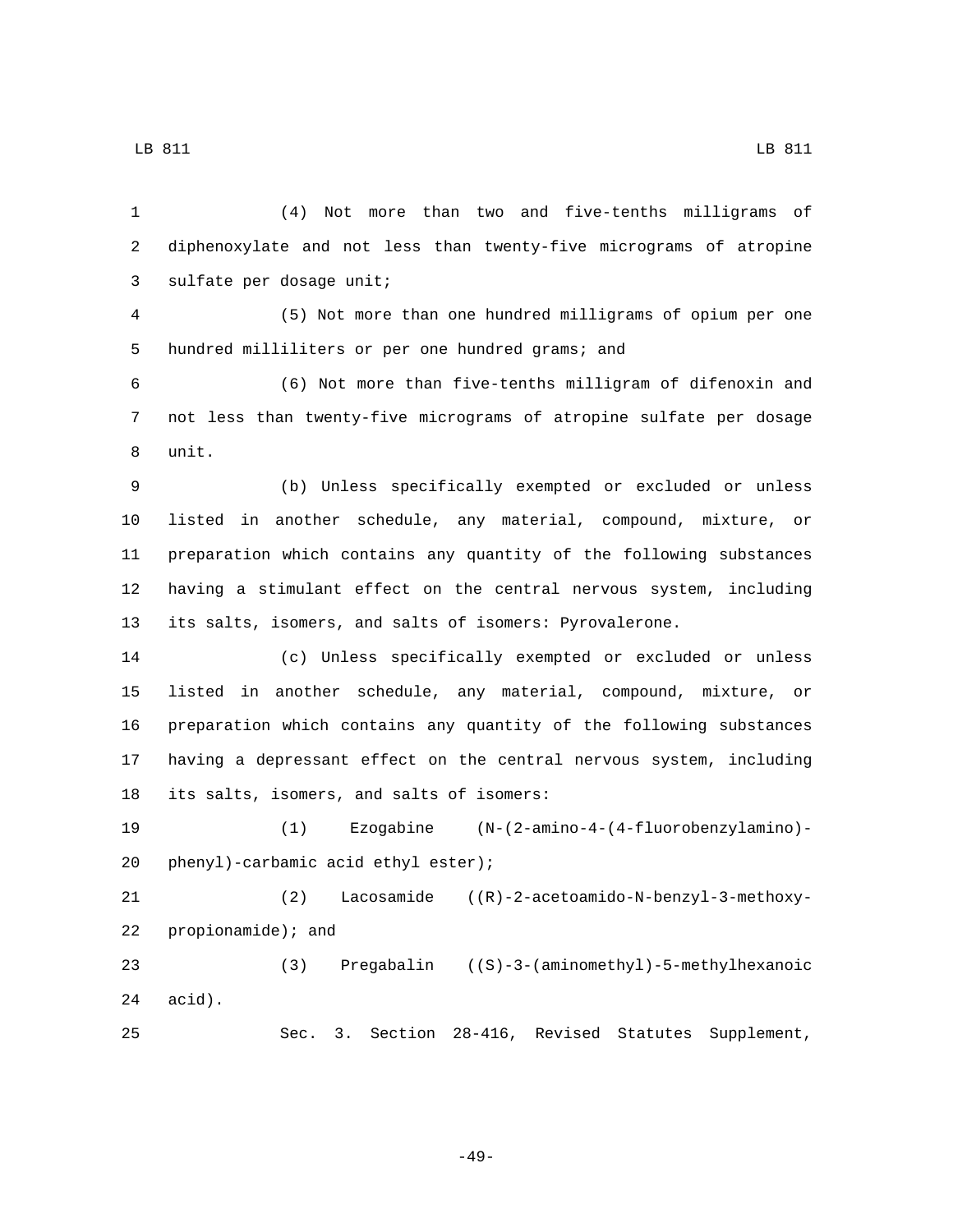1 2013, is amended to read:

 28-416 (1) Except as authorized by the Uniform Controlled Substances Act, it shall be unlawful for any person knowingly or intentionally: (a) To manufacture, distribute, deliver, dispense, or possess with intent to manufacture, distribute, deliver, or dispense a controlled substance; or (b) to create, distribute, or possess with intent to distribute a counterfeit controlled substance.

 (2) Except as provided in subsections (4), (5), (7), (8), (9), and (10) of this section, any person who violates subsection (1) of this section with respect to: (a) A controlled substance classified in Schedule I, II, or III of section 28-405 which is an exceptionally hazardous drug shall be guilty of a Class II felony; (b) any other controlled substance classified in Schedule I, II, or III of section 28-405 shall be guilty of a Class III felony; or (c) a controlled substance classified in Schedule IV or V of section 28-405 16 shall be guilty of a Class IIIA felony.

 (3) A person knowingly or intentionally possessing a controlled substance, except marijuana or any substance containing a quantifiable amount of the substances, chemicals, or compounds described, defined, or delineated in subdivision (c)(25) of Schedule I of section 28-405, unless such substance was obtained directly or pursuant to a medical order issued by a practitioner authorized to prescribe while acting in the course of his or her professional practice, or except as otherwise authorized by the act, shall be 25 guilty of a Class IV felony.

-50-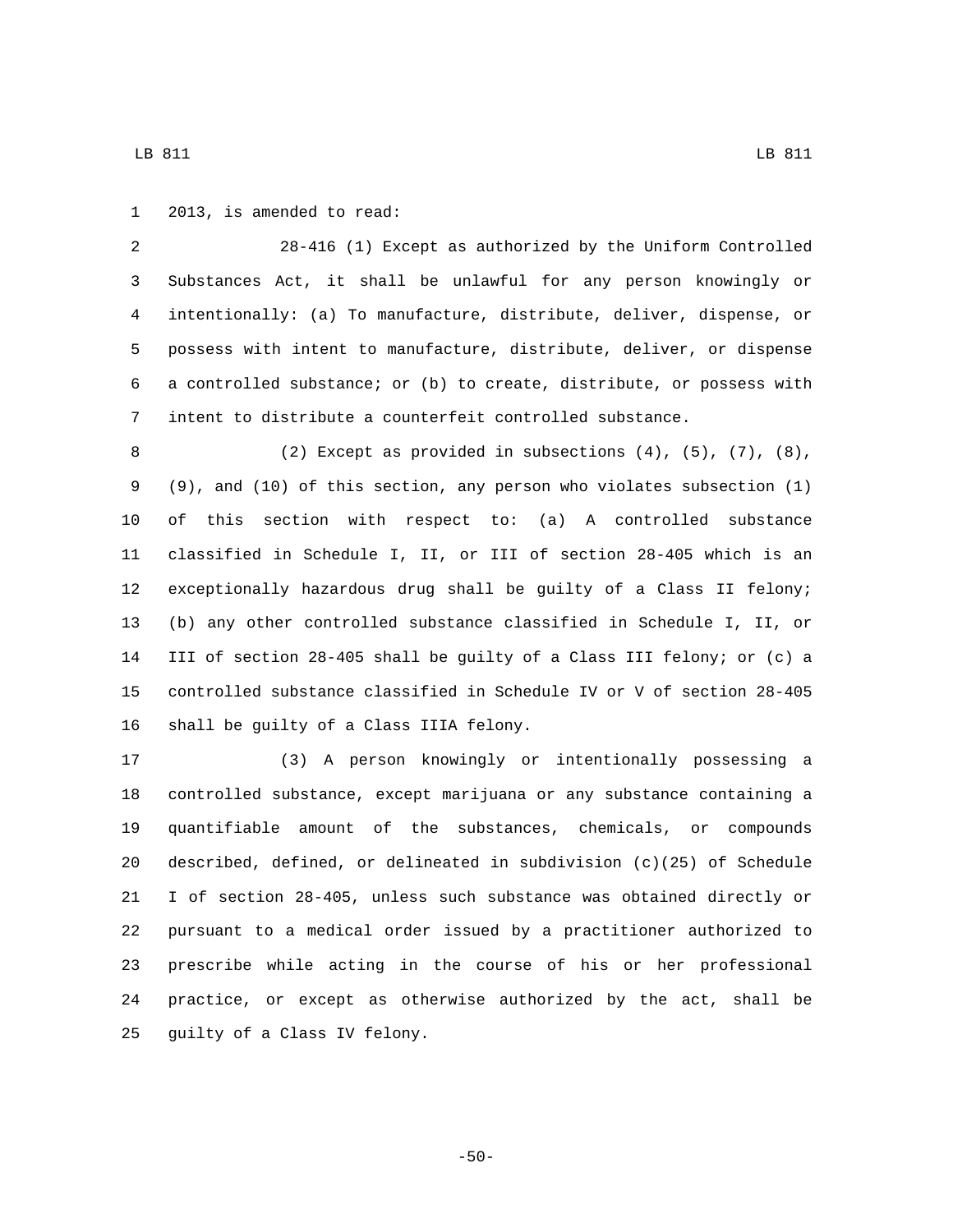(4)(a) Except as authorized by the Uniform Controlled Substances Act, any person eighteen years of age or older who knowingly or intentionally manufactures, distributes, delivers, dispenses, or possesses with intent to manufacture, distribute, deliver, or dispense a controlled substance or a counterfeit controlled substance (i) to a person under the age of eighteen years, (ii) in, on, or within one thousand feet of the real property comprising a public or private elementary, vocational, or secondary school, a community college, a public or private college, junior college, or university, or a playground, or (iii) within one hundred feet of a public or private youth center, public swimming pool, or video arcade facility shall be punished by the next higher penalty classification than the penalty prescribed in subsection (2), (7), (8), (9), or (10) of this section, depending upon the controlled substance involved, for the first violation and for a second or subsequent violation shall be punished by the next higher penalty classification than that prescribed for a first violation of this subsection, but in no event shall such person be punished by a 19 penalty greater than a Class IB felony.

(b) For purposes of this subsection:20

 (i) Playground shall mean any outdoor facility, including any parking lot appurtenant to the facility, intended for recreation, open to the public, and with any portion containing three or more apparatus intended for the recreation of children, including sliding 25 boards, swingsets, and teeterboards;

-51-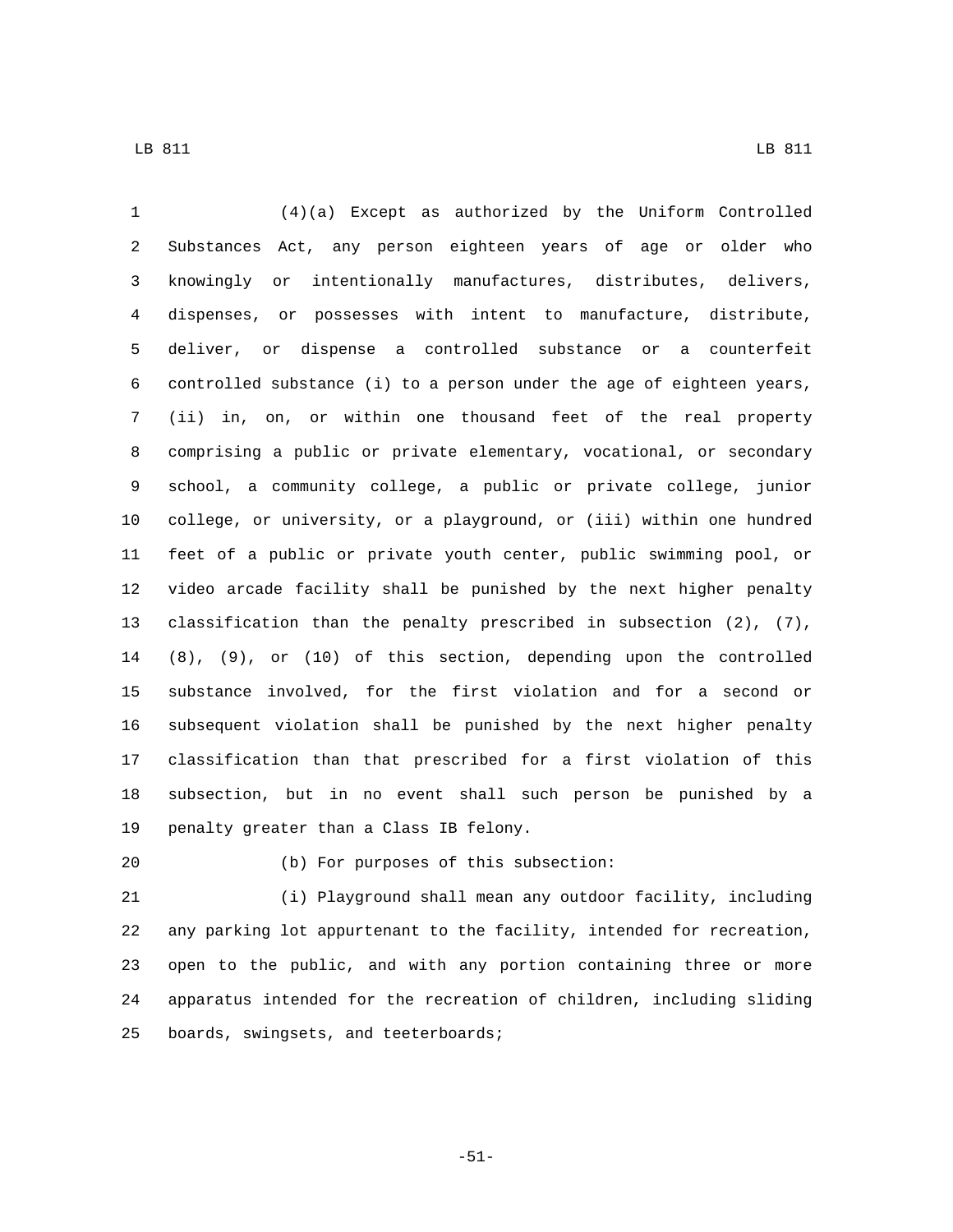(ii) Video arcade facility shall mean any facility legally accessible to persons under eighteen years of age, intended primarily for the use of pinball and video machines for amusement, and containing a minimum of ten pinball or video machines; and (iii) Youth center shall mean any recreational facility or gymnasium, including any parking lot appurtenant to the facility or gymnasium, intended primarily for use by persons under eighteen years of age which regularly provides athletic, civic, or cultural 9 activities. (5)(a) Except as authorized by the Uniform Controlled Substances Act, it shall be unlawful for any person eighteen years of age or older to knowingly and intentionally employ, hire, use, cause, persuade, coax, induce, entice, seduce, or coerce any person under the age of eighteen years to manufacture, transport, distribute, carry, deliver, dispense, prepare for delivery, offer for delivery, or possess with intent to do the same a controlled substance or a 17 counterfeit controlled substance. (b) Except as authorized by the Uniform Controlled

 Substances Act, it shall be unlawful for any person eighteen years of age or older to knowingly and intentionally employ, hire, use, cause, persuade, coax, induce, entice, seduce, or coerce any person under the age of eighteen years to aid and abet any person in the manufacture, transportation, distribution, carrying, delivery, dispensing, preparation for delivery, offering for delivery, or possession with intent to do the same of a controlled substance or a

LB 811 LB 811

-52-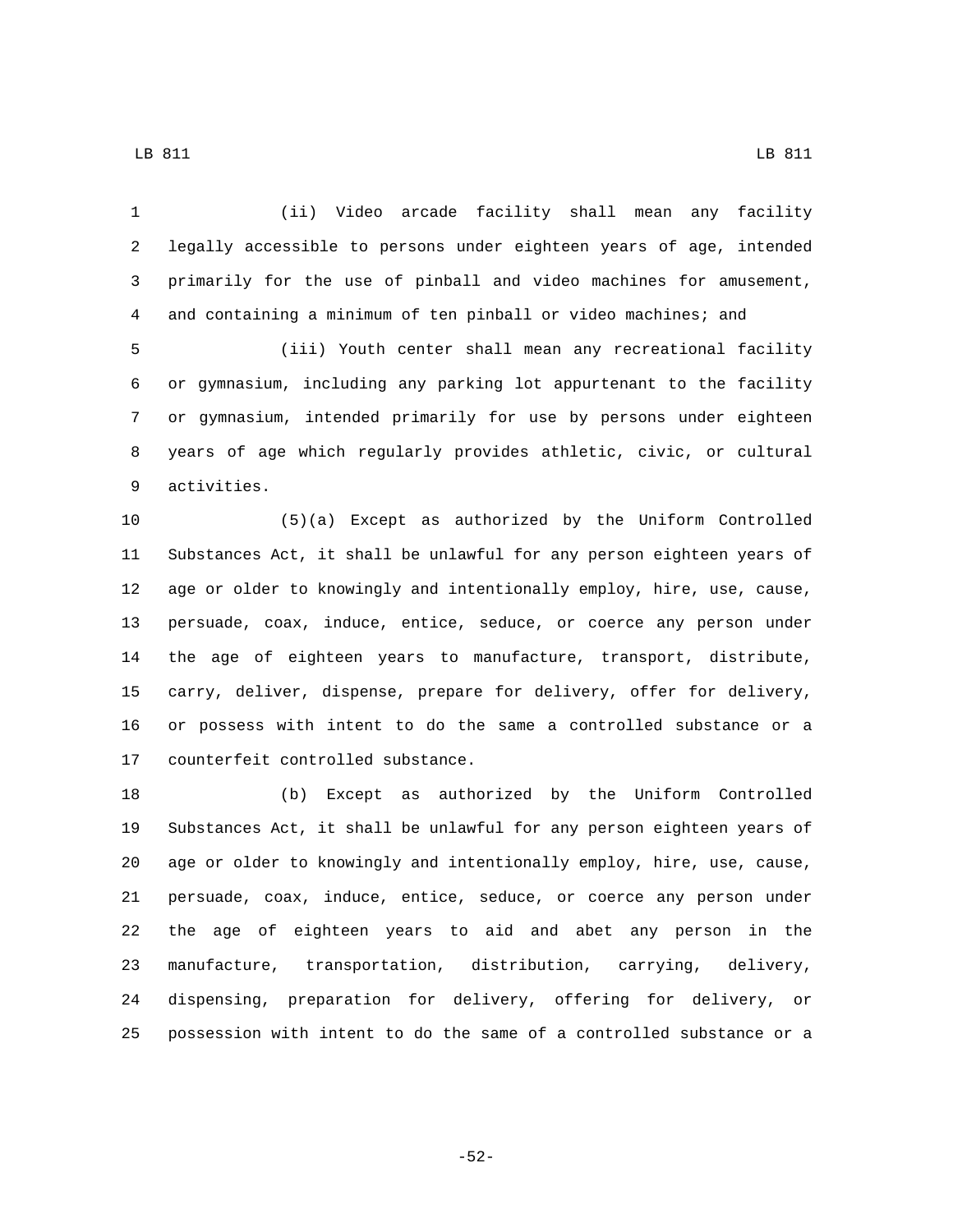1 counterfeit controlled substance.

 (c) Any person who violates subdivision (a) or (b) of this subsection shall be punished by the next higher penalty classification than the penalty prescribed in subsection (2), (7), (8), (9), or (10) of this section, depending upon the controlled substance involved, for the first violation and for a second or subsequent violation shall be punished by the next higher penalty classification than that prescribed for a first violation of this subsection, but in no event shall such person be punished by a 10 penalty greater than a Class IB felony.

 (6) It shall not be a defense to prosecution for violation of subsection (4) or (5) of this section that the defendant did not know the age of the person through whom the defendant 14 violated such subsection.

 (7) Any person who violates subsection (1) of this section with respect to cocaine or any mixture or substance containing a detectable amount of cocaine in a quantity of:

 (a) One hundred forty grams or more shall be guilty of a 19 Class IB felony;

 (b) At least twenty-eight grams but less than one hundred forty grams shall be guilty of a Class IC felony; or

 (c) At least ten grams but less than twenty-eight grams 23 shall be guilty of a Class ID felony.

 (8) Any person who violates subsection (1) of this section with respect to base cocaine (crack) or any mixture or

-53-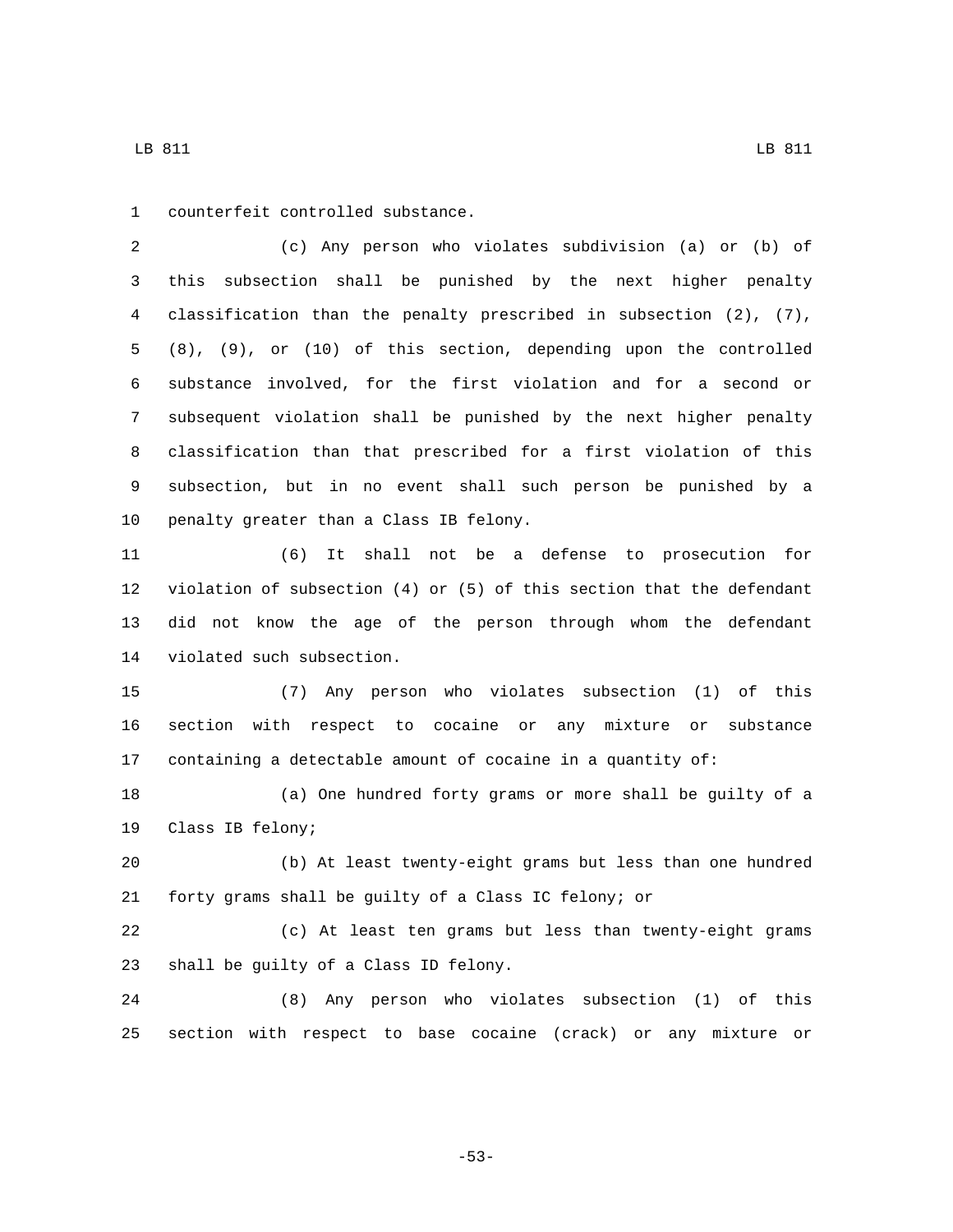LB 811 LB 811

 substance containing a detectable amount of base cocaine in a 2 quantity of: (a) One hundred forty grams or more shall be guilty of a 4 Class IB felony; (b) At least twenty-eight grams but less than one hundred forty grams shall be guilty of a Class IC felony; or (c) At least ten grams but less than twenty-eight grams 8 shall be guilty of a Class ID felony. (9) Any person who violates subsection (1) of this section with respect to heroin or any mixture or substance containing 11 a detectable amount of heroin in a quantity of: (a) One hundred forty grams or more shall be guilty of a 13 Class IB felony; (b) At least twenty-eight grams but less than one hundred forty grams shall be guilty of a Class IC felony; or (c) At least ten grams but less than twenty-eight grams 17 shall be guilty of a Class ID felony. (10) Any person who violates subsection (1) of this section with respect to amphetamine, its salts, optical isomers, and salts of its isomers, or with respect to methamphetamine, its salts, optical isomers, and salts of its isomers, in a quantity of: (a) One hundred forty grams or more shall be guilty of a 23 Class IB felony; (b) At least twenty-eight grams but less than one hundred forty grams shall be guilty of a Class IC felony; or

-54-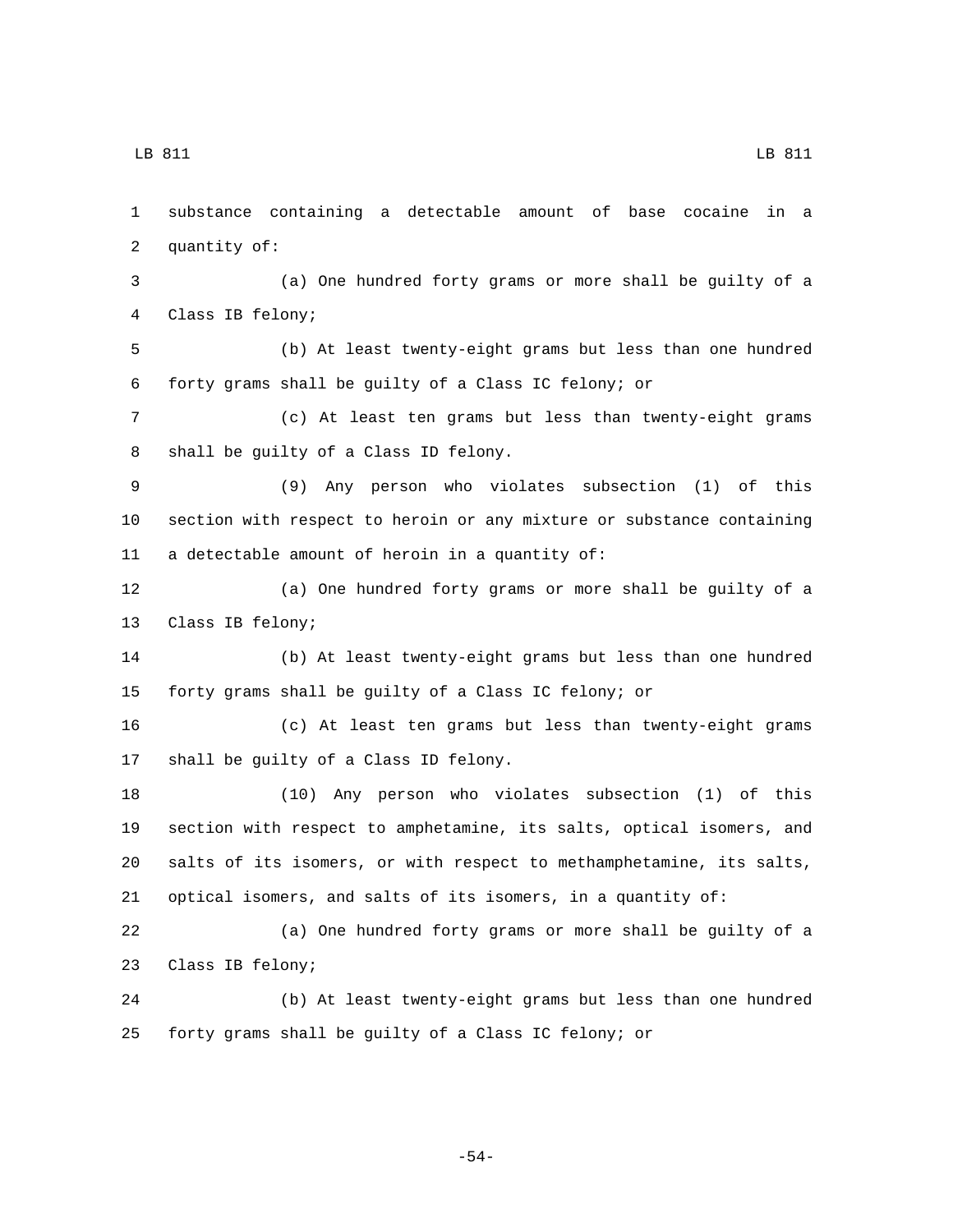(c) At least ten grams but less than twenty-eight grams

2 shall be guilty of a Class ID felony.

 (11) Any person knowingly or intentionally possessing marijuana weighing more than one ounce but not more than one pound 5 shall be guilty of a Class III misdemeanor.

 (12) Any person knowingly or intentionally possessing marijuana weighing more than one pound shall be guilty of a Class IV 8 felony.

 (13) Any person knowingly or intentionally possessing 10 marijuana weighing one ounce or less or any substance containing a quantifiable amount of the substances, chemicals, or compounds described, defined, or delineated in subdivision (c)(25) of Schedule  $\pm$  of section 28-405-shall:

 (a) For the first offense, be guilty of an infraction, receive a citation, be fined three hundred dollars, and be assigned to attend a course as prescribed in section 29-433 if the judge determines that attending such course is in the best interest of the 18 individual defendant;

 (b) For the second offense, be guilty of a Class IV misdemeanor, receive a citation, and be fined four hundred dollars and may be imprisoned not to exceed five days; and

 (c) For the third and all subsequent offenses, be guilty of a Class IIIA misdemeanor, receive a citation, be fined five hundred dollars, and be imprisoned not to exceed seven days.

(14) Any person convicted of violating this section, if

-55-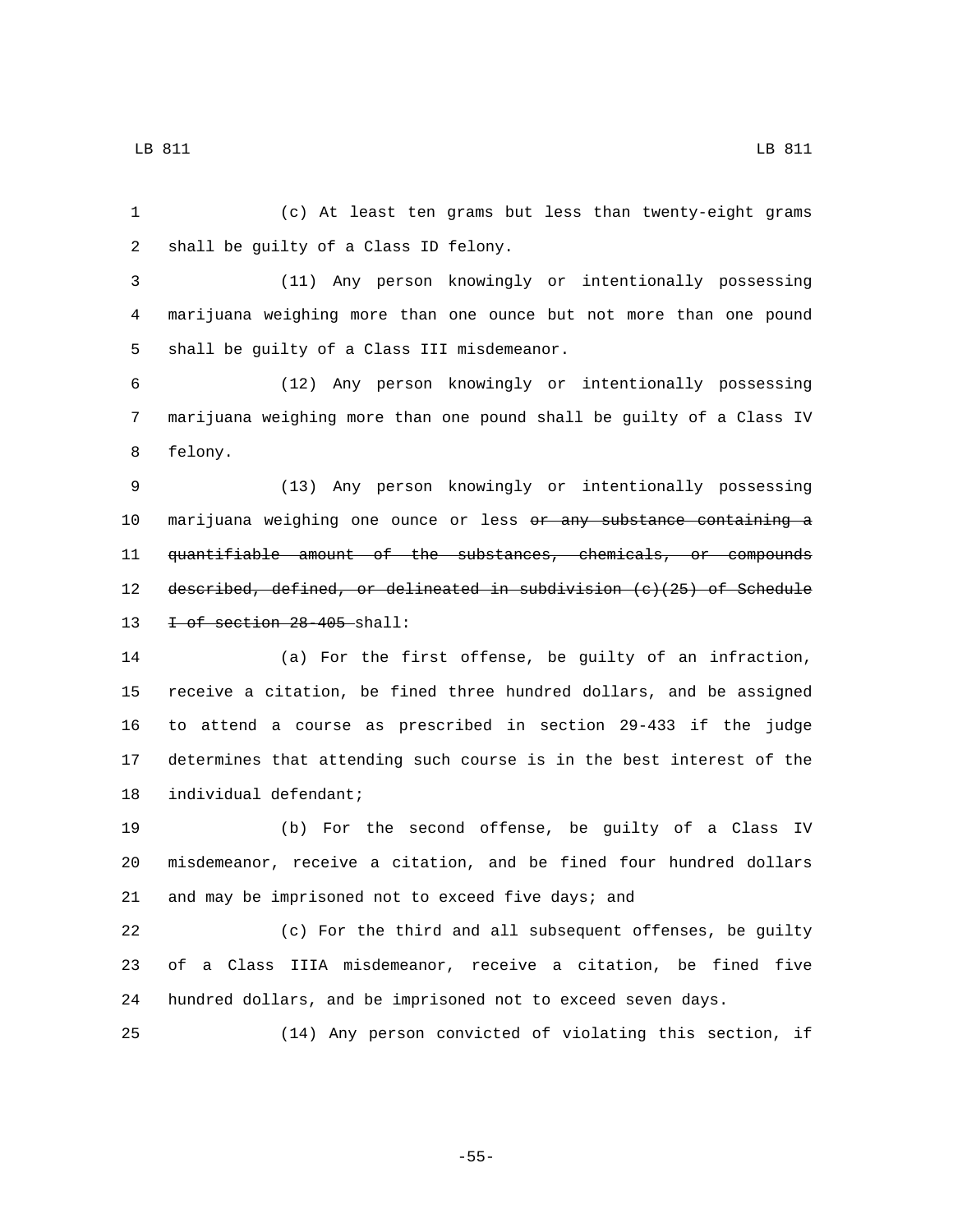placed on probation, shall, as a condition of probation, satisfactorily attend and complete appropriate treatment and counseling on drug abuse provided by a program authorized under the Nebraska Behavioral Health Services Act or other licensed drug 5 treatment facility.

 (15) Any person convicted of violating this section, if sentenced to the Department of Correctional Services, shall attend appropriate treatment and counseling on drug abuse.

 (16) Any person knowingly or intentionally possessing a firearm while in violation of subsection (1) of this section shall be punished by the next higher penalty classification than the penalty prescribed in subsection (2), (7), (8), (9), or (10) of this section, but in no event shall such person be punished by a penalty greater 14 than a Class IB felony.

 (17) A person knowingly or intentionally in possession of money used or intended to be used to facilitate a violation of subsection (1) of this section shall be guilty of a Class IV felony.

 (18) In addition to the penalties provided in this 19 section:

 (a) If the person convicted or adjudicated of violating this section is eighteen years of age or younger and has one or more licenses or permits issued under the Motor Vehicle Operator's License 23 Act:

 (i) For the first offense, the court may, as a part of the judgment of conviction or adjudication, (A) impound any such

-56-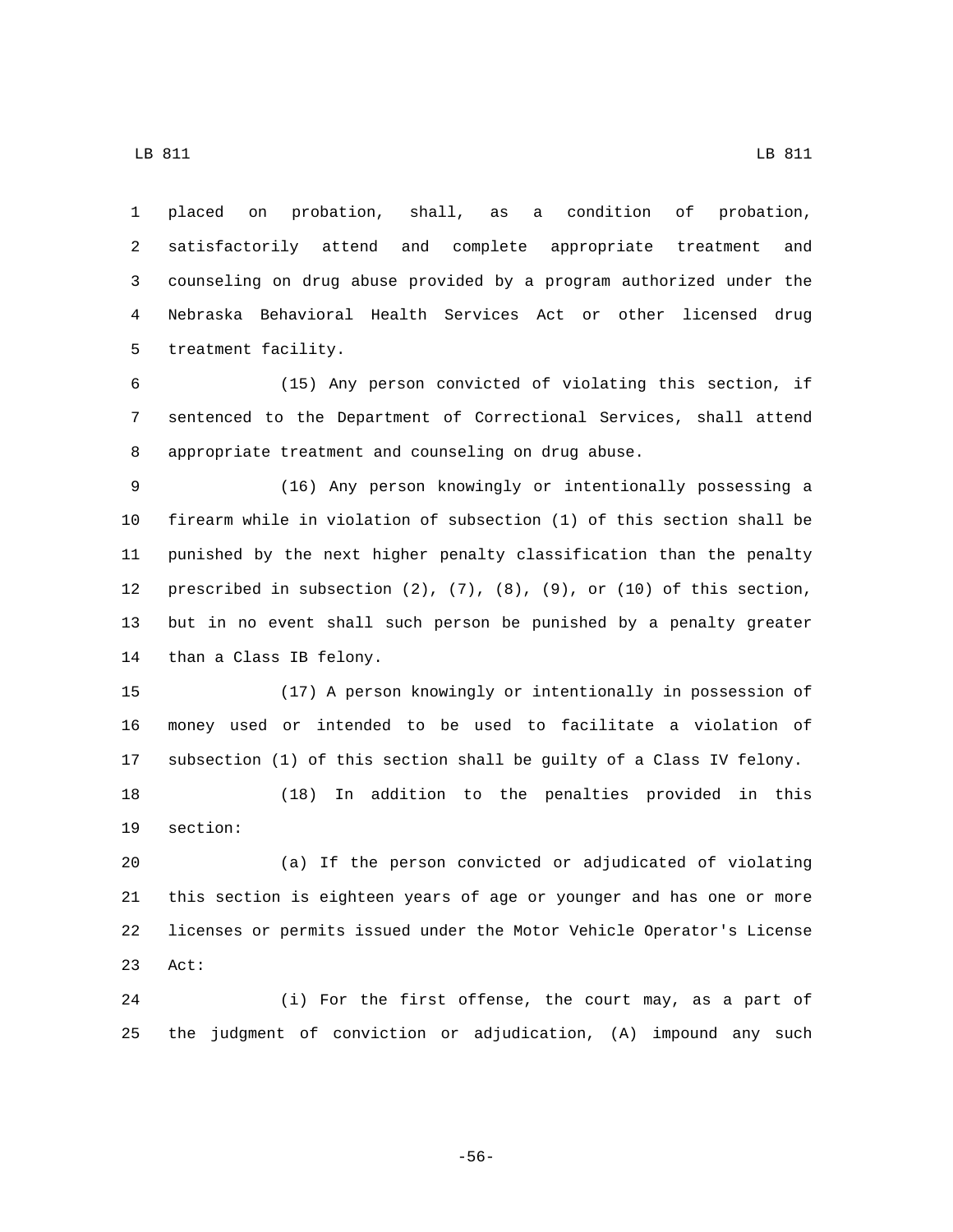licenses or permits for thirty days and (B) require such person to 2 attend a drug education class;

 (ii) For a second offense, the court may, as a part of the judgment of conviction or adjudication, (A) impound any such licenses or permits for ninety days and (B) require such person to complete no fewer than twenty and no more than forty hours of community service and to attend a drug education class; and

 (iii) For a third or subsequent offense, the court may, as a part of the judgment of conviction or adjudication, (A) impound any such licenses or permits for twelve months and (B) require such person to complete no fewer than sixty hours of community service, to attend a drug education class, and to submit to a drug assessment by 13 a licensed alcohol and drug counselor; and

 (b) If the person convicted or adjudicated of violating this section is eighteen years of age or younger and does not have a permit or license issued under the Motor Vehicle Operator's License 17 Act:

 (i) For the first offense, the court may, as part of the judgment of conviction or adjudication, (A) prohibit such person from obtaining any permit or any license pursuant to the act for which such person would otherwise be eligible until thirty days after the date of such order and (B) require such person to attend a drug 23 education class;

 (ii) For a second offense, the court may, as part of the judgment of conviction or adjudication, (A) prohibit such person from

-57-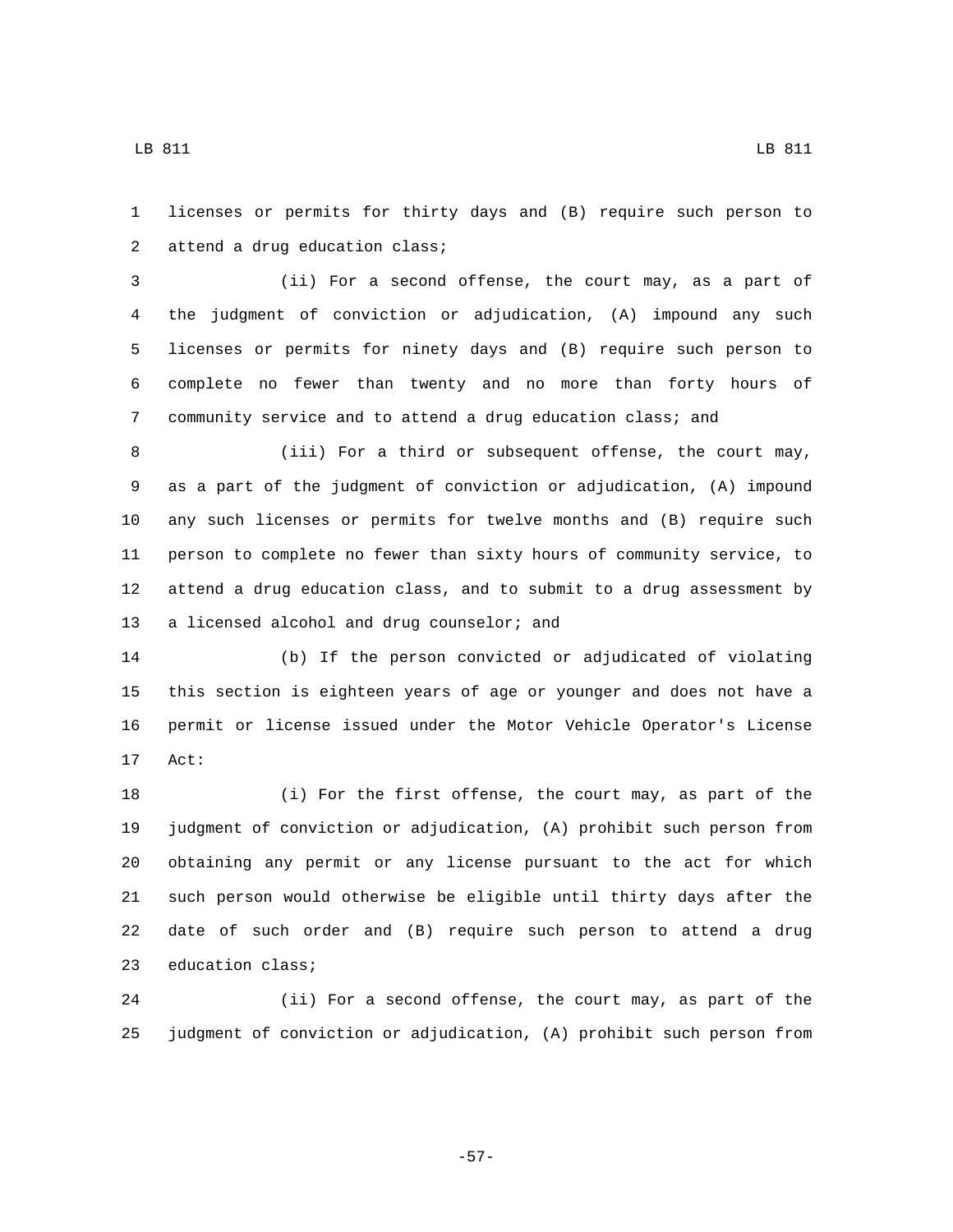obtaining any permit or any license pursuant to the act for which such person would otherwise be eligible until ninety days after the date of such order and (B) require such person to complete no fewer than twenty hours and no more than forty hours of community service 5 and to attend a drug education class; and

 (iii) For a third or subsequent offense, the court may, as part of the judgment of conviction or adjudication, (A) prohibit such person from obtaining any permit or any license pursuant to the act for which such person would otherwise be eligible until twelve months after the date of such order and (B) require such person to complete no fewer than sixty hours of community service, to attend a drug education class, and to submit to a drug assessment by a 13 licensed alcohol and drug counselor.

 A copy of an abstract of the court's conviction or adjudication shall be transmitted to the Director of Motor Vehicles pursuant to sections 60-497.01 to 60-497.04 if a license or permit is impounded or a juvenile is prohibited from obtaining a license or 18 permit under this subsection.

 Sec. 4. Section 28-445, Reissue Revised Statutes of 20 Nebraska, is amended to read:

 28-445 (1) Any person who knowingly and intentionally manufactures, distributes, delivers, or possesses with intent to distribute or deliver an imitation controlled substance shall:

24 (a) For the first offense, be guilty of a Class  $H + I$ 25 misdemeanor; and

-58-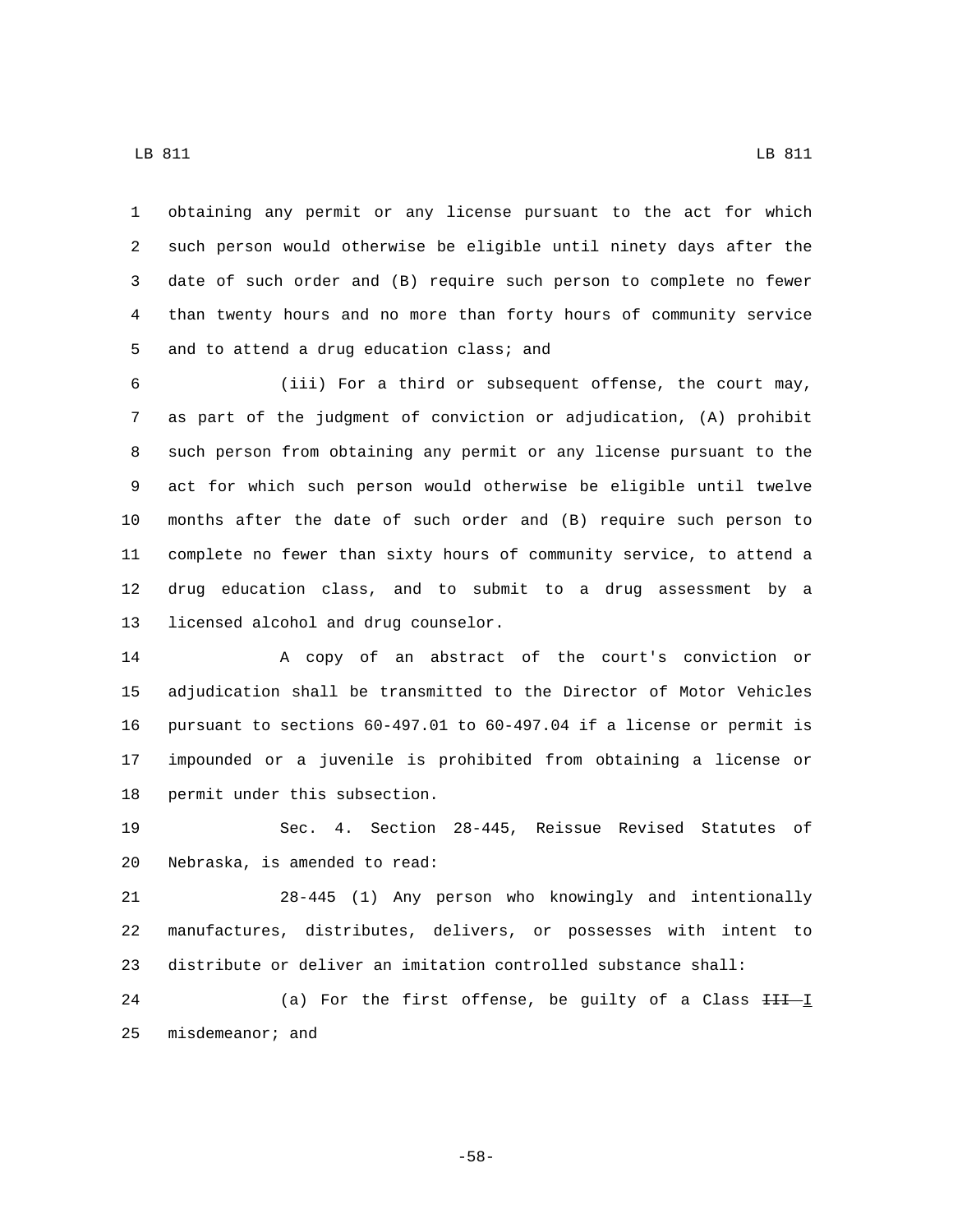(b) For the second and all subsequent offenses, be guilty 2 of a Class II misdemeanor. IV felony. (2) In determining whether a substance is an imitation controlled substance the court or other authority concerned shall 5 consider all relevant factors, including, but not limited to, the following:6 (a) Whether the substance is represented as having an effect similar to or the same as an illicit controlled substance; (b) Whether the substance is represented by way of terminology which is deceptively similar to or the same as that 11 describing a particular controlled substance; (c) Whether the dosage unit price substantially exceeds the reasonable price of a similar dosage unit of like chemical 14 composition sold over the counter $i$  with packaging and labeling approved by the federal Food and Drug Administration; (d) Whether the substance was approved by the federal Food and Drug Administration for over-the-counter sales and contained the packaging and labeling information approved by the federal Food 19 and Drug Administration;  $\frac{(d)-(e)}{dt}$  Whether the substance is packaged in a manner and quantity similar to or the same as that commonly used for illicit 22 controlled substances;  $(e)$   $(f)$  Whether the dosage unit appearance of the substance is deceptively similar to that of a particular controlled 25 substance;  $\frac{1}{25}$ 

-59-